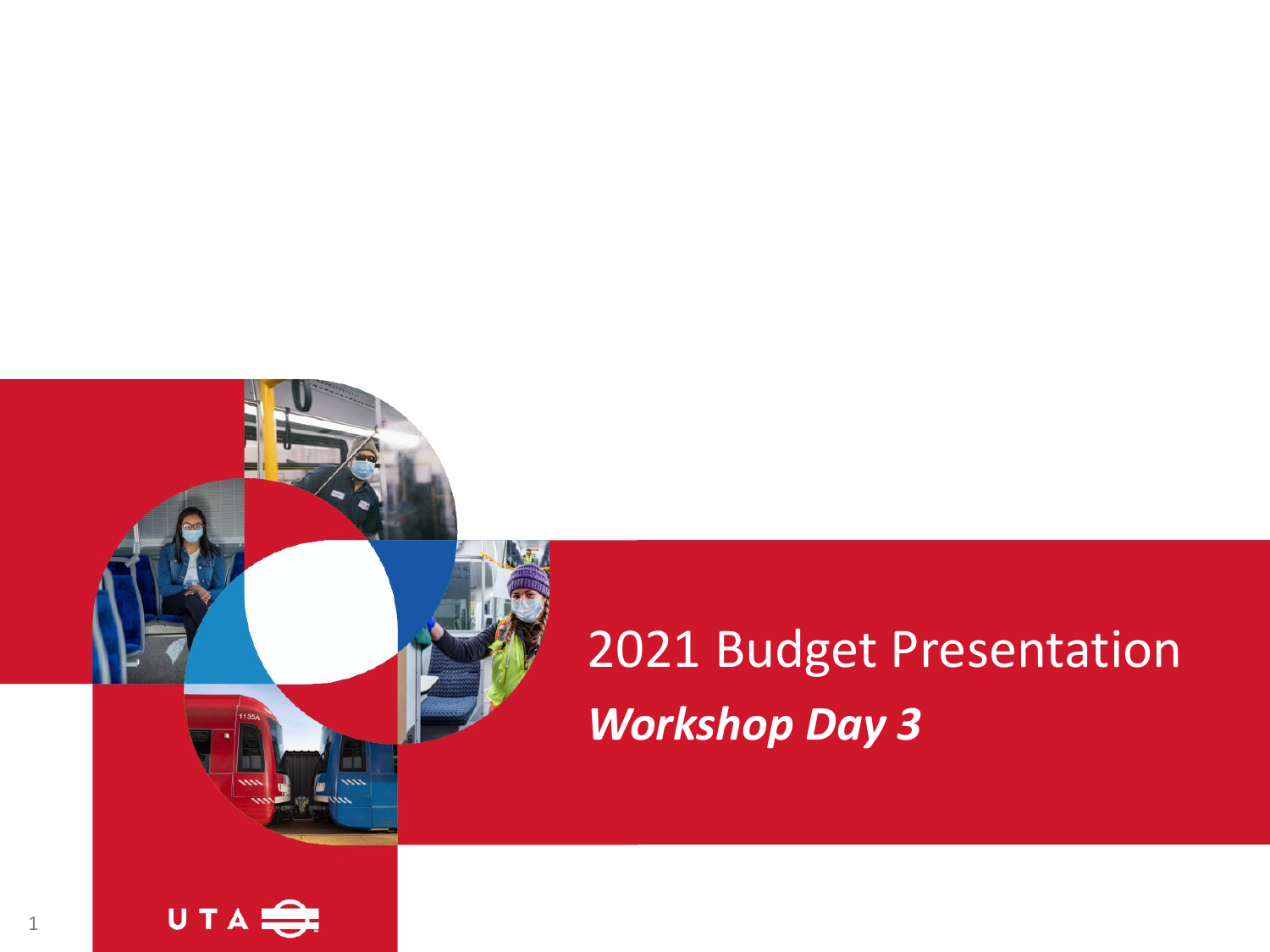### 2021 Budget Workshops: Day 3 Agenda

- **Finance-** Bill Greene
	- Break
- **Service Development-** Mary DeLoretto
	- Break
- **Board of Trustees –** Carlton Christensen



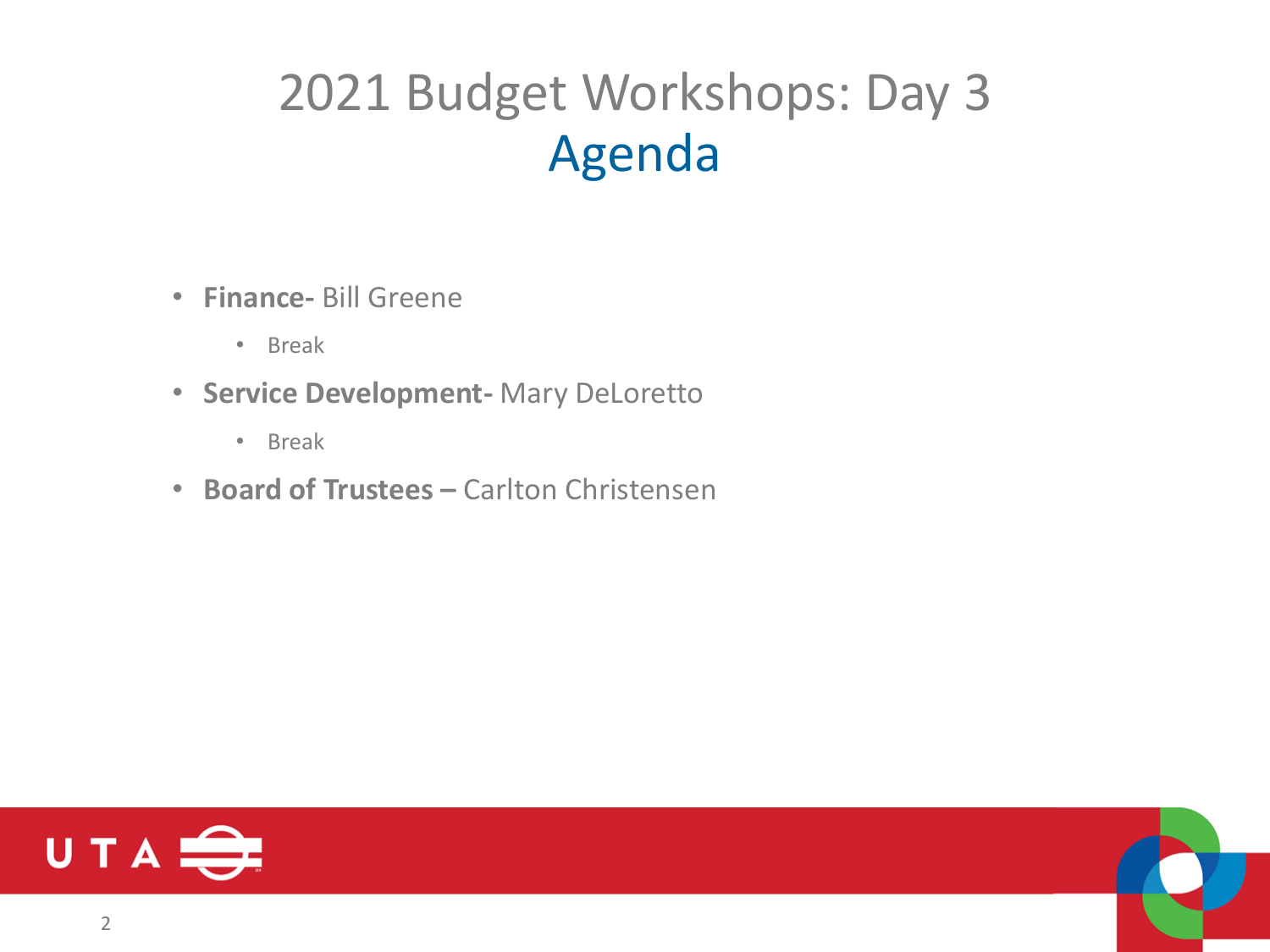# 2021 Budget Presentation *Finance*

3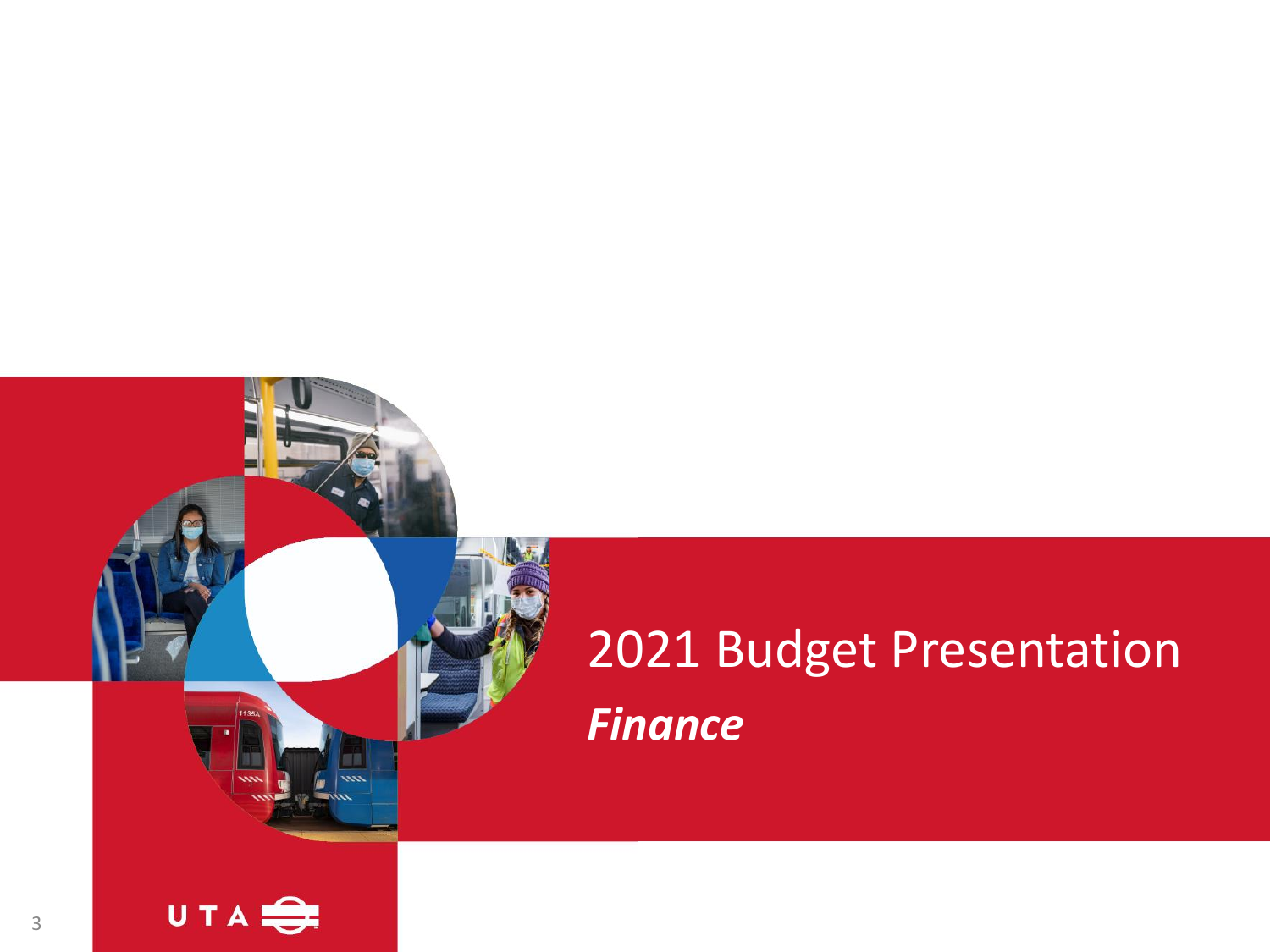### Finance Organizational Chart

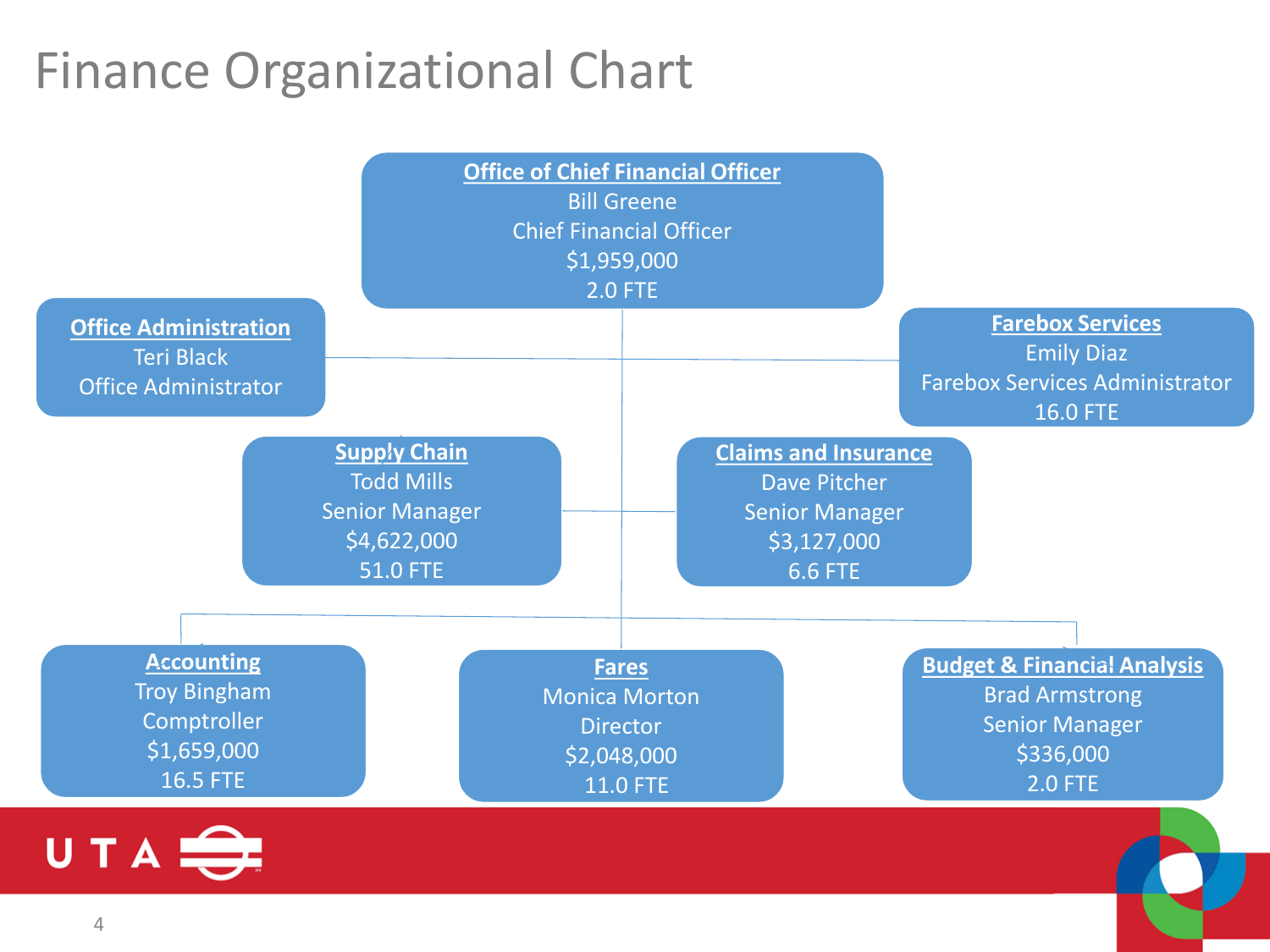### 2021 Proposed Finance Operating Budget Expenses: \$13.8M





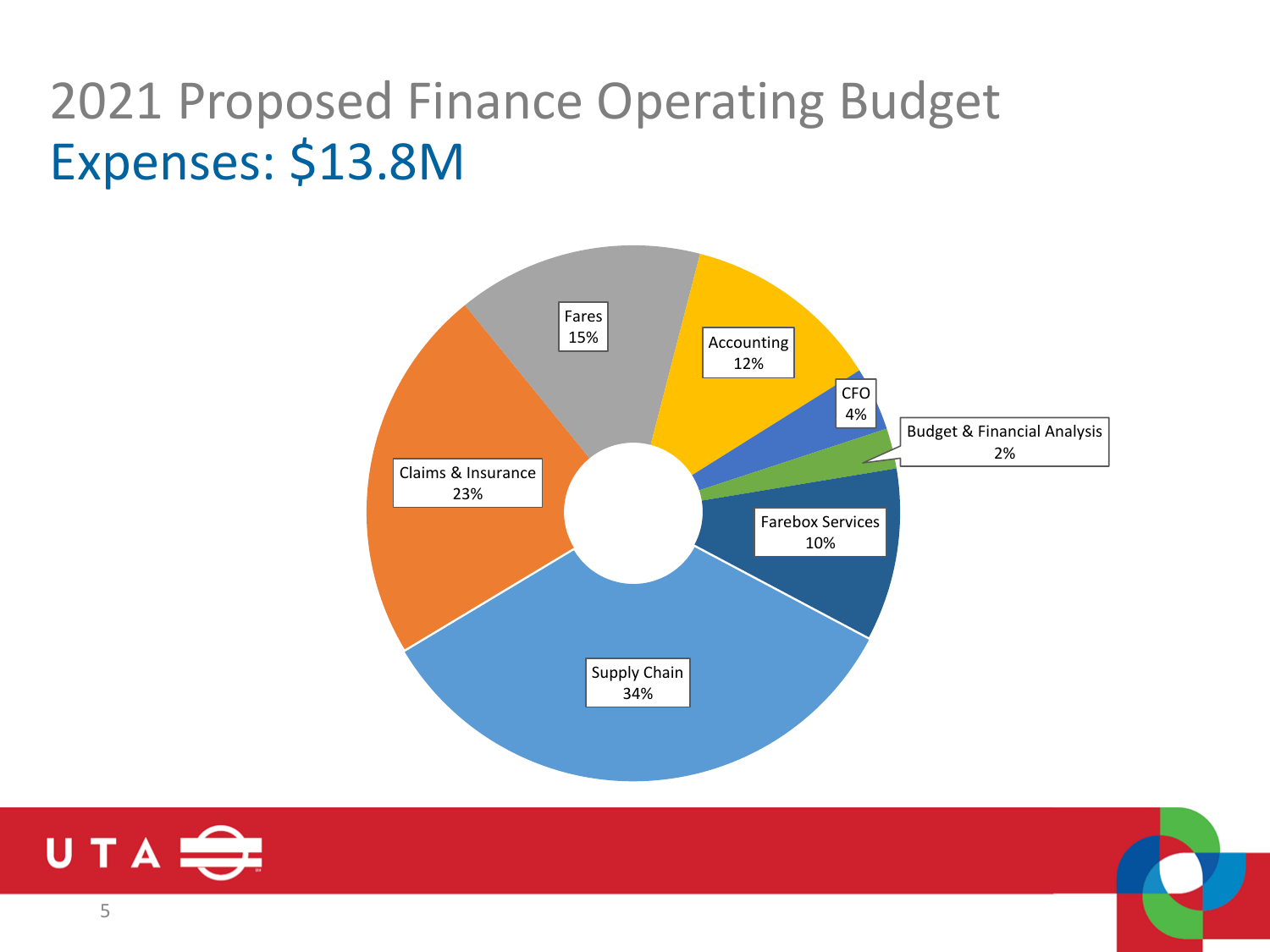### 2021 Proposed Finance Operating Budget Expenses by Department

|                         | 2020 Amended  | 2021 Proposed | Change        |
|-------------------------|---------------|---------------|---------------|
| Category                | <b>Budget</b> | <b>Budget</b> | $FY20 - FY21$ |
| <b>Supply Chain</b>     | \$4,511,379   | \$4,621,625   | \$110,246     |
| Claims & Insurance      | 3,064,210     | 3,127,160     | 62,950        |
| Fares                   | 2,151,227     | 2,048,060     | (103, 167)    |
| Accounting              | 1,663,383     | 1,659,115     | (4, 268)      |
| <b>CFO</b>              | 643,164       | 529,895       | (113, 269)    |
| <b>Farebox Services</b> | 906,622       | 1,429,381     | 522,759       |
| <b>Budget</b>           | 330,303       | 336,489       | 6,186         |
| <b>Totals</b>           | \$13,270,288  | \$13,751,725  | \$481,437     |



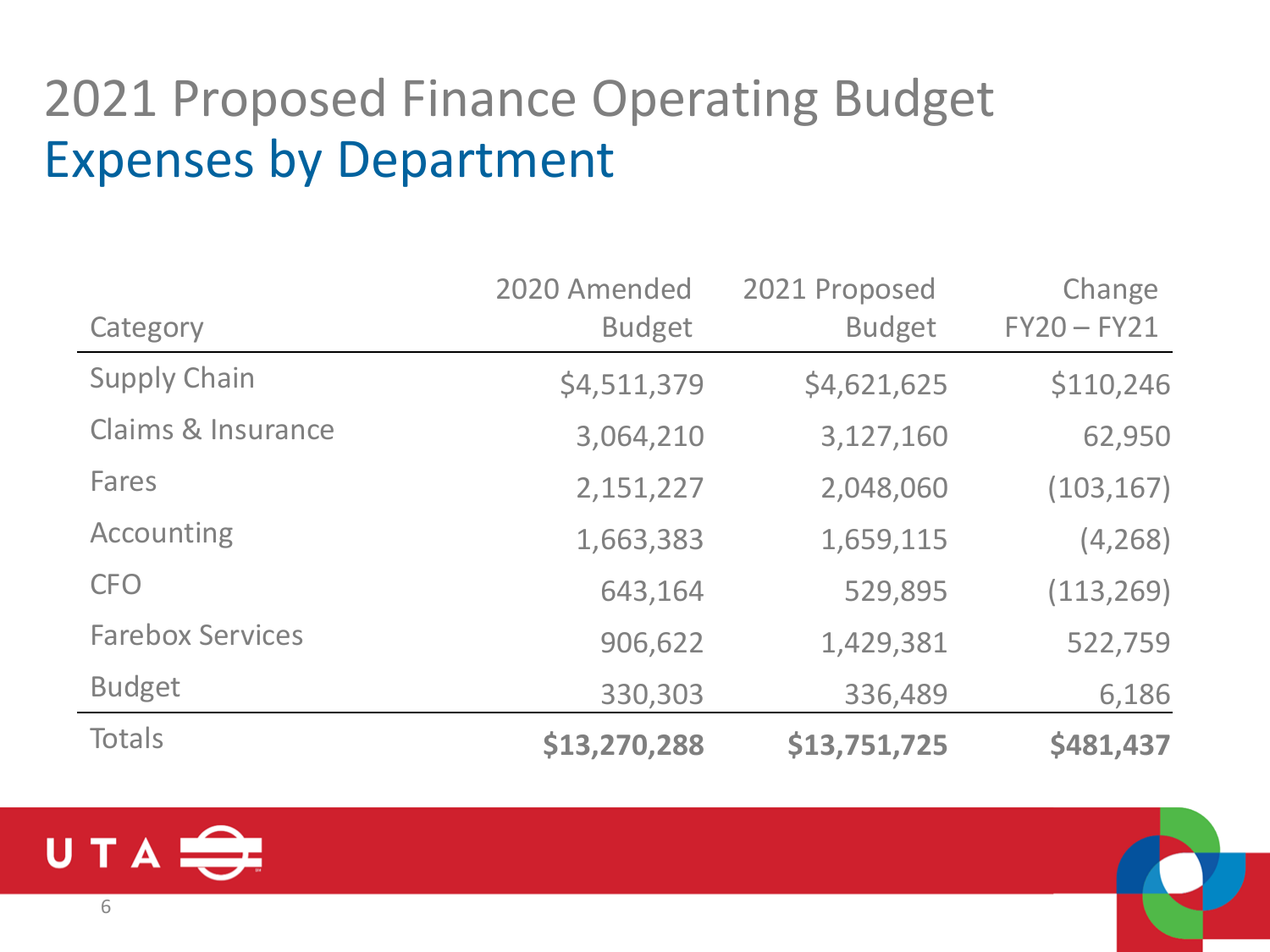## 2021 Proposed Finance Operating Budget Expenses by Category

|                 | 2020 Amended  | 2021 Proposed | Change        |
|-----------------|---------------|---------------|---------------|
| Category        | <b>Budget</b> | <b>Budget</b> | $FY20 - FY21$ |
| <b>Wages</b>    | \$6,632,164   | \$6,541,126   | $(1.4)\%$     |
| Fringe          | 3,100,260     | 2,897,131     | (6.6)%        |
| Insurance       | 2,361,742     | 2,382,060     | 0.9%          |
| <b>Services</b> | 532,958       | 1,214,088     | 127.8%        |
| Other O&M       | 643,164       | 717,320       | 11.5%         |
| <b>Totals</b>   | \$13,270,288  | \$13,751,725  | 3.6%          |

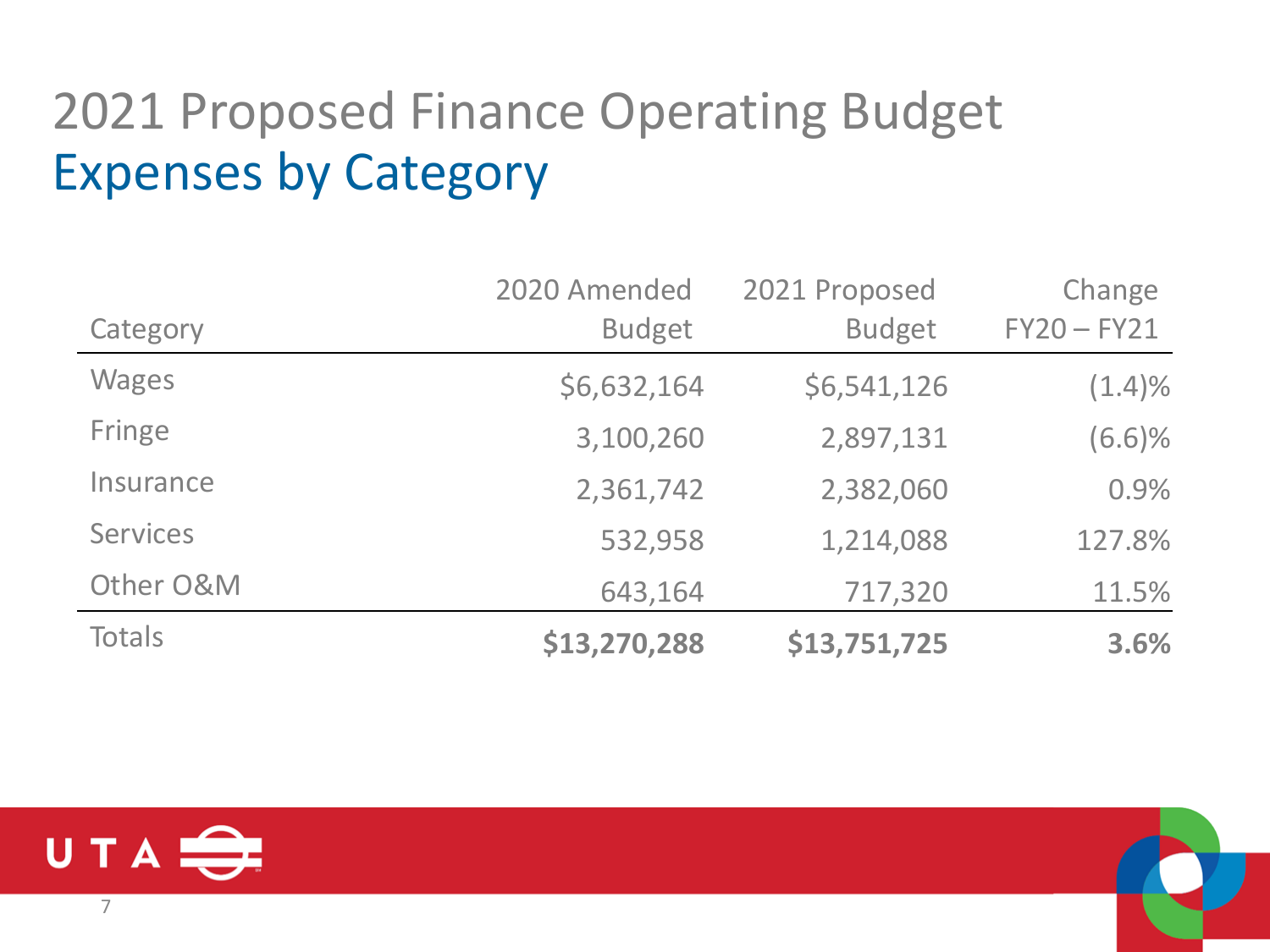### Finance FTE Summary 2020 Budget and 2021 Proposed Budget

|                                           | 2020<br><b>Budget</b> | 2021<br>Proposed | Change | Reason           |
|-------------------------------------------|-----------------------|------------------|--------|------------------|
| <b>Supply Chain</b>                       | 51.0                  | 51.0             | 0.0    |                  |
| <b>Claims &amp; Insurance</b>             | 6.6                   | 6.6              | 0.0    |                  |
| Fares                                     | 15.0                  | 11.0             | (4.0)  |                  |
| Accounting                                | 16.5                  | 16.5             | 0.0    |                  |
| <b>CFO</b>                                | 3.0                   | 2.0              | (1.0)  |                  |
| <b>Farebox Services</b>                   | 15.0                  | 16.0             | 1.0    |                  |
| <b>Budget &amp; Financial</b><br>Analysis | 2.0                   | 2.0              | 0.0    |                  |
| <b>Totals</b>                             | 109.0                 | 105.0            | (4.0)  | <b>Transfers</b> |

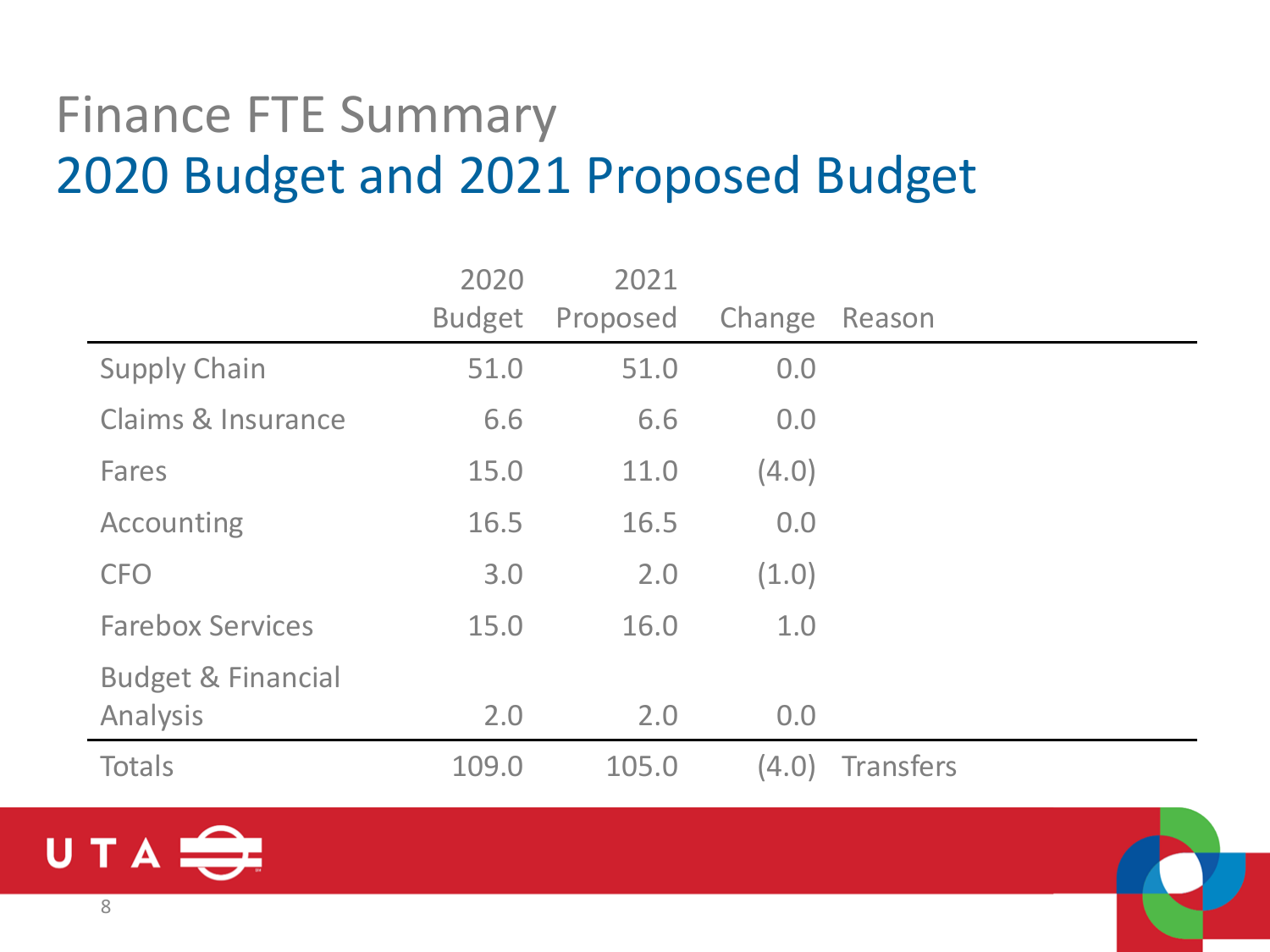## Office of Finance 2021 Budget Changes

- Increase contractual services \$330K, proposal includes a re-keying of bus cash fare boxes to insure on going security
- Increase contractual services \$100K to improve technology capabilities and streamline requisition to purchase order process at UTA
- Enhance TVM Maintenance with a contracted vendor, shifted 3 FTE to MOW
- Transfer Financial Services Administrator and associated costs to Farebox **Services**

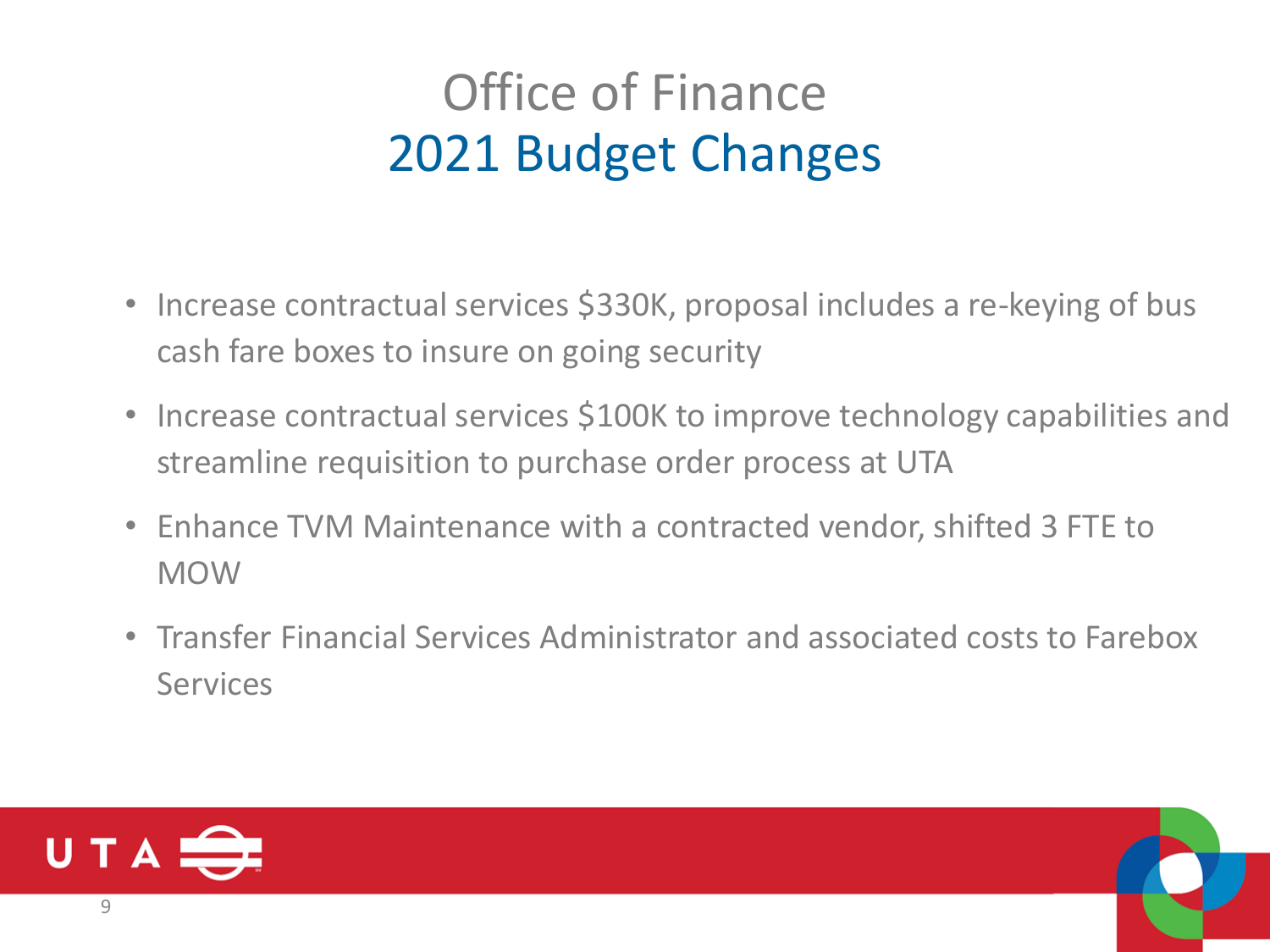### Office of Finance 2021 Key Initiatives

- Implementing additional cash controls for Farebox Services and TVM Maintenance
- Evaluating technology in Supply Chain buyer area to streamline the bidding and proposal receipt process to reduce time between requisition and receipt of goods and services by departments



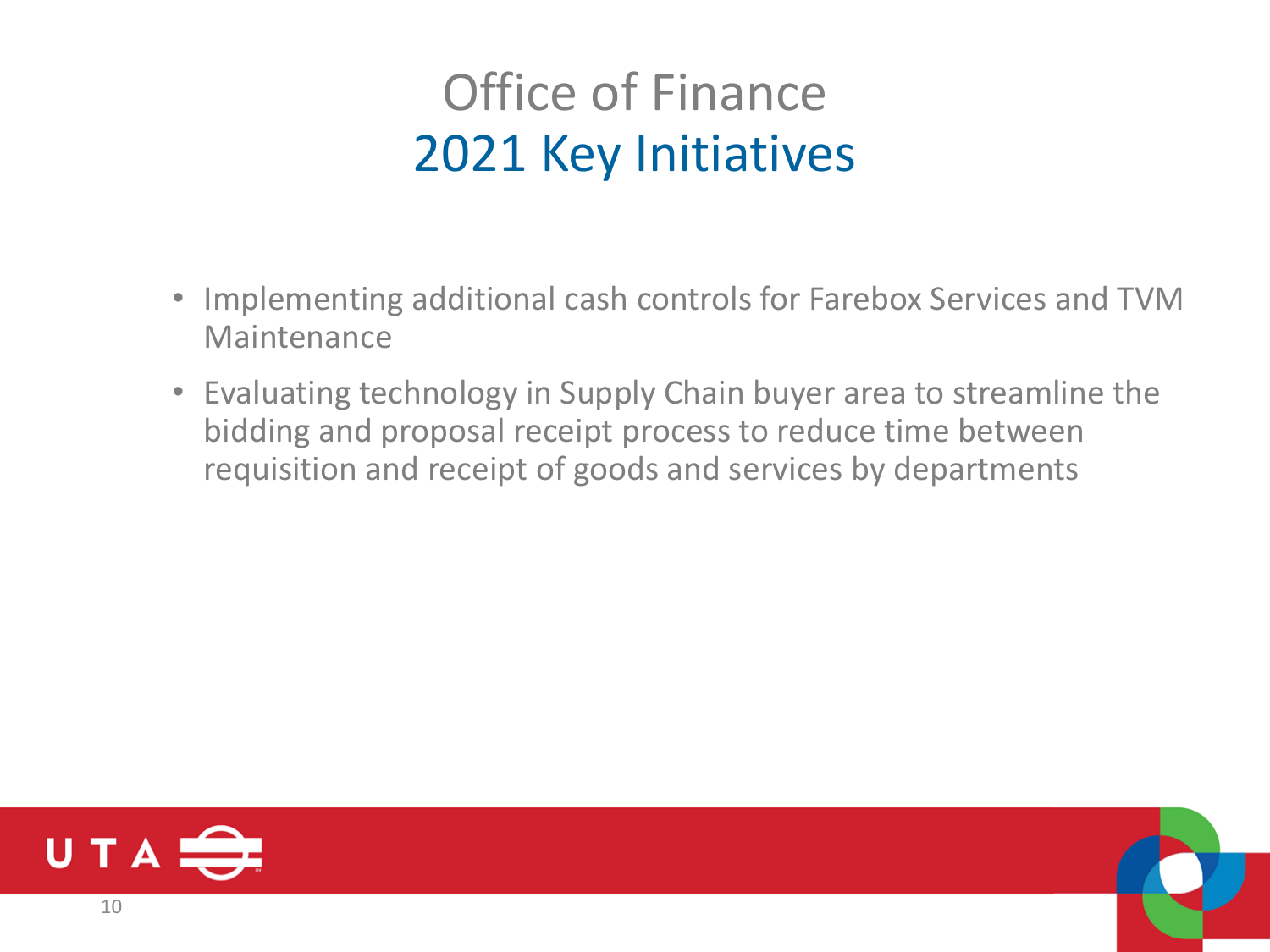### Office of the CFO

Total Funding \$530,000 FTE<sub>2</sub>

Office of the CFO Bill Greene Chief Financial Officer

Administrative Assistant Teri Black





11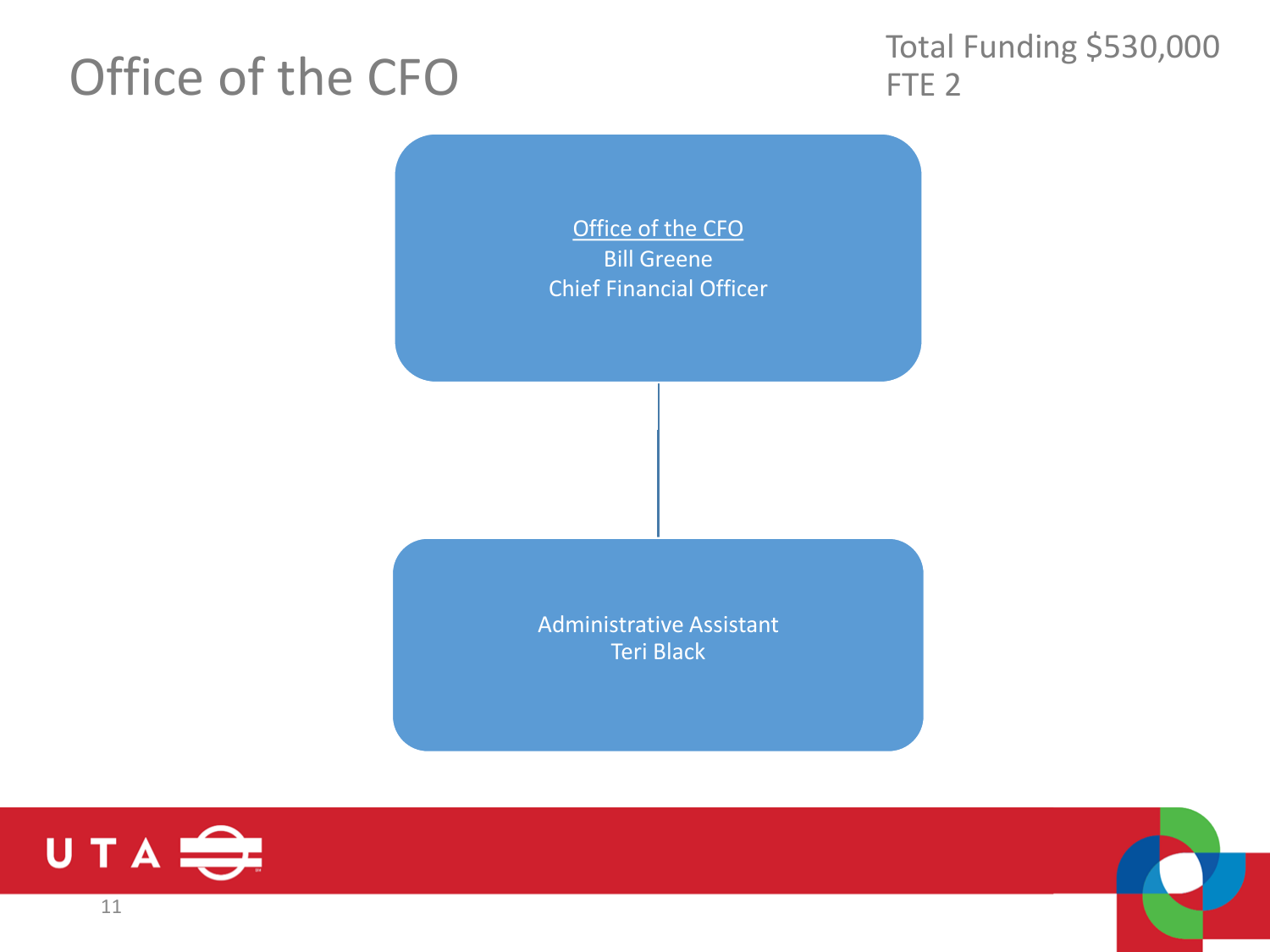## 2021 Proposed Office of the CFO Operating Budget Expenses by Department

|                           | 2020 Amended  | 2021 Proposed | Change        |
|---------------------------|---------------|---------------|---------------|
| Department                | <b>Budget</b> | <b>Budget</b> | $FY20 - FY21$ |
| <b>CFO Administration</b> | \$533,664     | \$422,075     | \$(111,589)   |
| <b>SLC Intermodal Hub</b> | 71,000        | 69,400        | (1,600)       |
| Ogden Intermodal Hub      | 38,500        | 38,420        | (80)          |
| Totals                    | \$643,164     | \$529,895     | \$(113, 269)  |

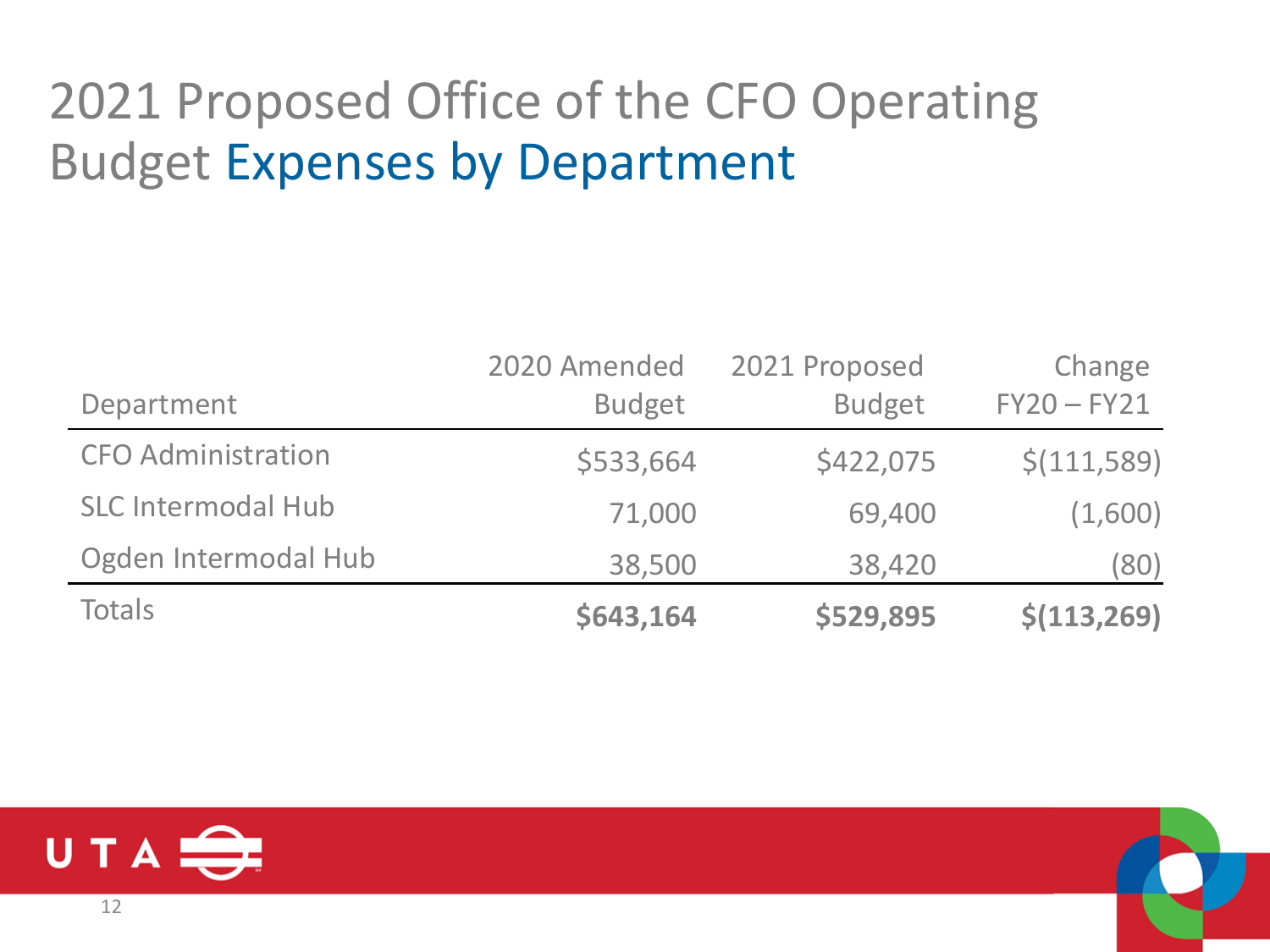## 2021 Proposed Office of the CFO Operating Budget Expenses by Category

|                  | 2020 Amended  | 2021 Proposed | Change        |
|------------------|---------------|---------------|---------------|
| Category         | <b>Budget</b> | <b>Budget</b> | $FY20 - FY21$ |
| <b>Wages</b>     | \$338,520     | \$252,192     | $(25.5)\%$    |
| Fringe           | 119,524       | 75,923        | $(36.5)\%$    |
| <b>Services</b>  | 54,860        | 75,140        | 37.0%         |
| <b>Utilities</b> | 96,200        | 94,200        | $(2.1)\%$     |
| Other O&M        | 34,040        | 32,440        | (4.7)%        |
| <b>Totals</b>    | \$643,164     | \$529,895     | $(17.6)\%$    |
| <b>FTE</b>       | 3.0           | 2.0           | (1.0)         |

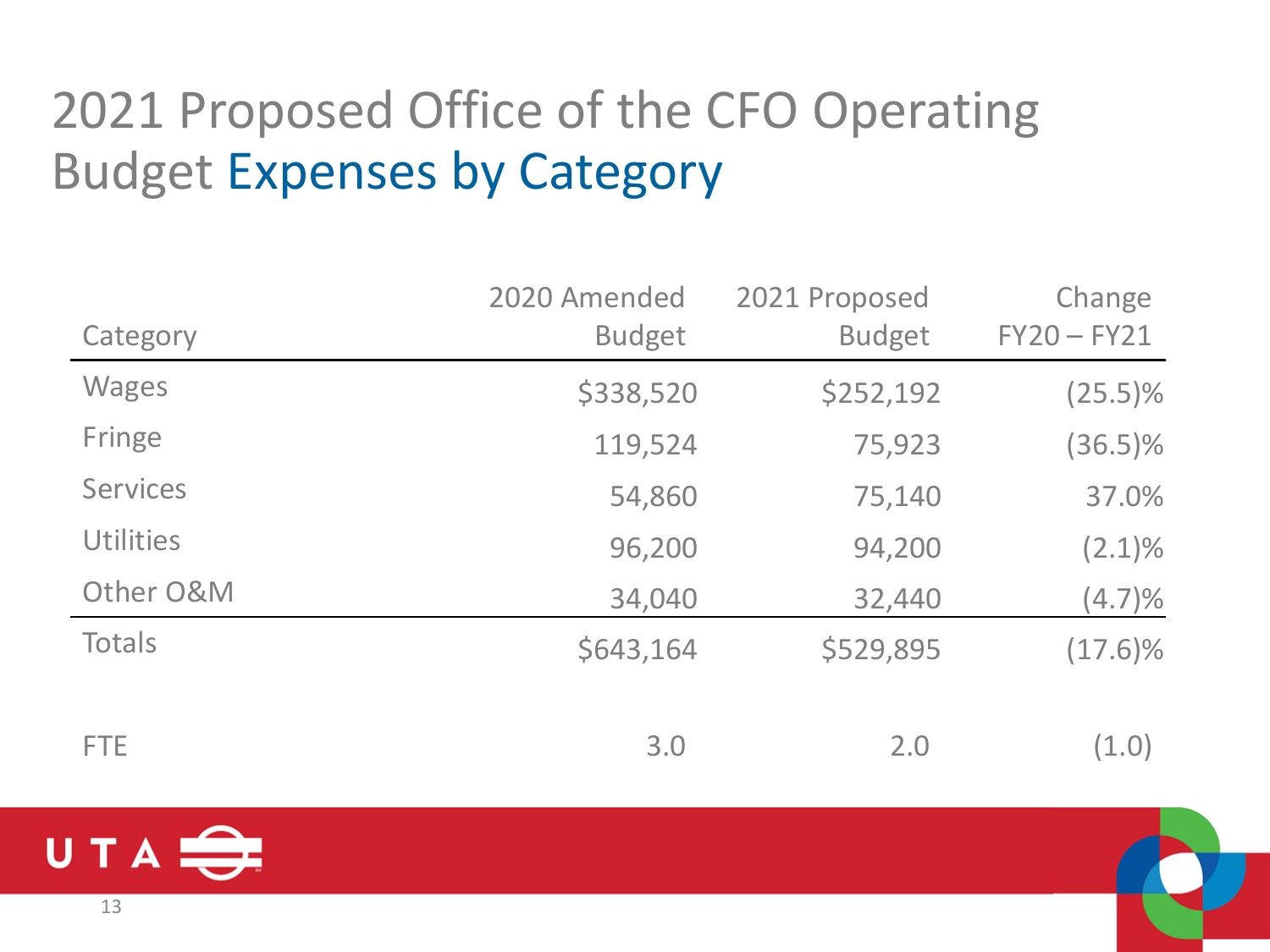### Office of CFO FTE Summary 2020 Budget and 2021 Proposed Budget

|               | 2020 | 2021                          |       |                                |
|---------------|------|-------------------------------|-------|--------------------------------|
|               |      | Budget Proposed Change Reason |       |                                |
| Office of CFO | 3.0  | 2.0                           | (1.0) |                                |
| Totals        | 3.0  | 2.0                           |       | (1.0) Transfer to Farebox Svcs |

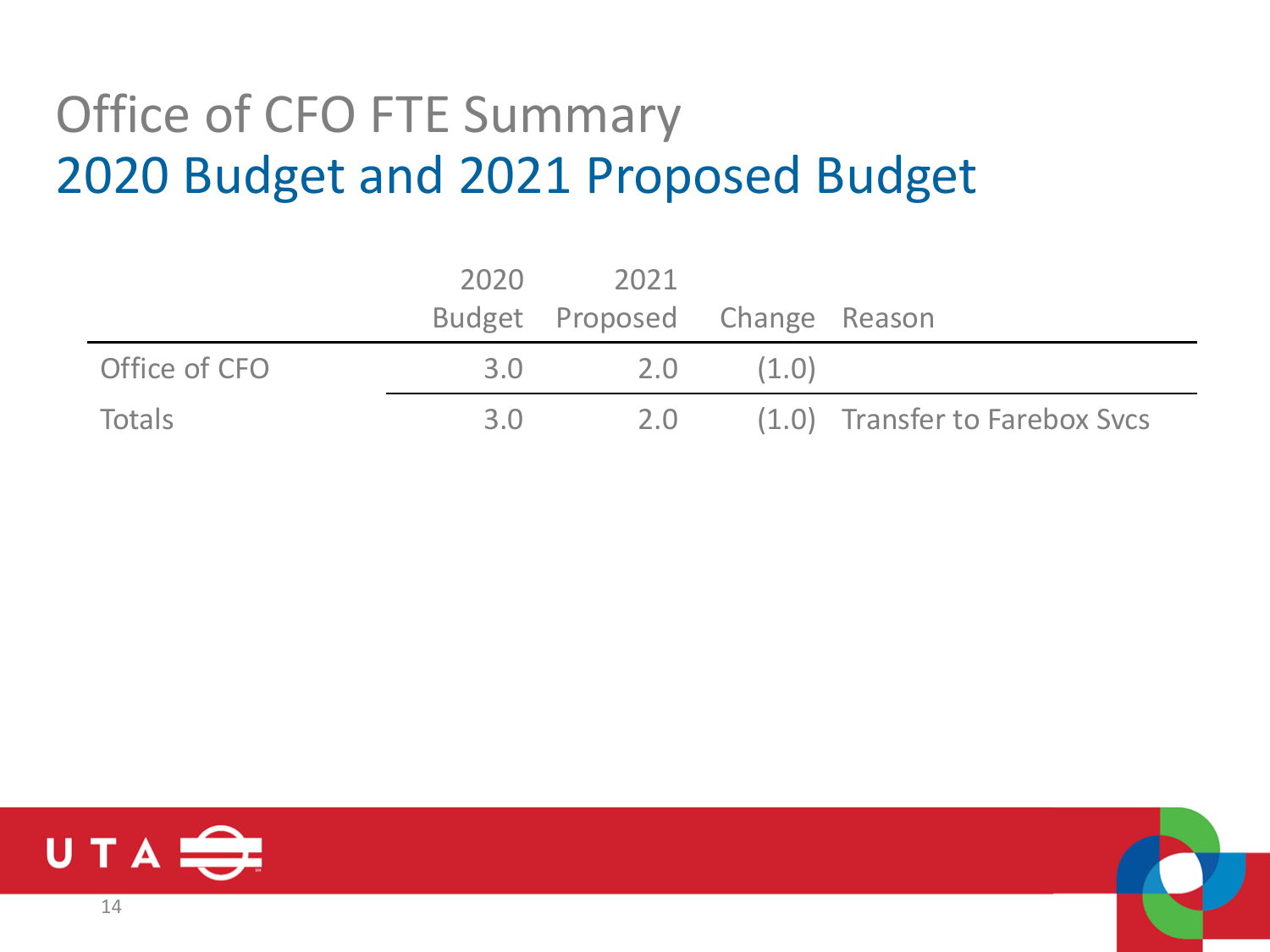### Farebox Services

Total Funding \$1,430,000 FTE 16





15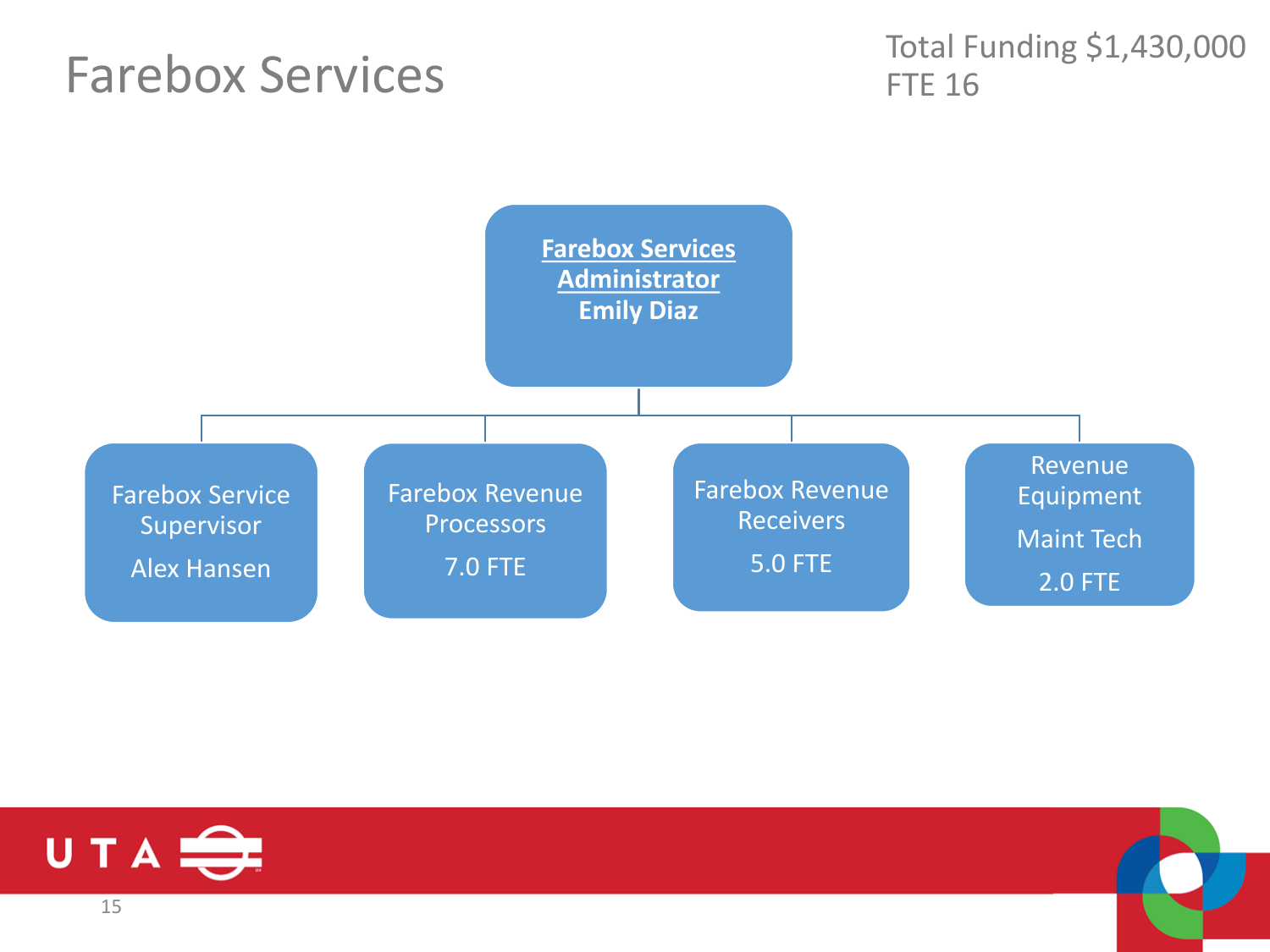### 2021 Proposed Farebox Services Operating Budget Expenses by Department

|                         | 2020 Amended  | 2021 Proposed | Change        |
|-------------------------|---------------|---------------|---------------|
| Department              | <b>Budget</b> | <b>Budget</b> | $FY20 - FY21$ |
| <b>Farebox Services</b> | \$906,622     | \$1,429,381   | \$522,759     |
| Totals                  | \$906,622     | \$1,429,381   | 522,759       |

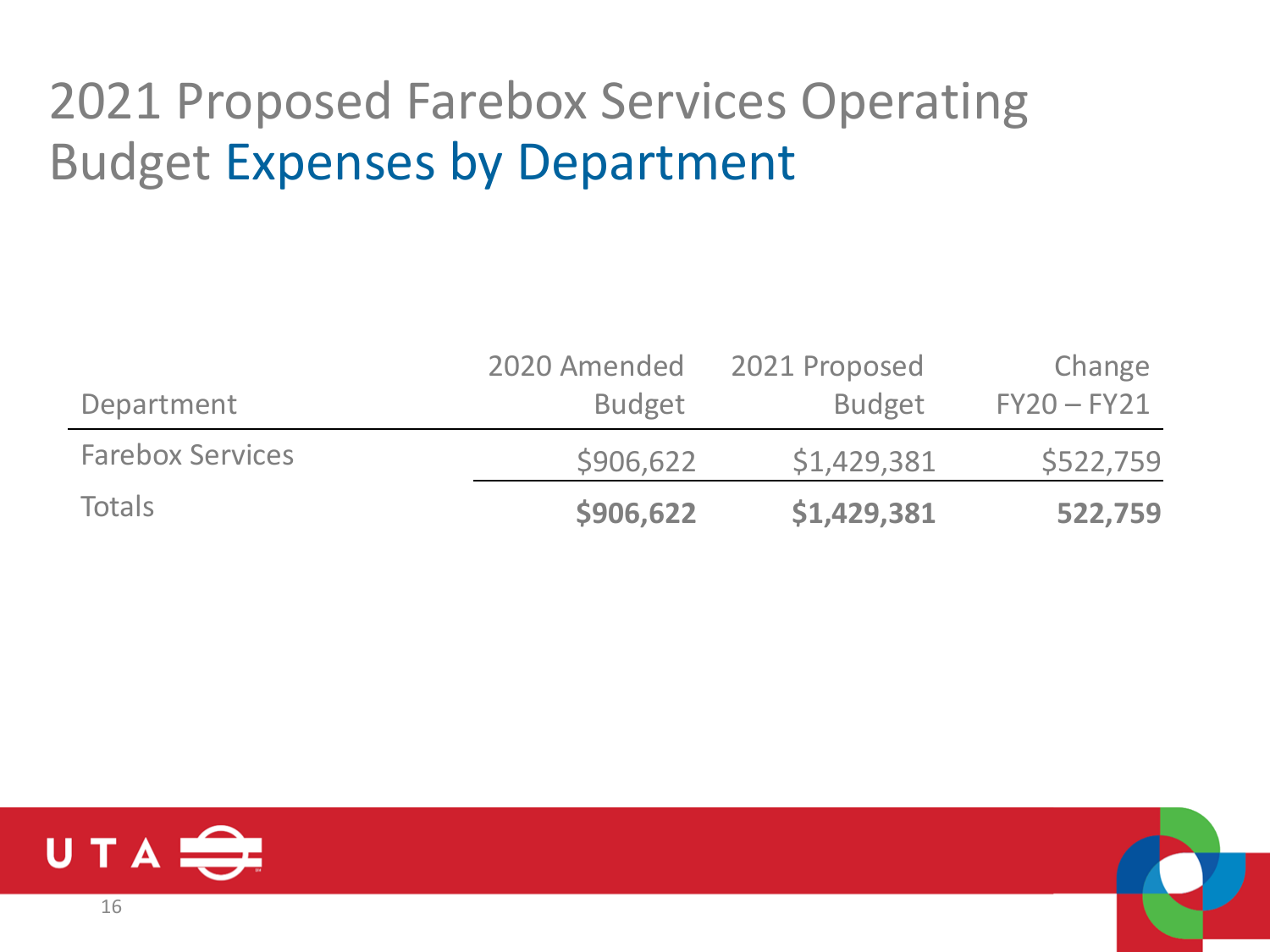## 2021 Proposed Farebox Services Operating Budget Expenses by Category

|                 | 2020 Amended  | 2021 Proposed | Change        |
|-----------------|---------------|---------------|---------------|
| Category        | <b>Budget</b> | <b>Budget</b> | $FY20 - FY21$ |
| <b>Wages</b>    | \$531,180     | 693,420       | 30.5%         |
| Fringe          | 220,080       | 275,884       | 25.4%         |
| <b>Services</b> | 113,530       | 416,560       | 266.9%        |
| Other O&M       | 41,832        | 43,517        | 4.0%          |
| Totals          | \$906,622     | \$1,429,381   | 57.7%         |
| <b>FTE</b>      | 15.0          | 16.0          | 1.0           |

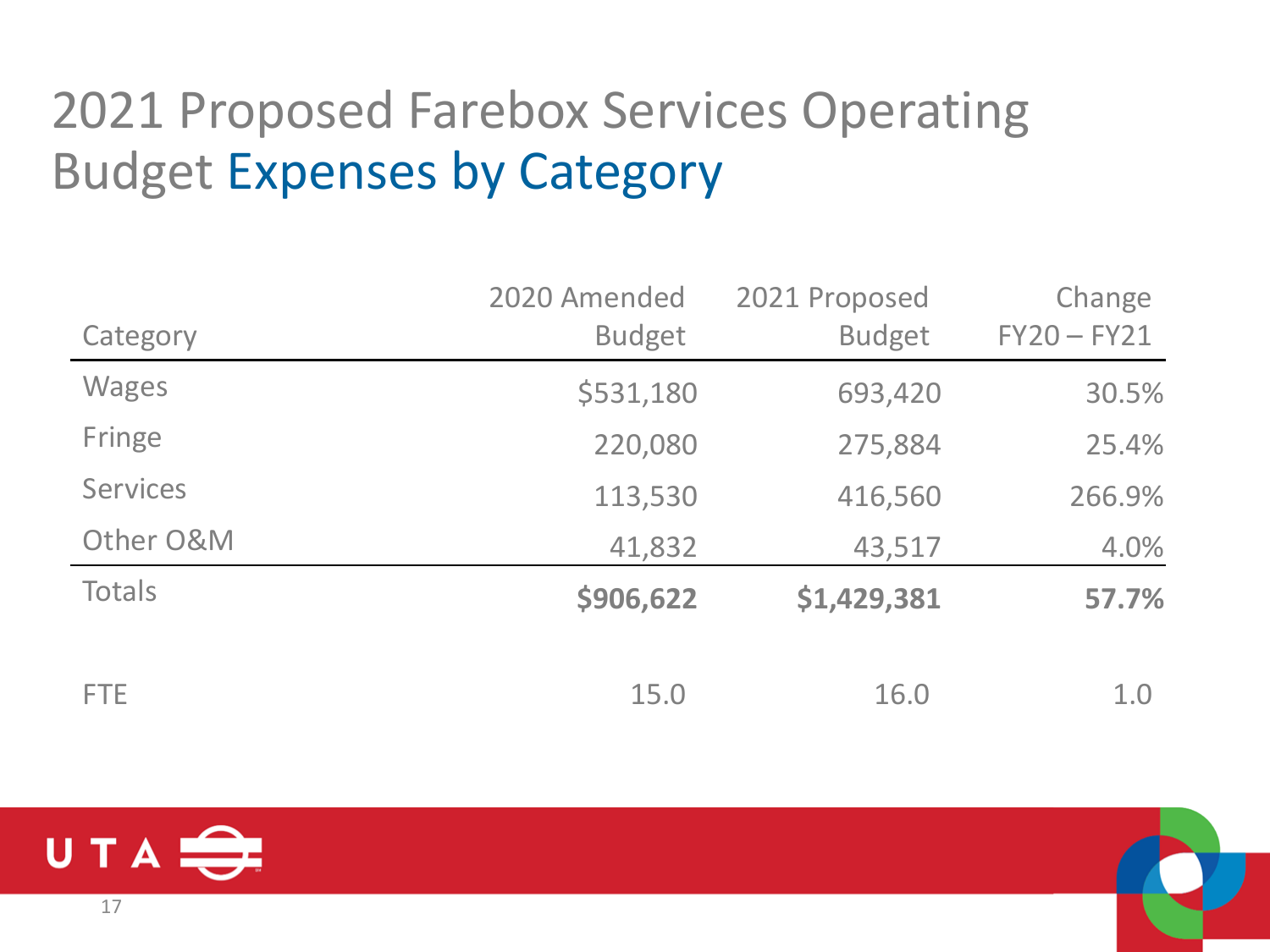### Farebox Services 2021 Budget Changes

- Planned for increase in expenses for rekey of fare boxes (depending on the overall fare collection proposal in early 2021)
- Modernize fare box solutions for paratransit and FLEX buses

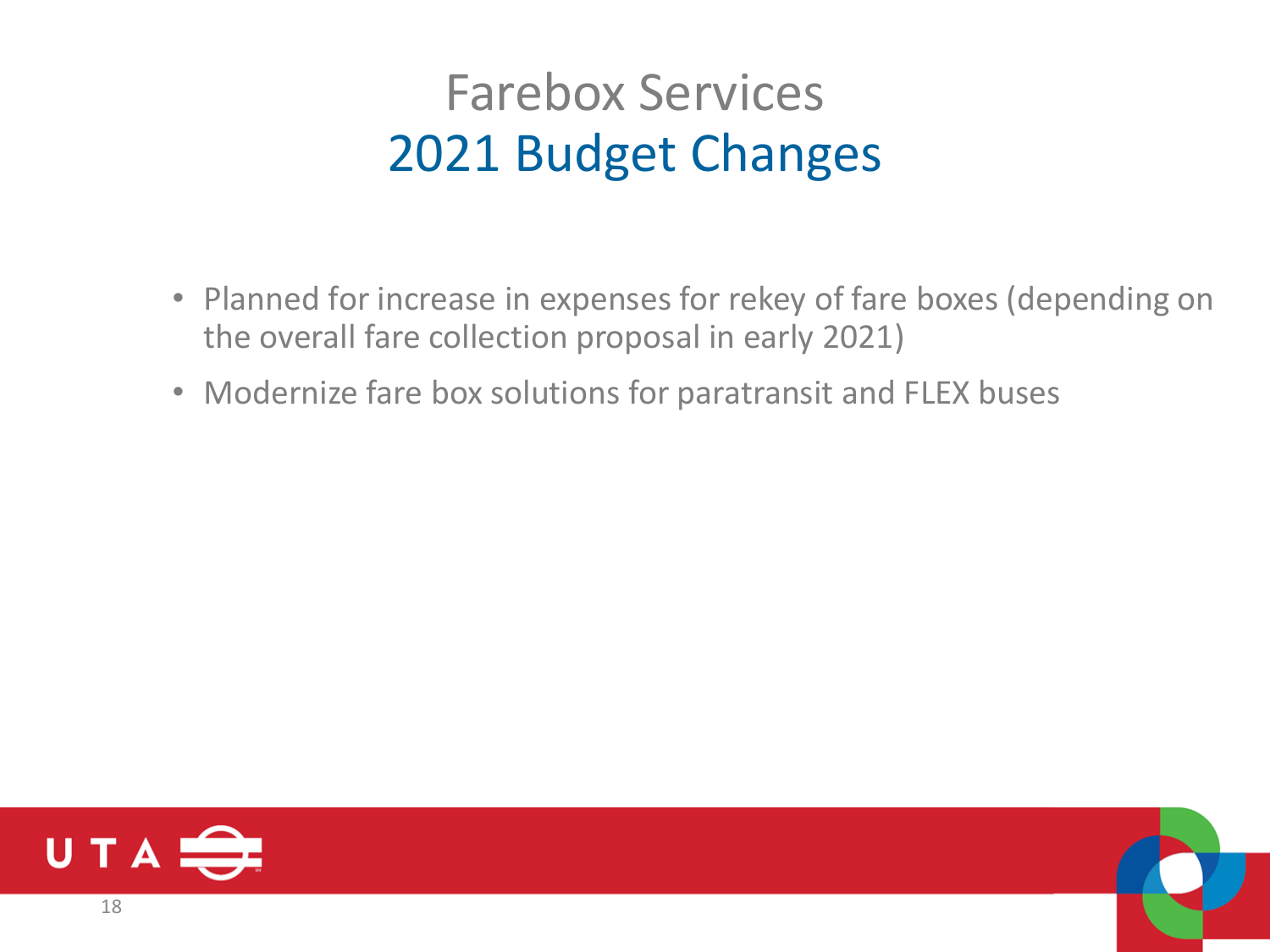### Farebox Services 2021 Key Initiatives

- Continue to implement and address outstanding findings of the 2019 RSM Farebox Service Audit
- Fully integrate fare box assets in JDE to create a work order system and standard of care for fare boxes



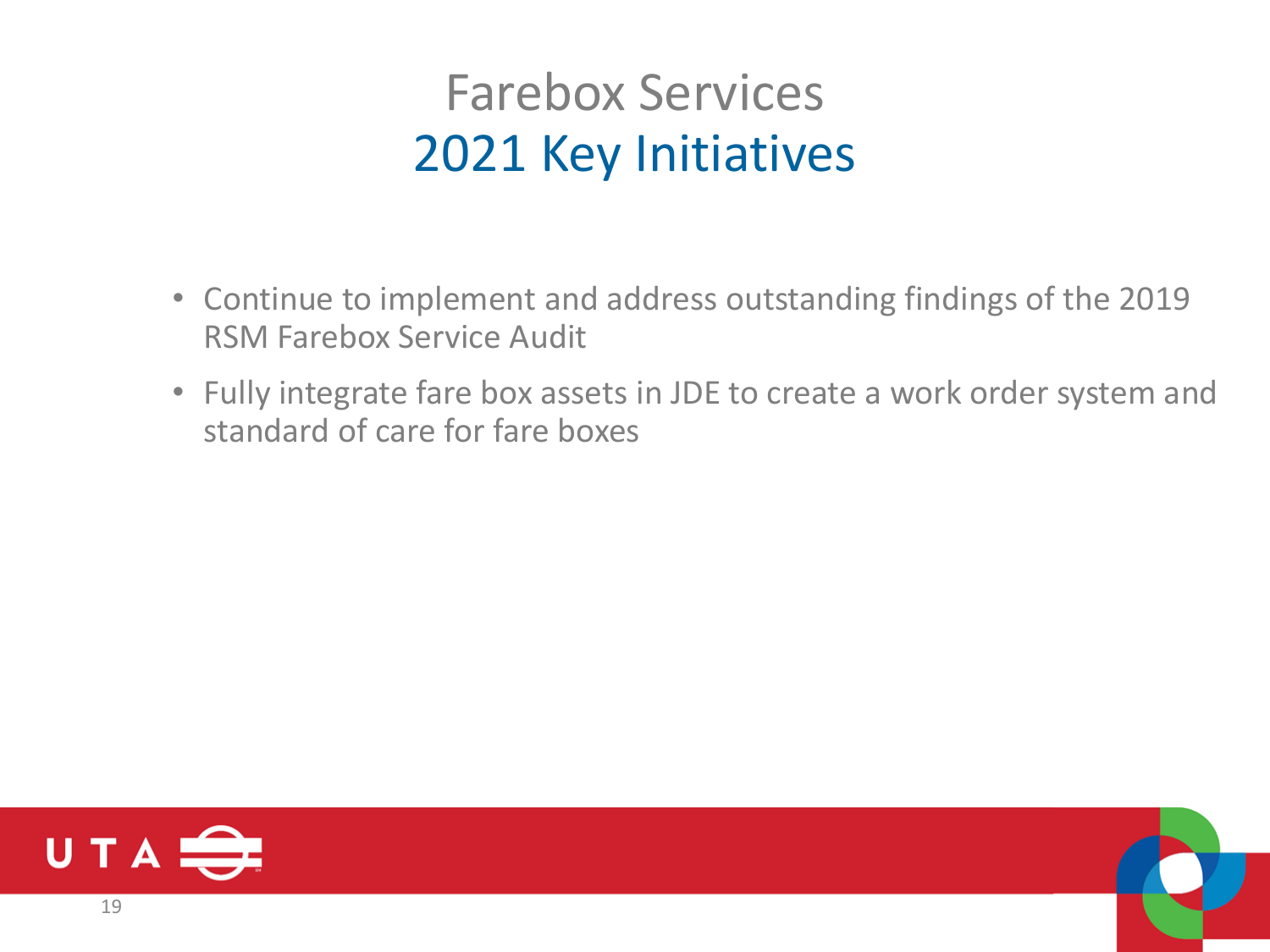### Supply Chain

Total Funding \$4,622,000 FTE 51

**Supply Chain** Todd Mills **Senior Manager**

**Supply Chain - Purchasing** 20.0 FTE

#### **Supply Chain - Warehouse** 31.0 FTE



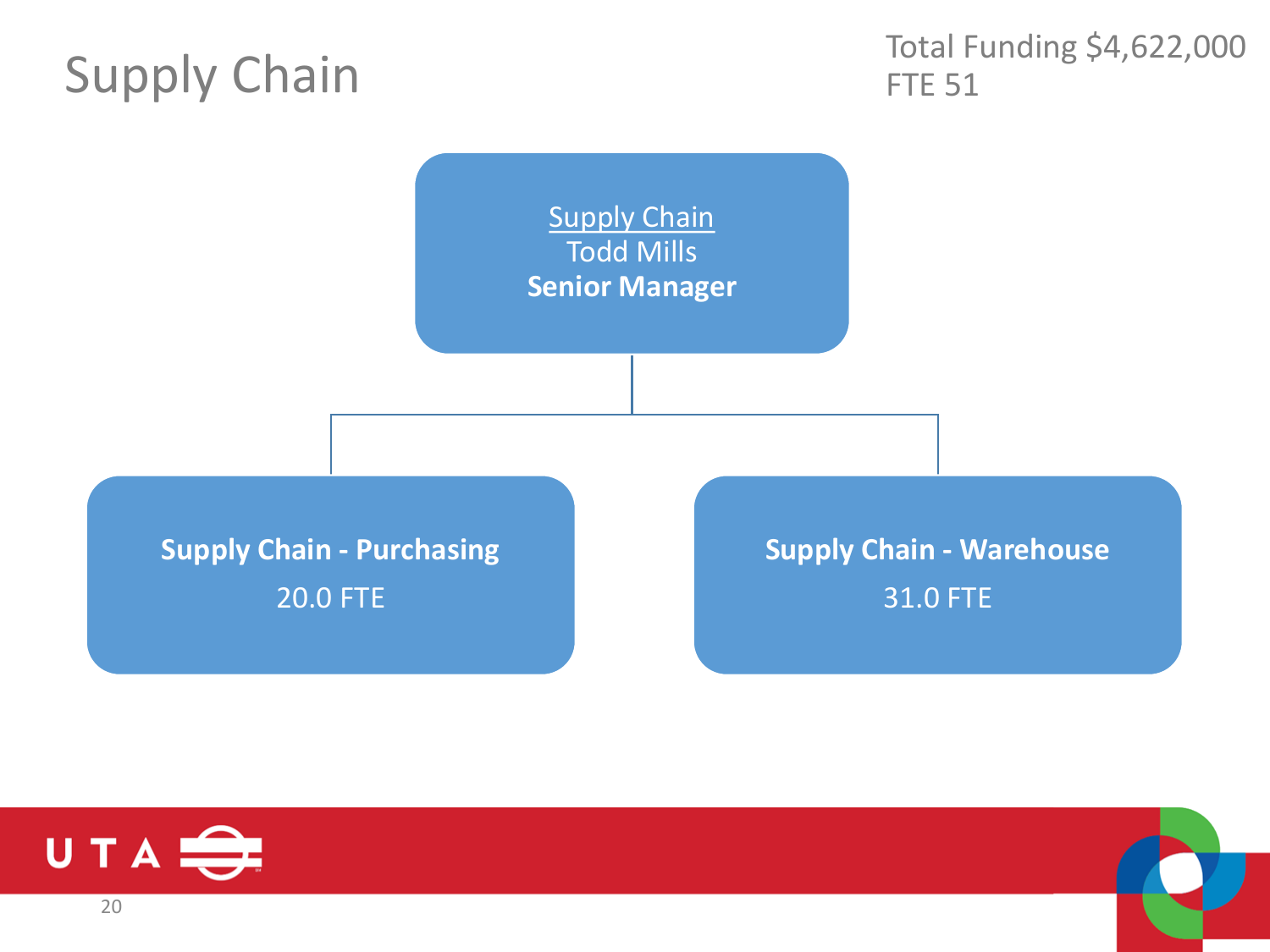### 2021 Proposed Supply Chain Operating Budget Expenses by Department

|               | 2020 Amended  | 2021 Proposed | Change        |
|---------------|---------------|---------------|---------------|
| Category      | <b>Budget</b> | <b>Budget</b> | $FY20 - FY21$ |
| Purchasing    |               |               |               |
|               | \$2,133,421   | \$2,321,285   | \$187,864     |
| Warehouse     | 2,377,958     | 2,300,340     | (77, 618)     |
| <b>Totals</b> | \$4,511,379   | \$4,621,625   | \$110,246     |

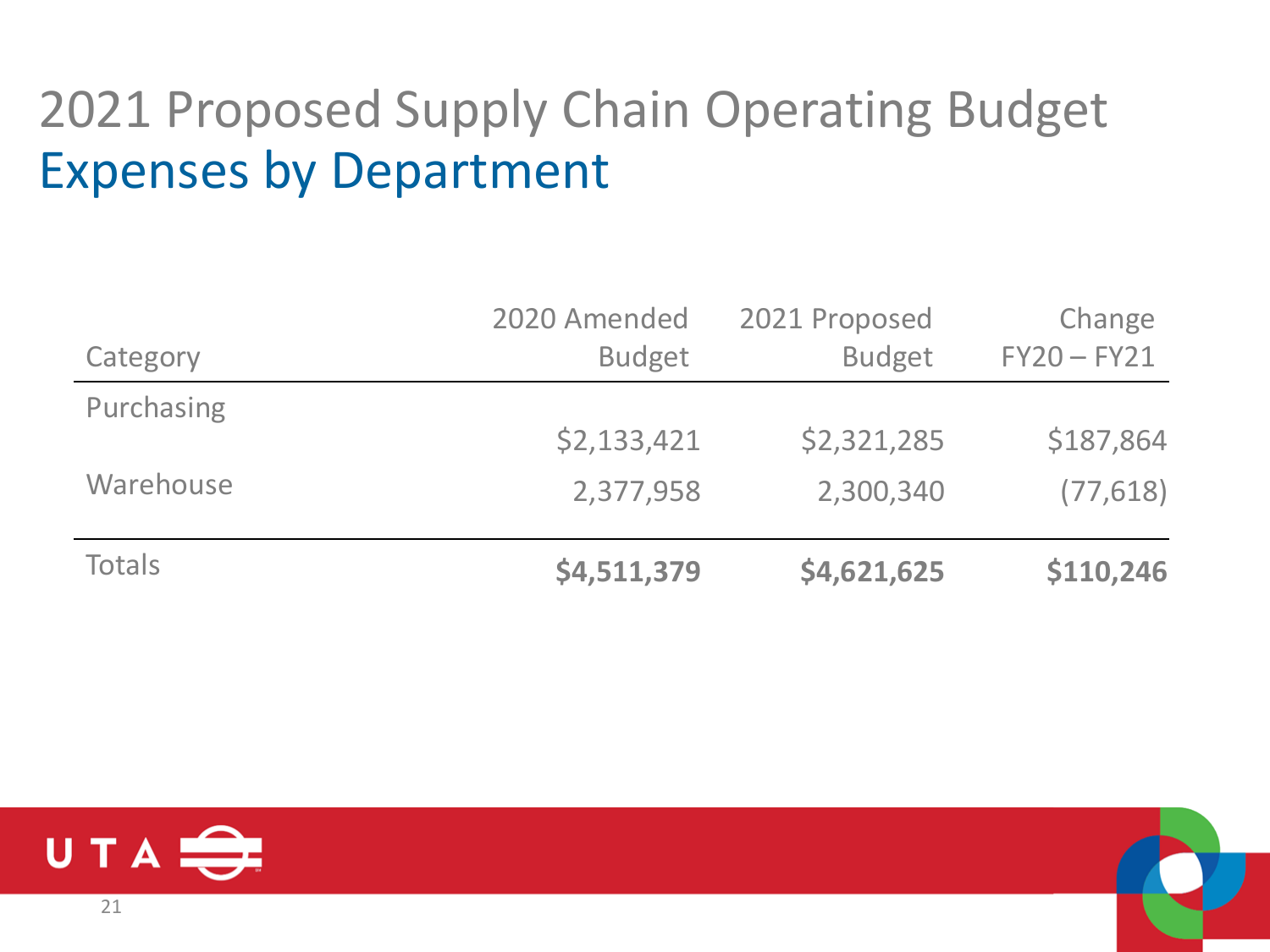## 2021 Proposed Supply Chain Operating Budget Expenses by Category

|                                    | 2020 Amended  | 2021 Proposed | Change        |
|------------------------------------|---------------|---------------|---------------|
| Category                           | <b>Budget</b> | <b>Budget</b> | $FY20 - FY21$ |
| <b>Wages</b>                       | \$2,959,392   | \$2,978,754   | 0.7%          |
| Fringe                             | 1,481,448     | 1,380,626     | (6.8)%        |
| Other O&M                          | 138,539       | 332,245       | 139.8%        |
| <b>Expense Transfer to Capital</b> | (68,000)      | (70,000)      | $(2.9)\%$     |
| Totals                             | \$4,511,379   | \$4,621,625   | 2.4%          |
| <b>FTE</b>                         | 51.0          | 51.0          | 0.0           |

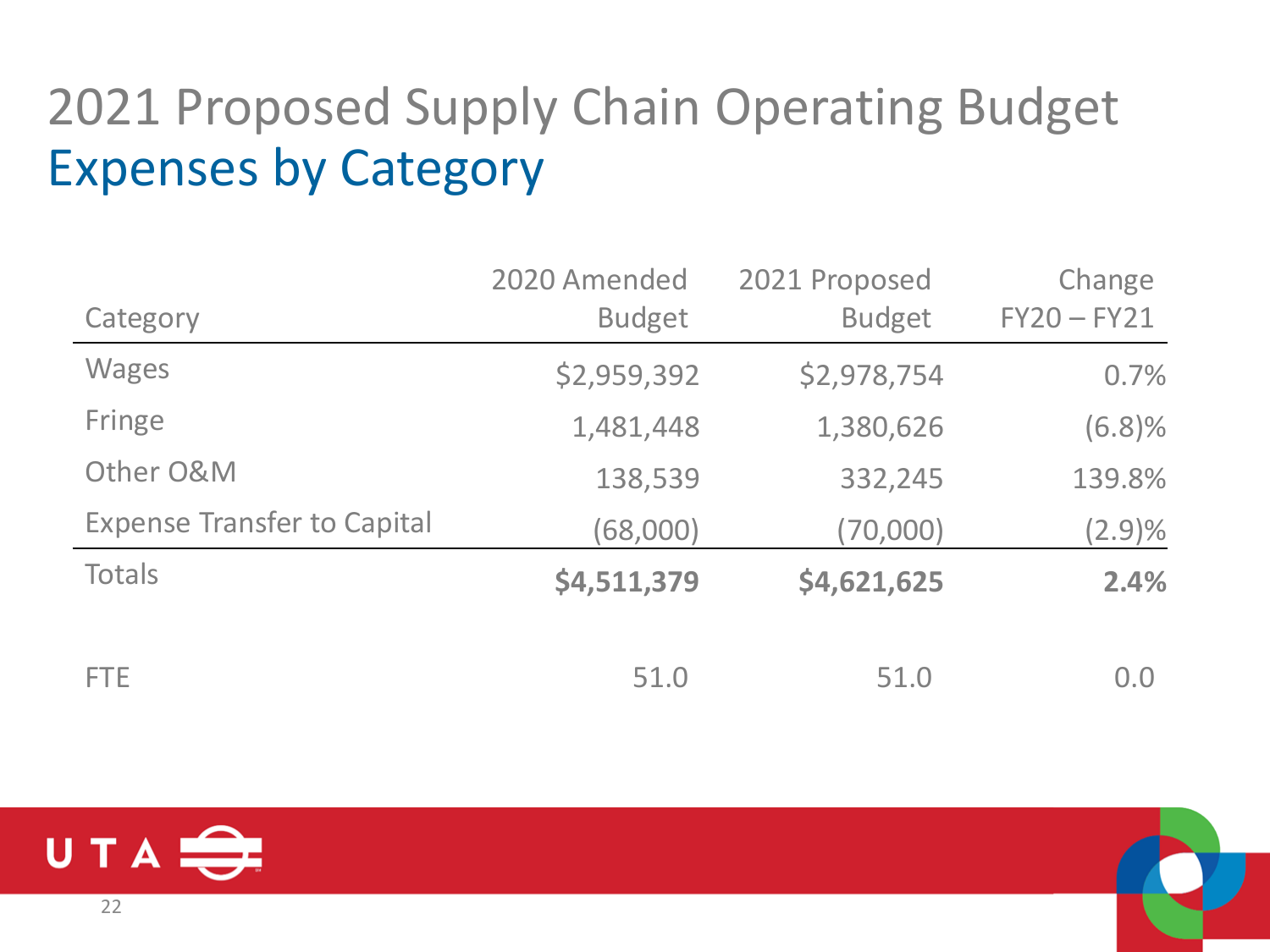### Supply Chain FTE Summary 2020 Budget and 2021 Proposed Budget

|            | 2020 | 2021                          |             |  |
|------------|------|-------------------------------|-------------|--|
|            |      | Budget Proposed Change Reason |             |  |
| Purchasing | 20.0 | 20.0                          | 0.0         |  |
| Warehouse  | 31.0 | 31.0                          | 0.0         |  |
| Totals     | 51.0 | 51.0                          | $($ ) $($ ) |  |



23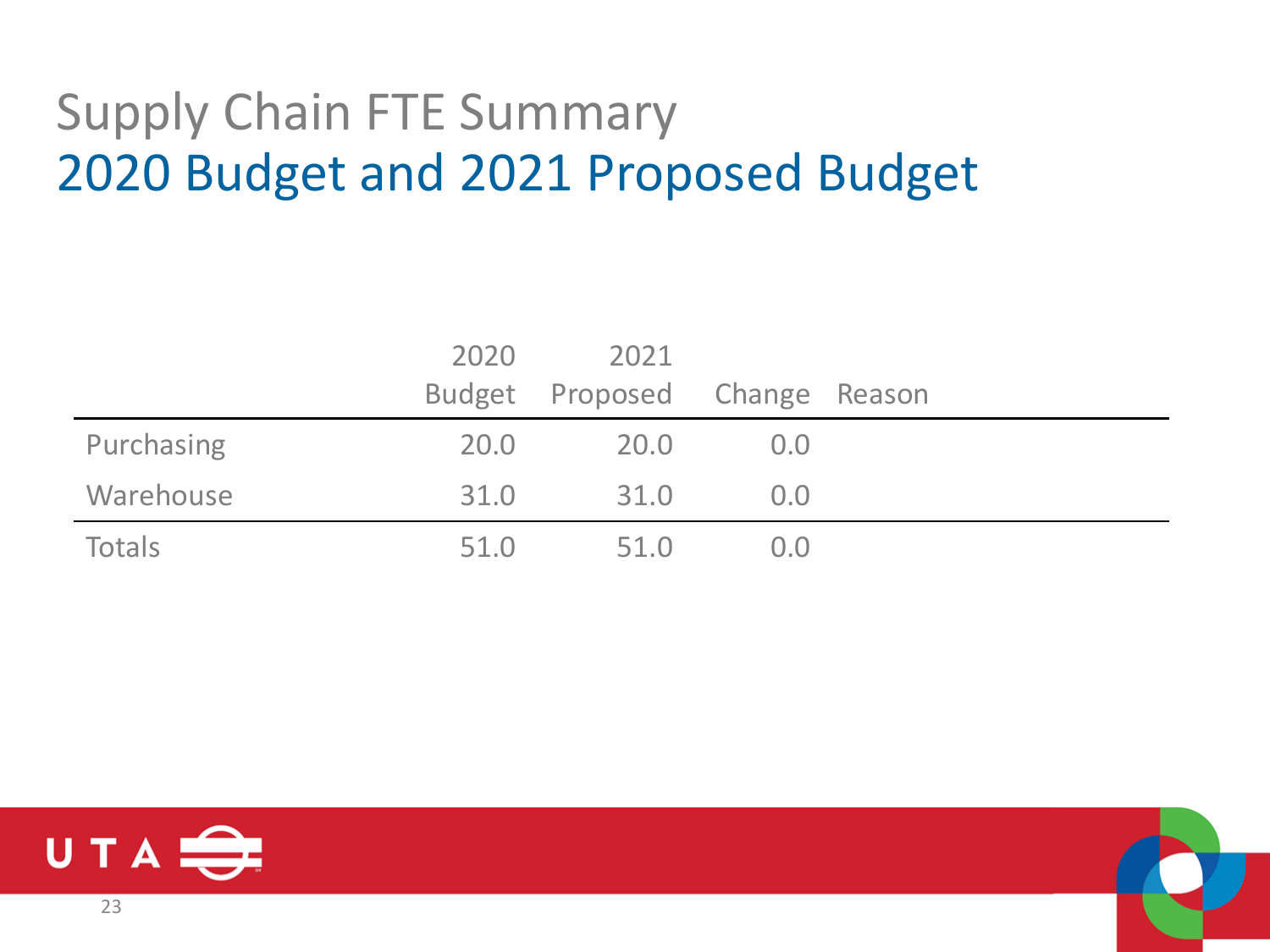### Supply Chain 2021 Budget Changes

- Increase contractual services \$100K to improve technology capabilities and streamline requisition to purchase order process at UTA
- \$24K increase to freight charges for centralizing the UPS/FedEx in response to A/P internal audit findings



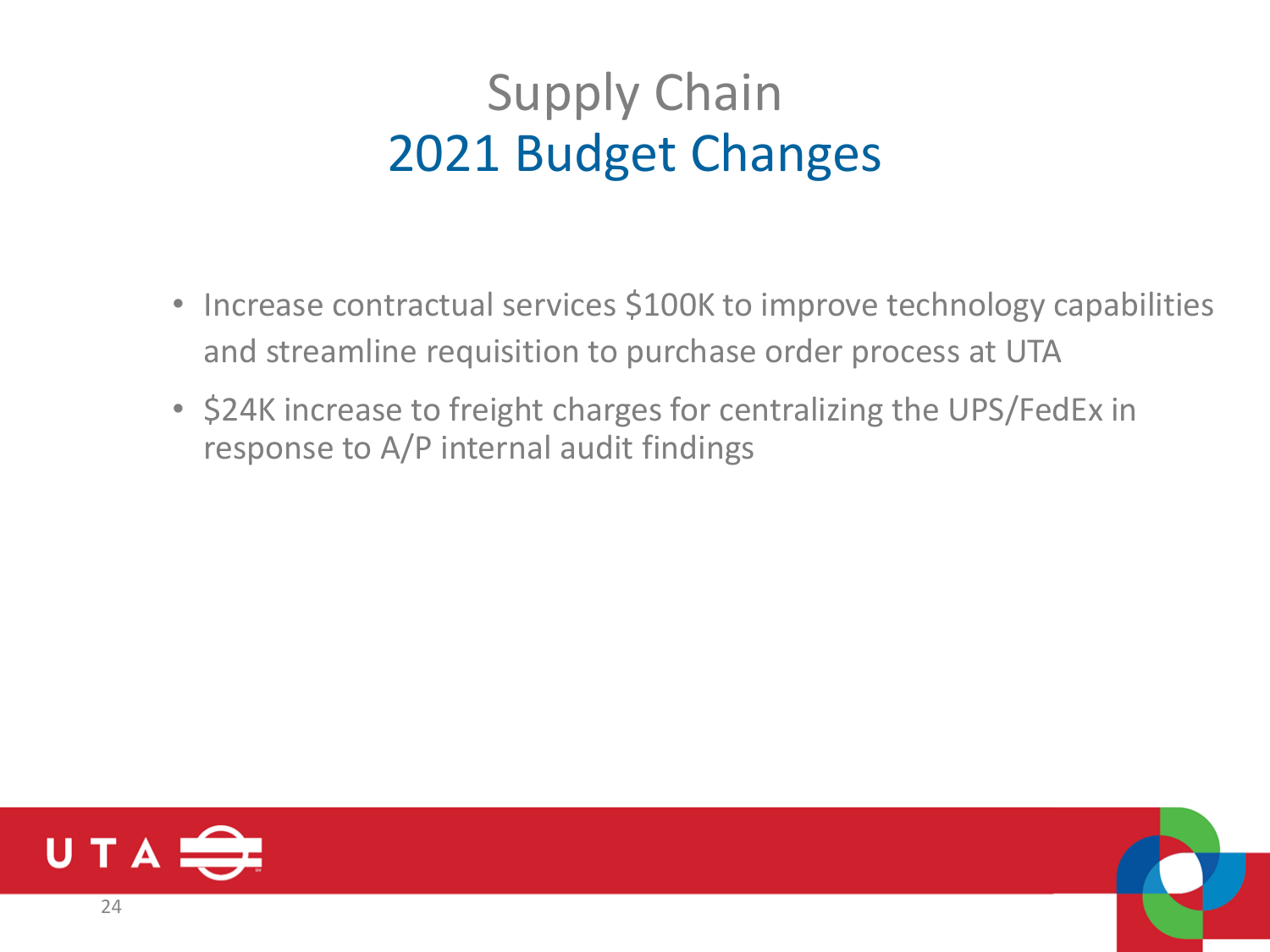### Supply Chain 2021 Key Initiatives

- Explore technologies and 3<sup>rd</sup> party services to improve the bidding process by vendors
- Centralize freight charges to the warehouse to provide better management and oversight of charges



25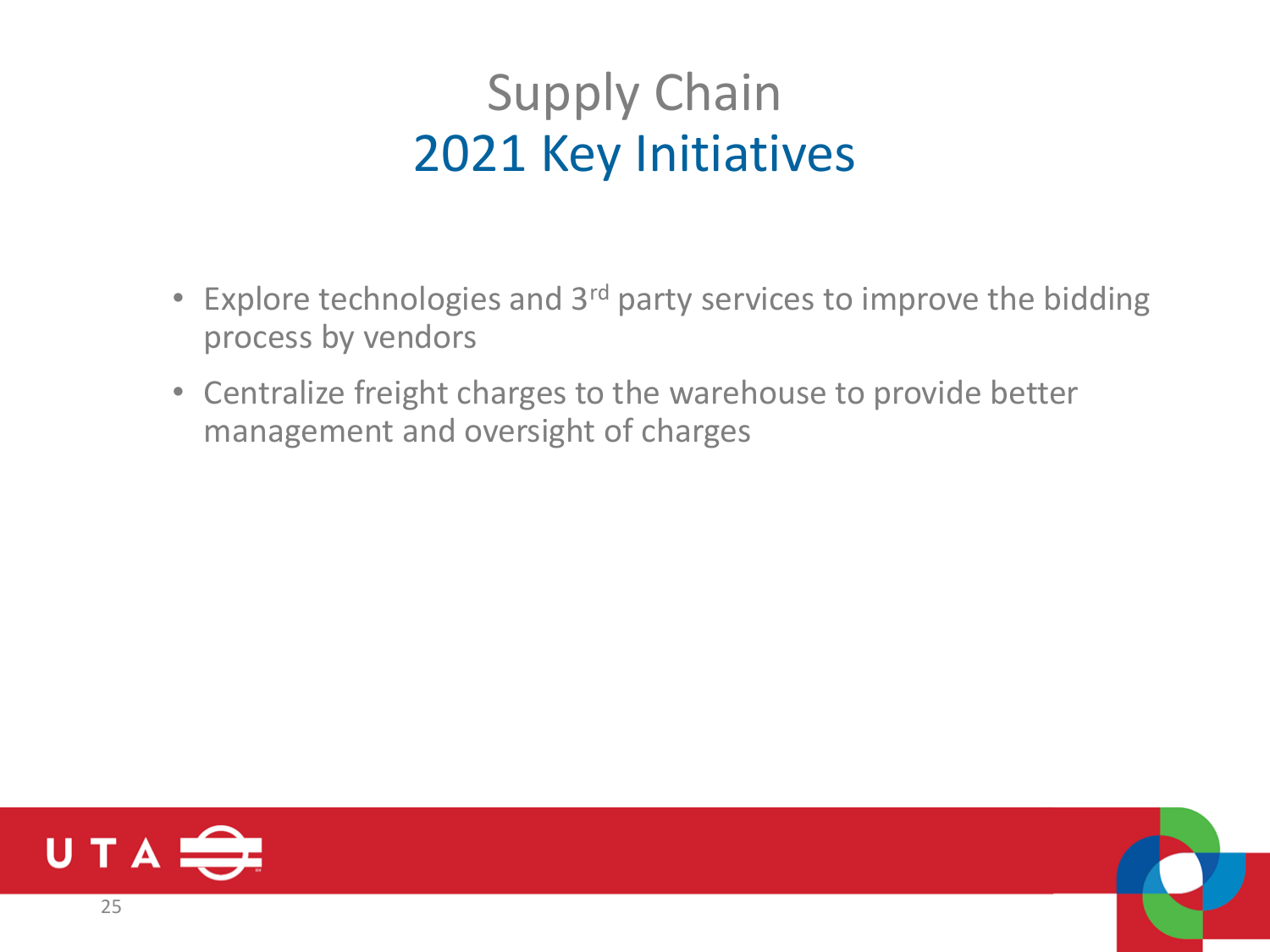### Claims & Insurance

Total Funding \$3,127,000 FTE 6.6



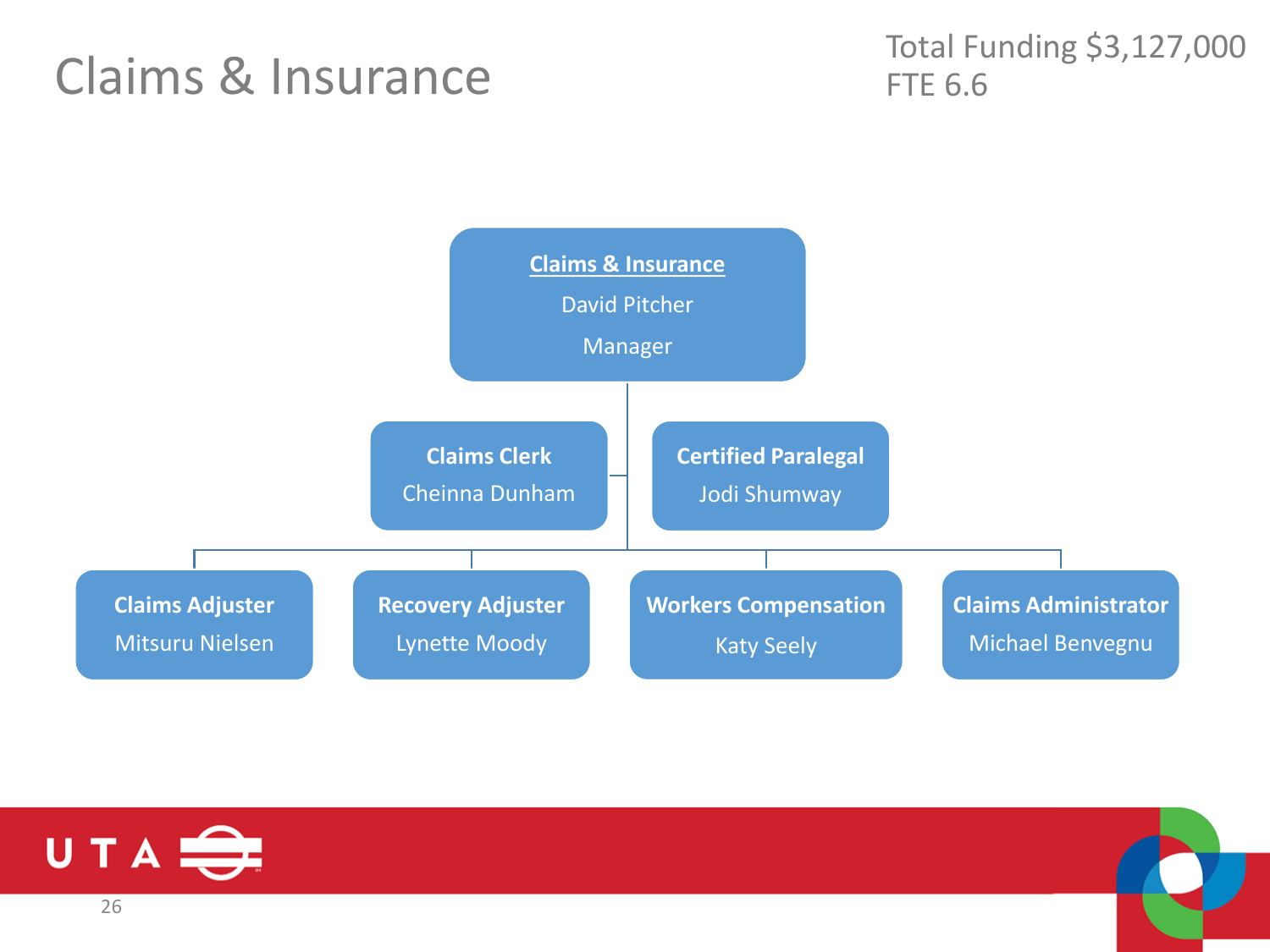## 2021 Proposed Claims & Insurance Operating Budget Expenses by Category

| Category           | 2020 Amended<br><b>Budget</b> | 2021 Proposed<br><b>Budget</b> | Change<br>$FY20 - FY21$ |
|--------------------|-------------------------------|--------------------------------|-------------------------|
| <b>Wages</b>       | \$423,948                     | \$445,044                      | 5.0%                    |
| Fringe             | 182,220                       | 200,956                        | 10.3%                   |
| <b>Claims Paid</b> | 1,350,000                     | 1,156,999                      | $(14.3)\%$              |
| Recovery           | (950,000)                     | (1,100,000)                    | $(15.8)\%$              |
| <b>Services</b>    | 80,000                        | 80,000                         | 0.0%                    |
| Other O&M          | 1,978,042                     | 2,344,161                      | 18.5%                   |
| <b>Total</b>       | \$3,064,210                   | \$3,127,160                    | 2.1%                    |
| FTE.               | 6.6                           | 6.6                            | 0.0                     |

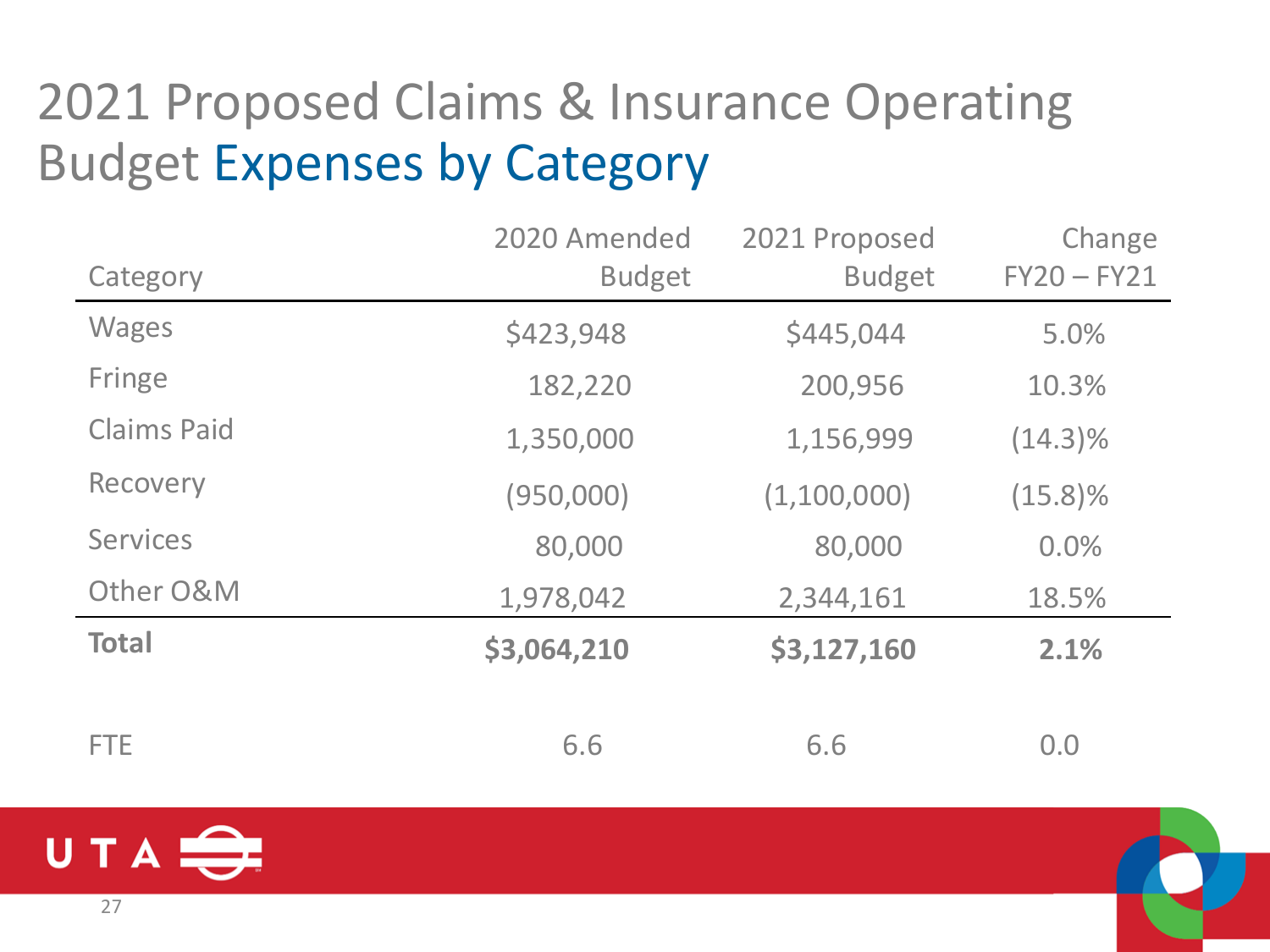### Claims and Insurance 2021 Budget Changes

- Increased Premiums \$358K
- Overall net budget change of \$63K



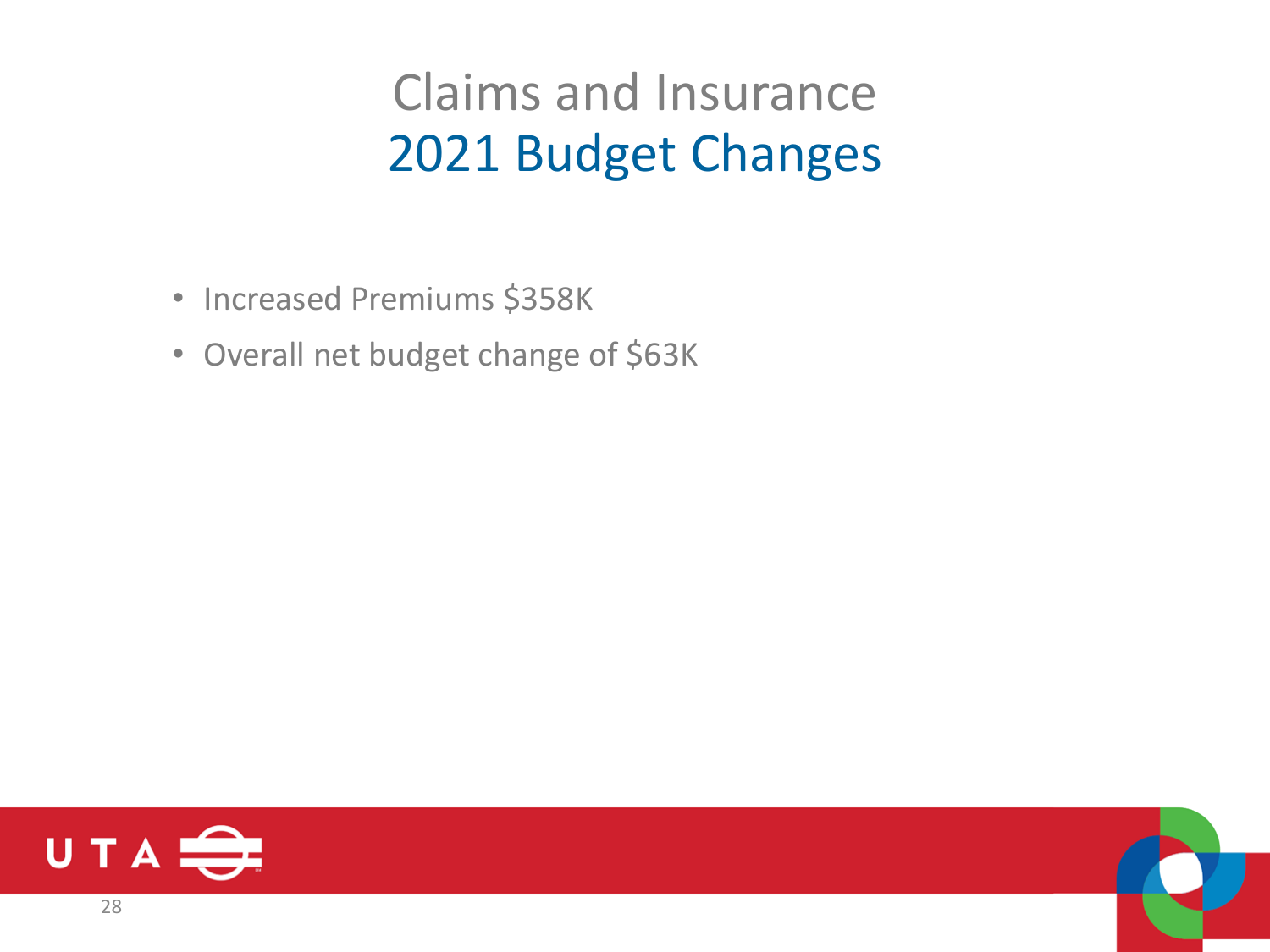### Claims and Insurance 2021 Key Initiatives

- Develop Insurance Portfolio Handbook
- Develop a catastrophic loss protocol



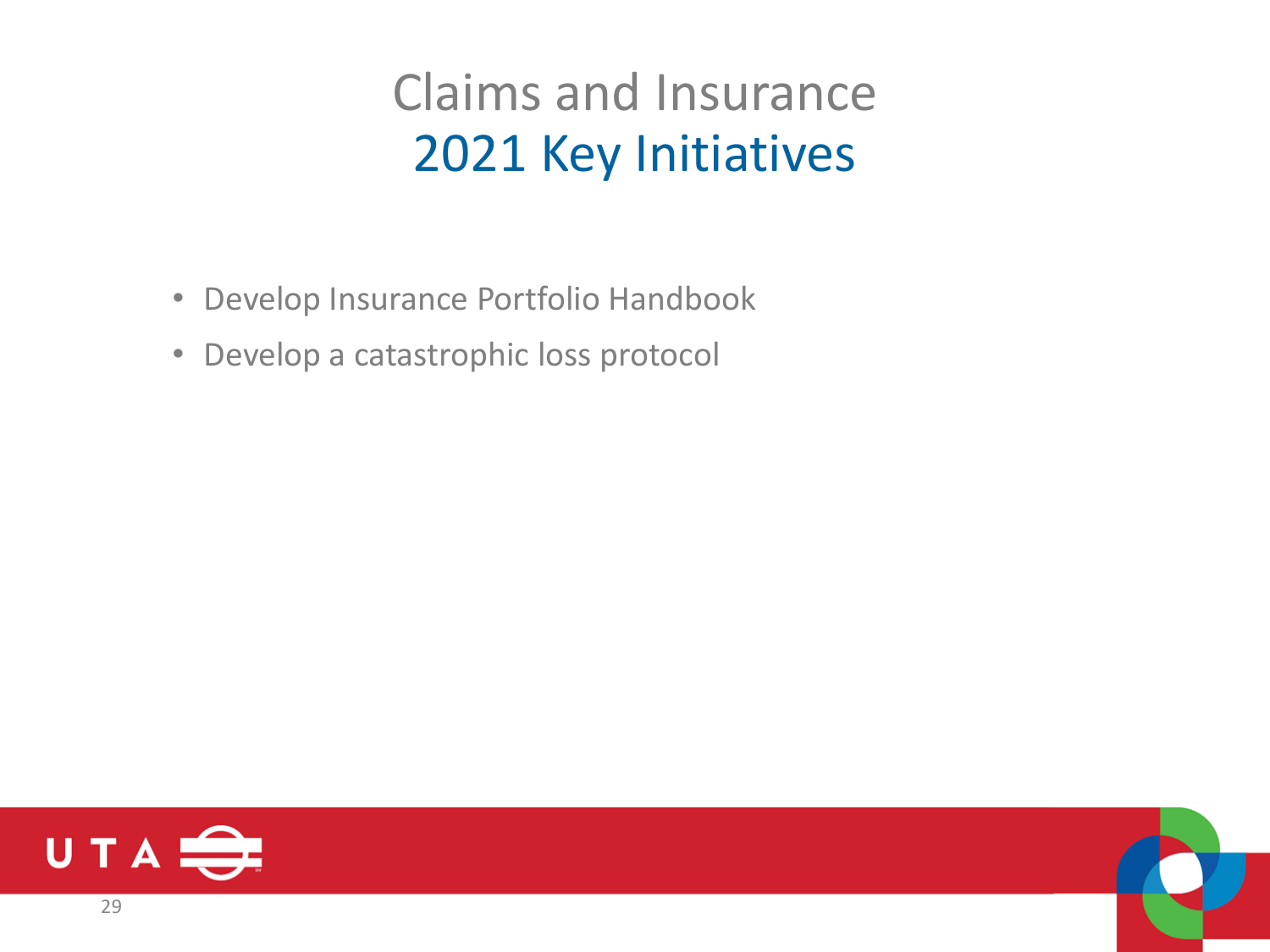### Fares

#### Total Funding \$2,048,000 FTE 11



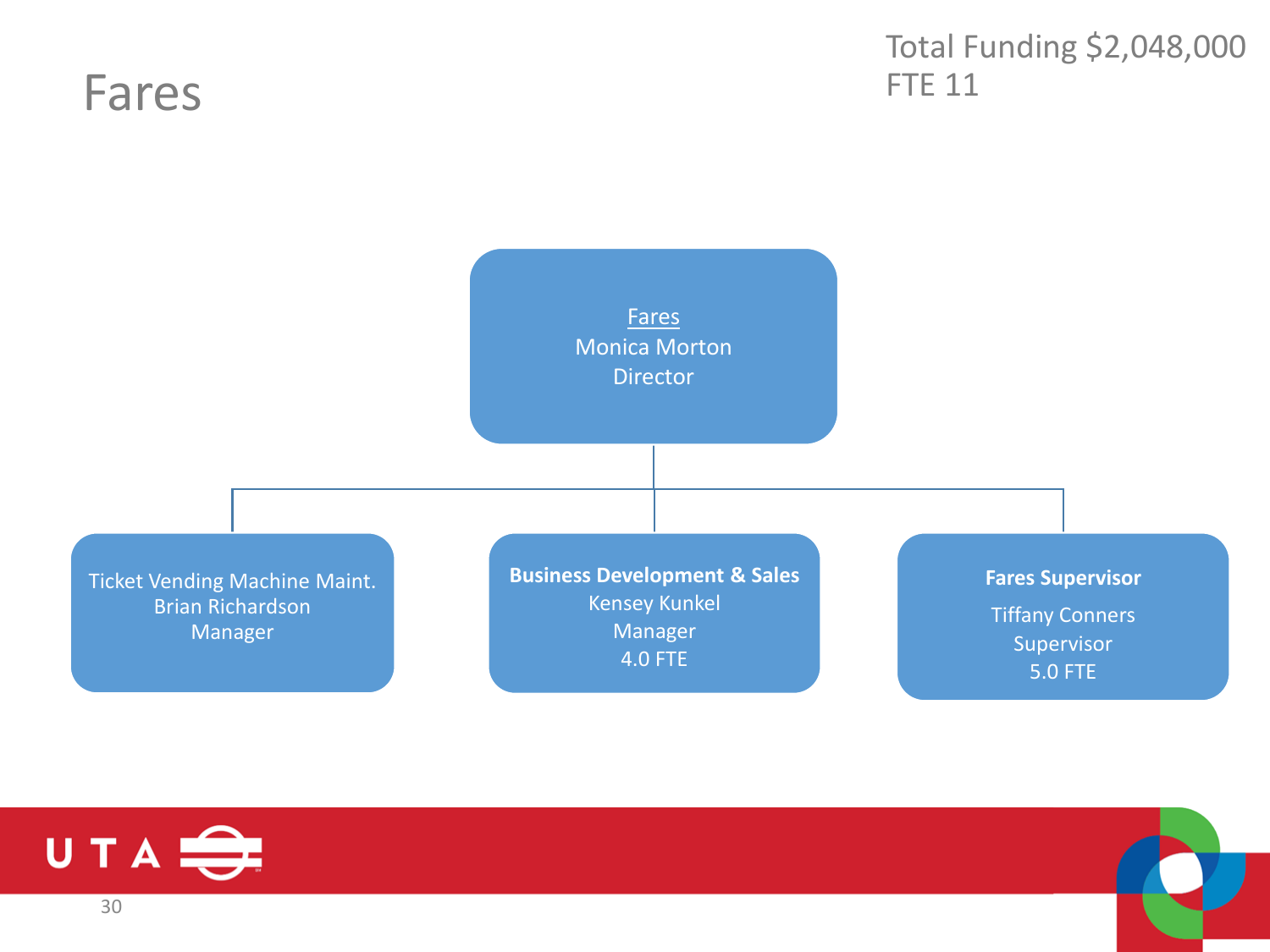### 2021 Proposed Fares Operating Budget Expenses by Department

|                                         | 2020<br>2021  |               | Change        |
|-----------------------------------------|---------------|---------------|---------------|
|                                         | Amended       | Proposed      | $FY20 - FY21$ |
| Category                                | <b>Budget</b> | <b>Budget</b> |               |
| Fare Strategy & Operations              | \$789,476     | \$789,632     | \$156         |
| <b>TVM Maintenance</b>                  | 715,497       | 595,949       | (119, 548)    |
| <b>Business Development &amp; Sales</b> | 475,440       | 487,817       | 12,377        |
| <b>Fares Director</b>                   | 170,814       | 174,662       | 3,848         |
| <b>Totals</b>                           | \$2,151,227   | \$2,048,060   | \$(103, 167)  |

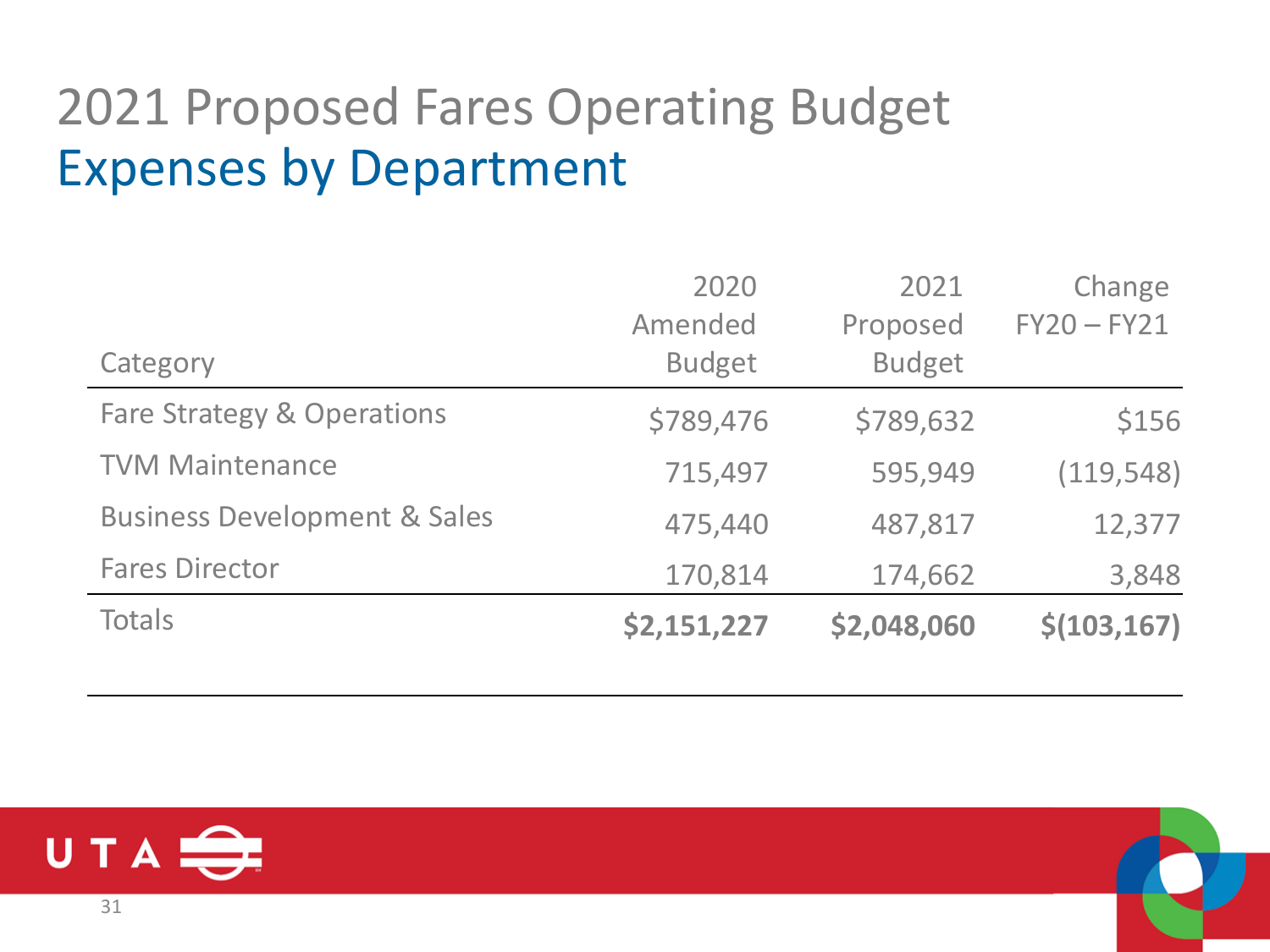## 2021 Proposed Fares Operating Budget Expenses by Category

|                 | 2020 Amended  | 2021 Proposed | Change        |
|-----------------|---------------|---------------|---------------|
| Category        | <b>Budget</b> | <b>Budget</b> | $FY20 - FY21$ |
| <b>Wages</b>    | \$1,117,508   | \$900,816     | $(19.4)\%$    |
| Fringe          | 546,240       | 408,524       | $(25.2)\%$    |
| <b>Services</b> | 153,000       | 405,320       | 164.9%        |
| Parts           | 172,467       | 172,467       | 0.0%          |
| Other O&M       | 162,012       | 160,933       | (0.7)%        |
| Totals          | \$2,151,227   | \$2,048,060   | (4.8)%        |
| <b>FTE</b>      | 15.0          | 11.0          | (4.0)         |

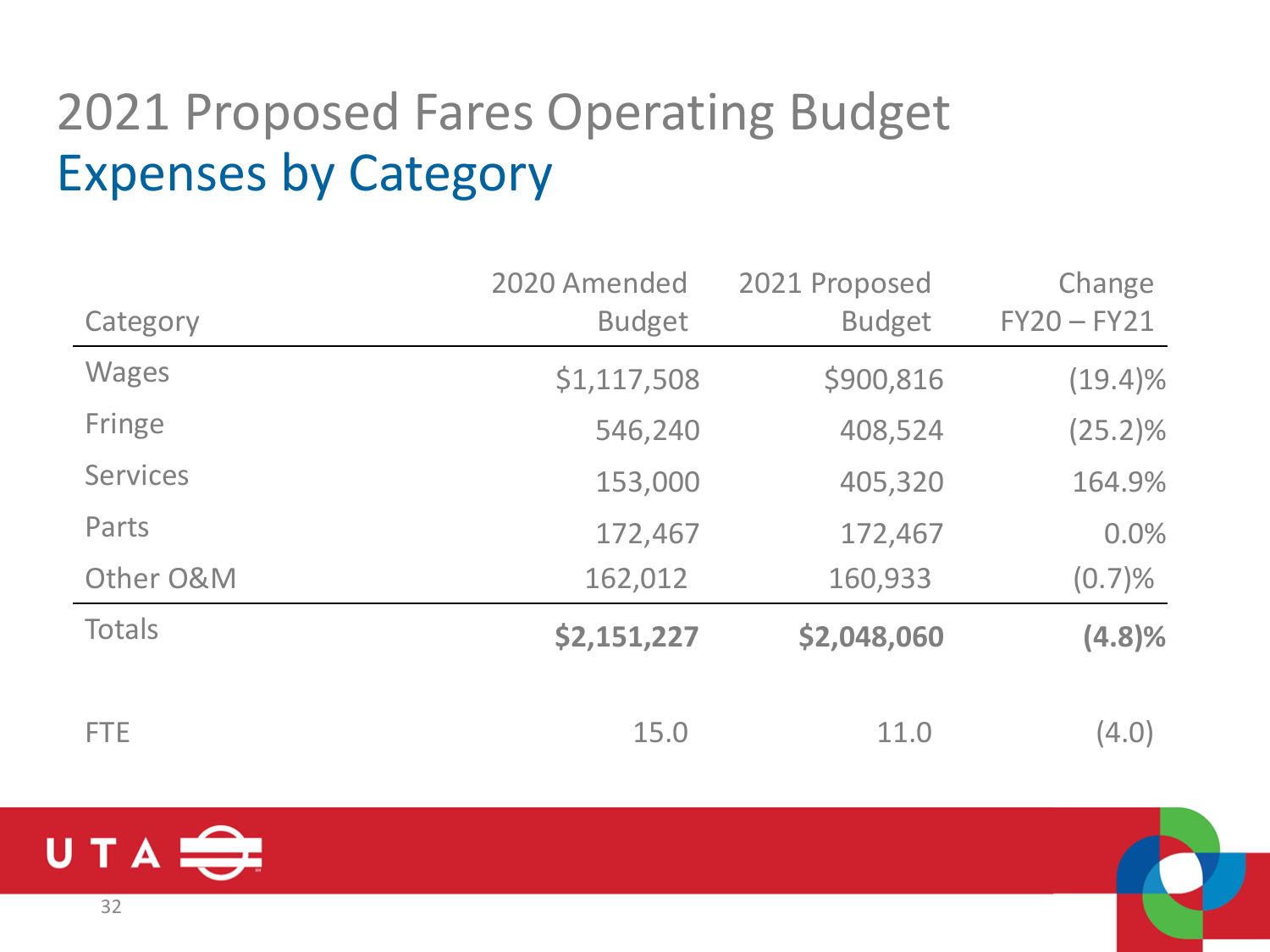### Fares FTE Summary 2020 Budget and 2021 Draft Budget

|                                            | 2020          | 2021     |        |                  |
|--------------------------------------------|---------------|----------|--------|------------------|
|                                            | <b>Budget</b> | Proposed | Change | Reason           |
| <b>Electronic Strategy</b><br>& Operations | 5.0           | 5.0      | 0.0    |                  |
| <b>TVM Maintenance</b>                     | 5.0           | 1.0      | (4.0)  | <b>Transfers</b> |
| Product<br>Development &<br><b>Sales</b>   | 4.0           | 4.0      | 0.0    |                  |
| <b>Fares Director</b>                      | 1.0           | 1.0      | 0.0    |                  |
| <b>Totals</b>                              | 15.0          | 11.0     | (4.0)  |                  |

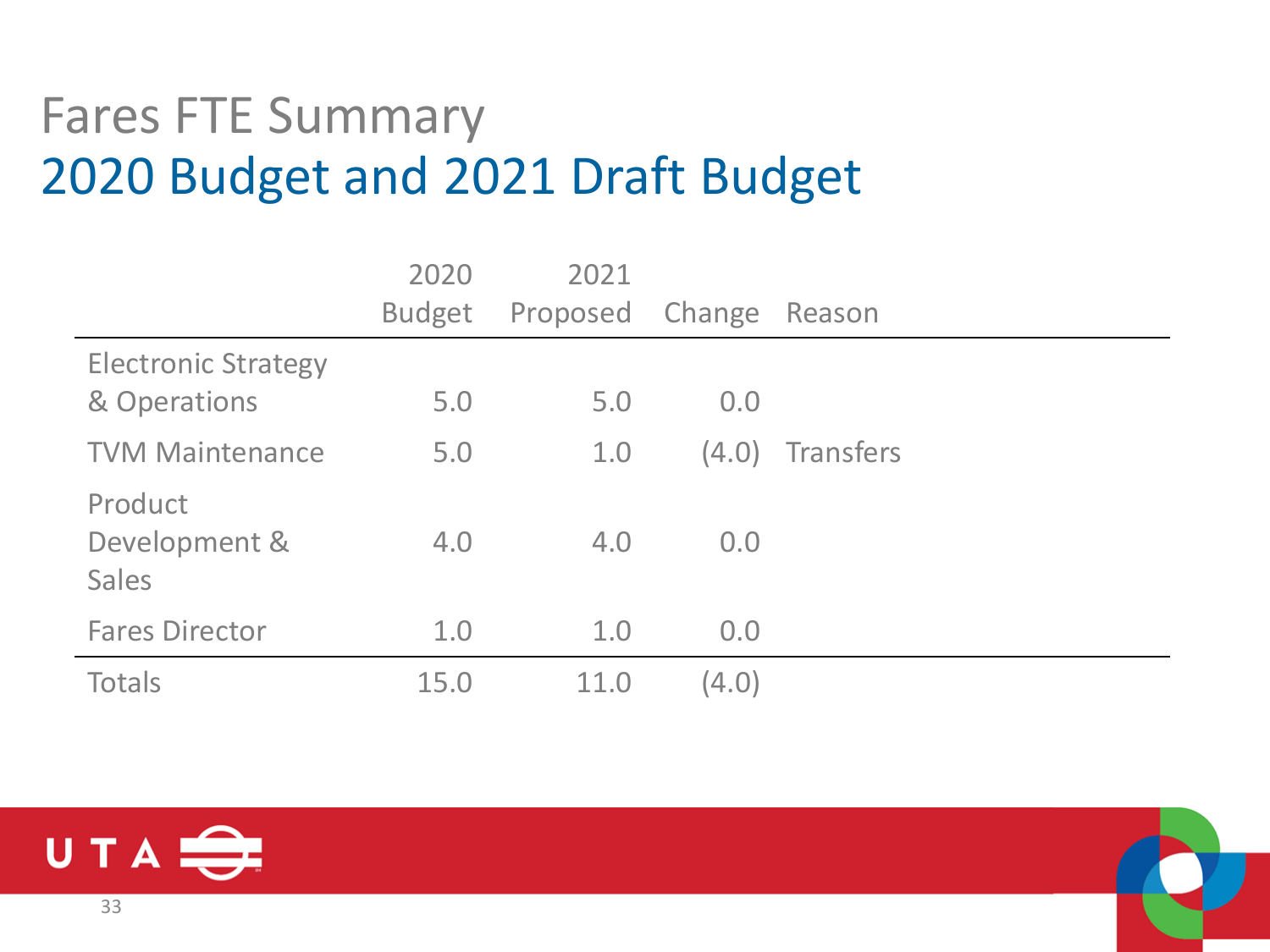### Fares 2021 Budget Changes

• Enhance TVM Maintenance with a contracted vendor



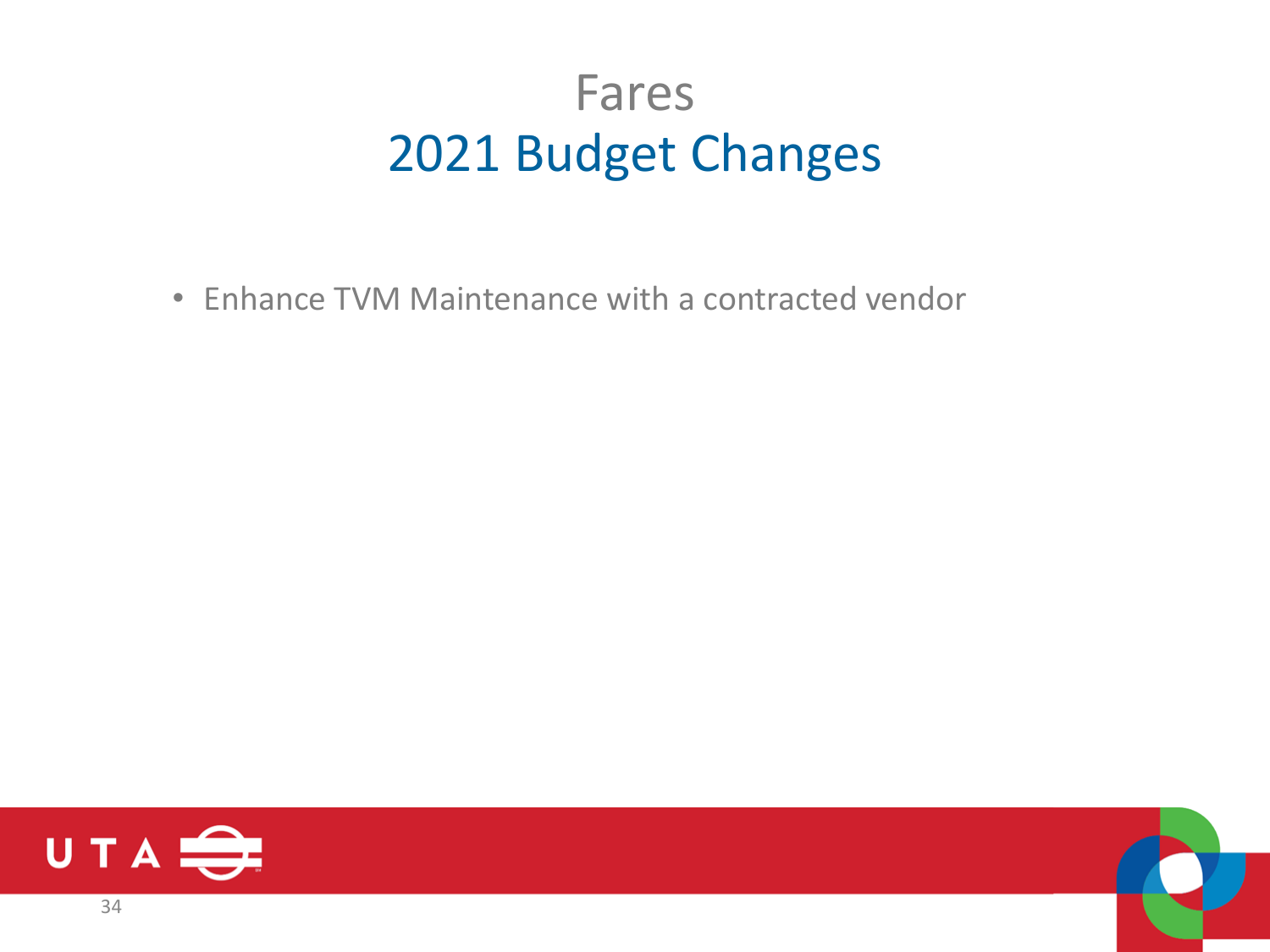### Fares 2021 Key Initiatives

- Evaluate base fare rates and create a fare policy to include processes and procedures for future fare changes
- Review, evaluate, and implement pricing parameters for pass programs to aid in the creation of a resolution authorizing reduced fare agreements



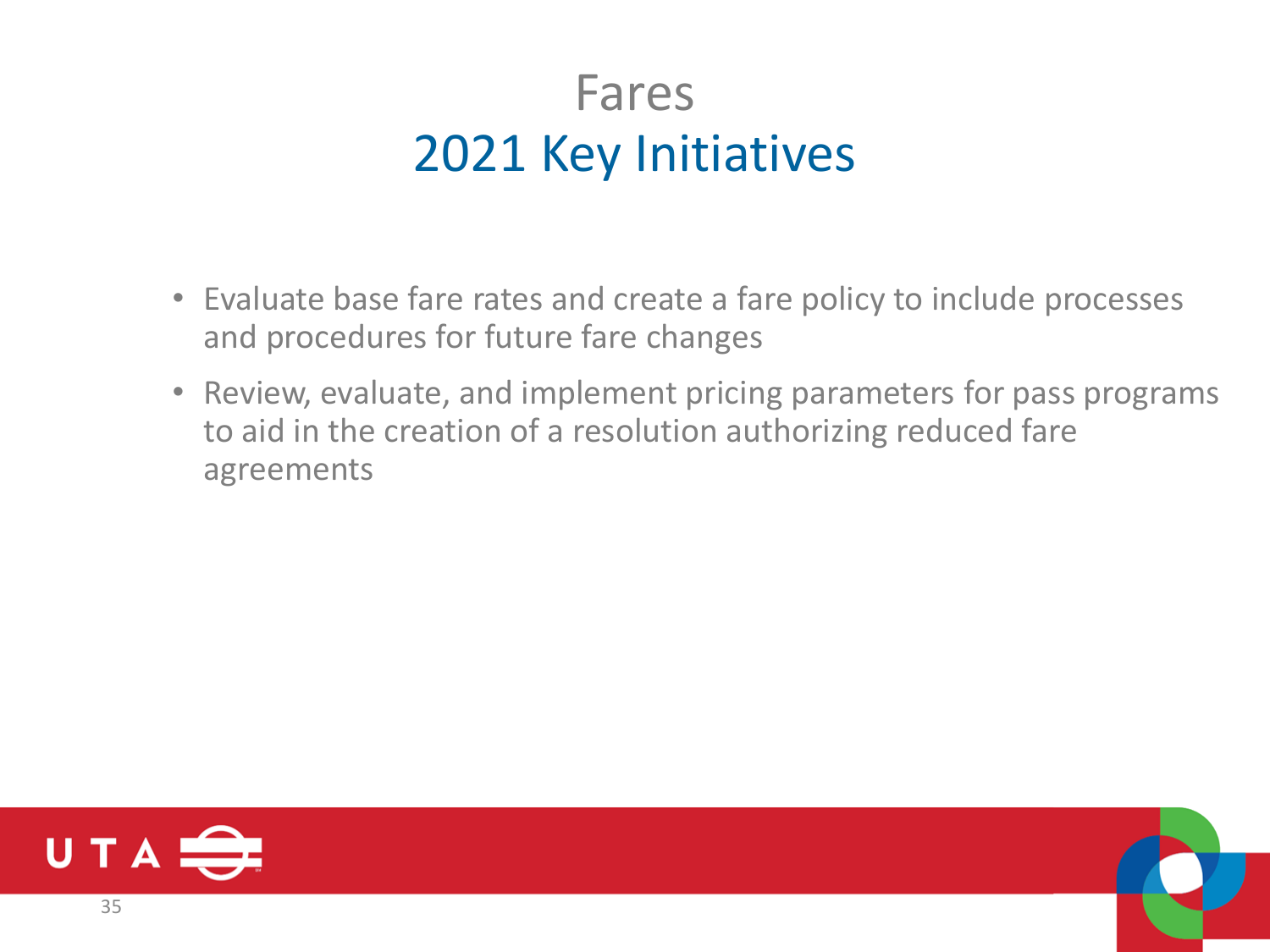### Accounting

Total Funding \$1,659,000 FTE 16.5





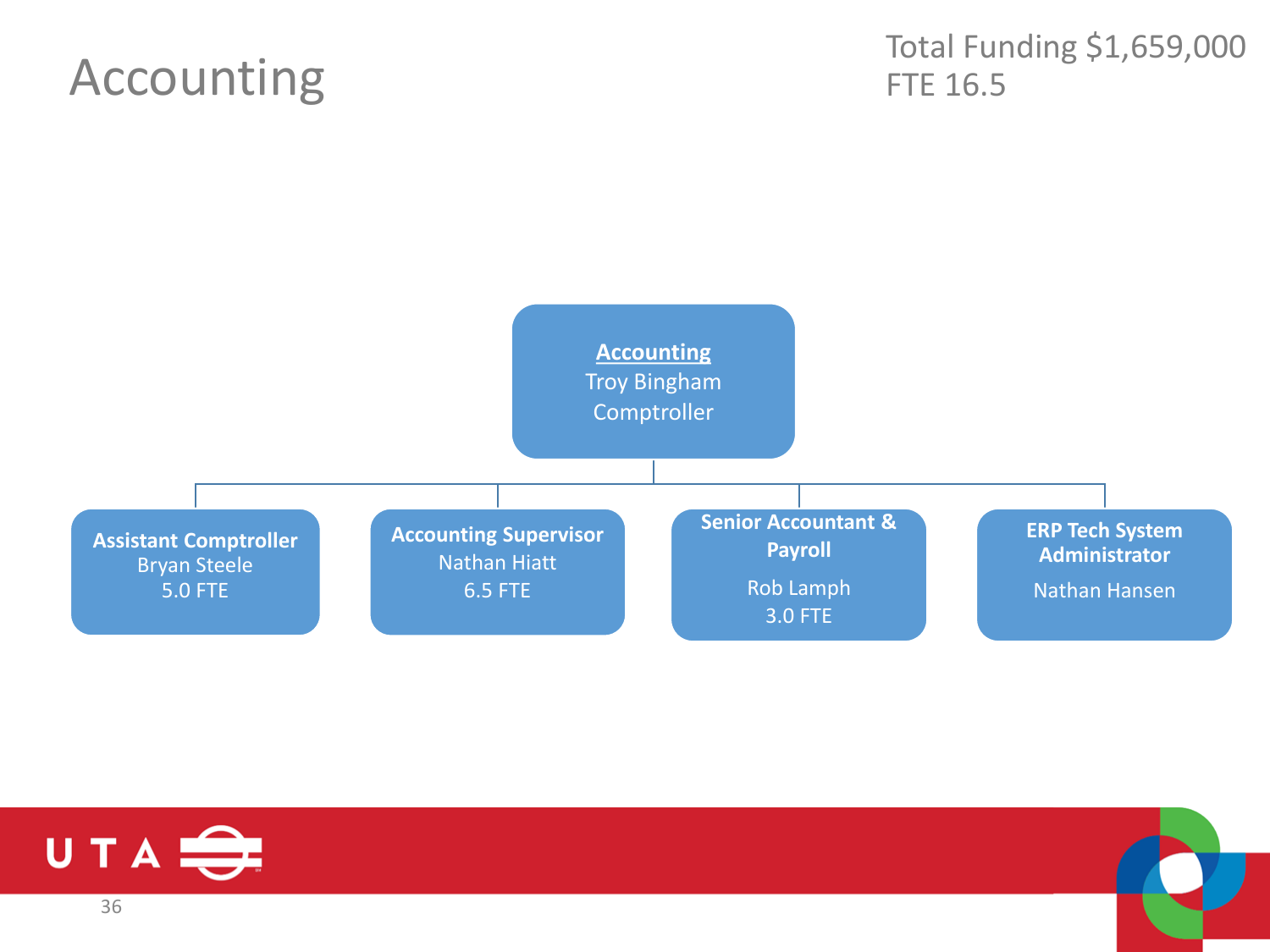## 2021 Proposed Accounting Operating Budget Expenses by Category

| Category        | 2020 Amended<br><b>Budget</b> | 2021 Proposed<br><b>Budget</b> | Change<br>$FY20 - FY21$ |
|-----------------|-------------------------------|--------------------------------|-------------------------|
| <b>Wages</b>    | \$1,040,048                   | \$1,043,680                    | 0.3%                    |
| Fringe          | 471,108                       | 473,624                        | 0.5%                    |
| <b>Services</b> | 83,100                        | 85,900                         | 3.4%                    |
| Other O&M       | 69,127                        | 55,911                         | $(19.1)\%$              |
| <b>Totals</b>   | \$1,663,383                   | \$1,659,115                    | $(0.3)\%$               |
| <b>FTE</b>      | 16.5                          | 16.5                           | 0.0                     |

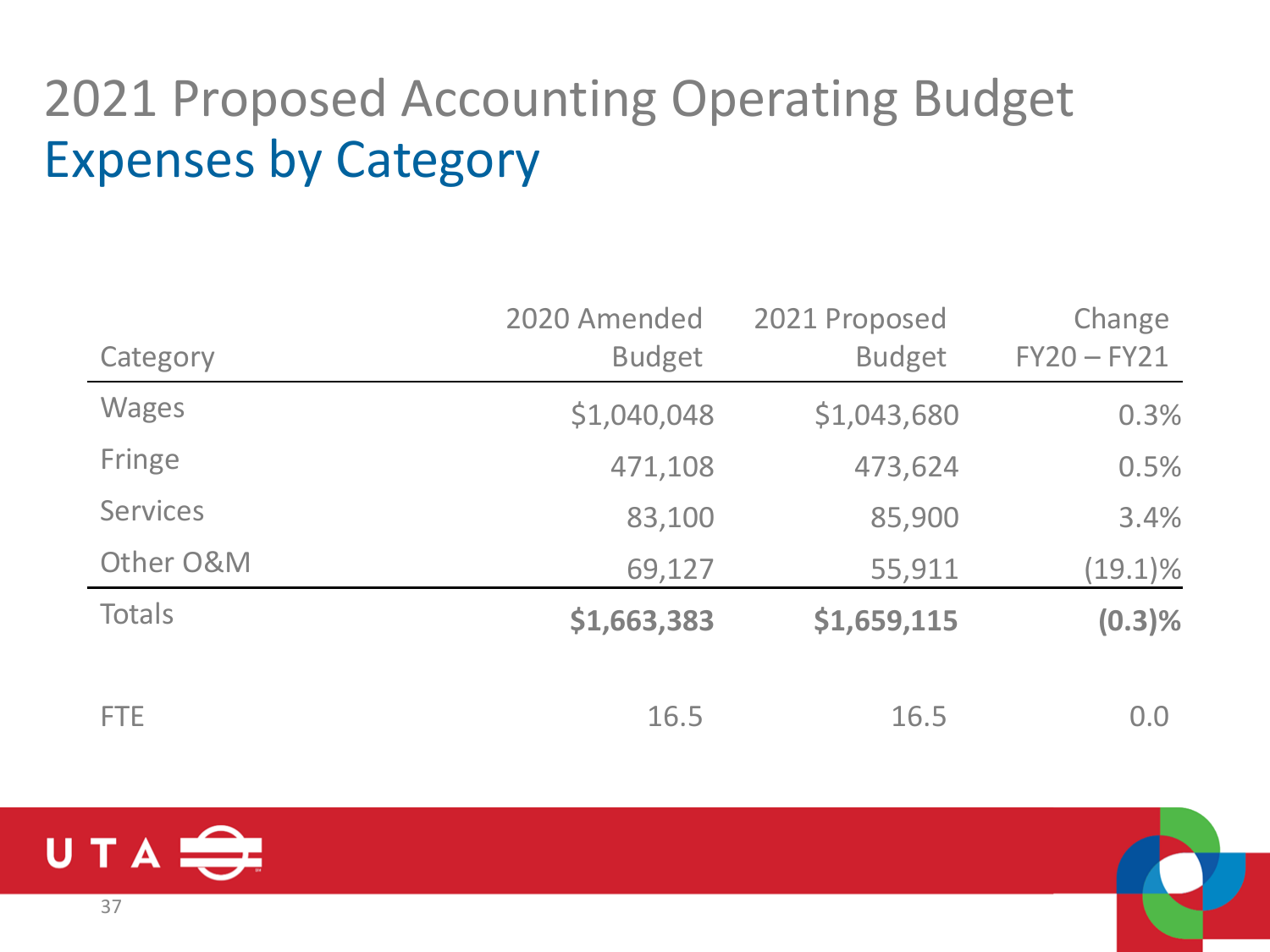### Accounting 2021 Budget Changes

- Shifting cost for paper/envelopes and postage to banking fees as we continue to move vendors and employees to ACH
- Audit contract is new for 2021 and the charges are slightly higher

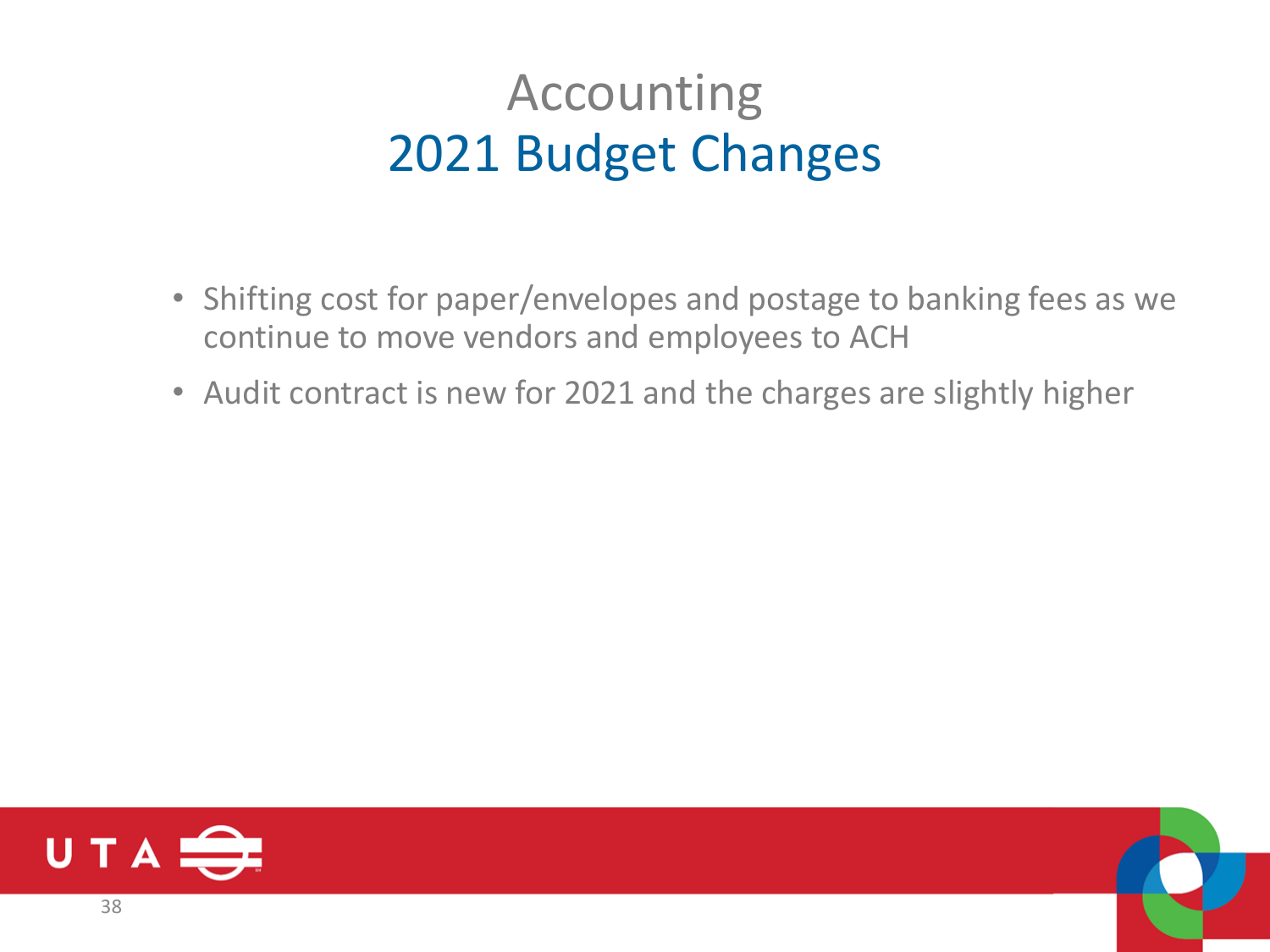### Accounting 2021 Key Initiatives

- Enhance current JDE functionality to automate more processes in the Enterprise Resource Planning environment
- Resolve remaining outstanding Internal Audit findings and federal monitoring comments



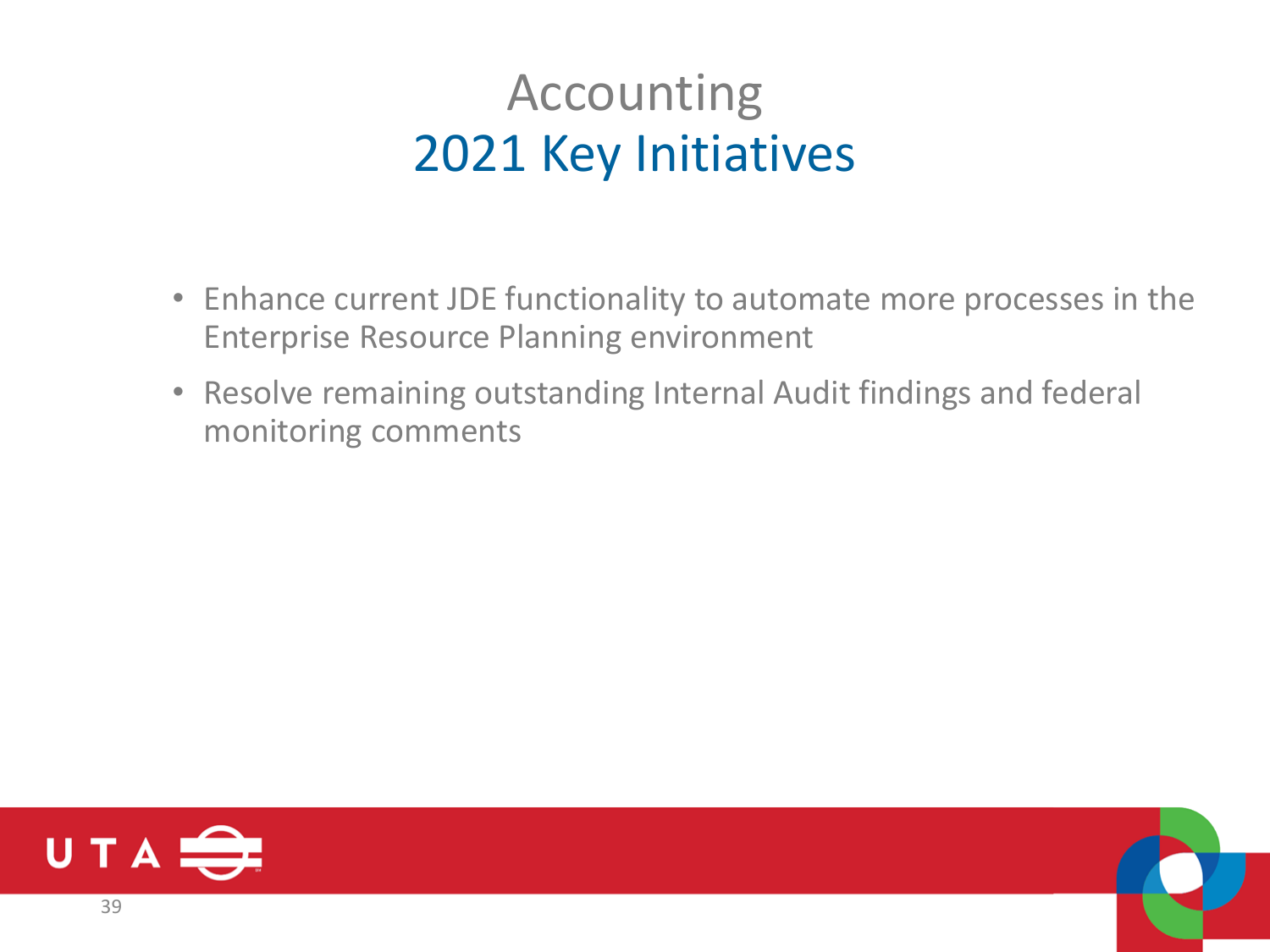### Budget and Financial Analysis

Total Funding \$336,000 FTE<sub>2</sub>

**Budget and Financial Analysis** Brad Armstrong Senior Manager

> **Senior Financial Analyst** Greg Andrews



40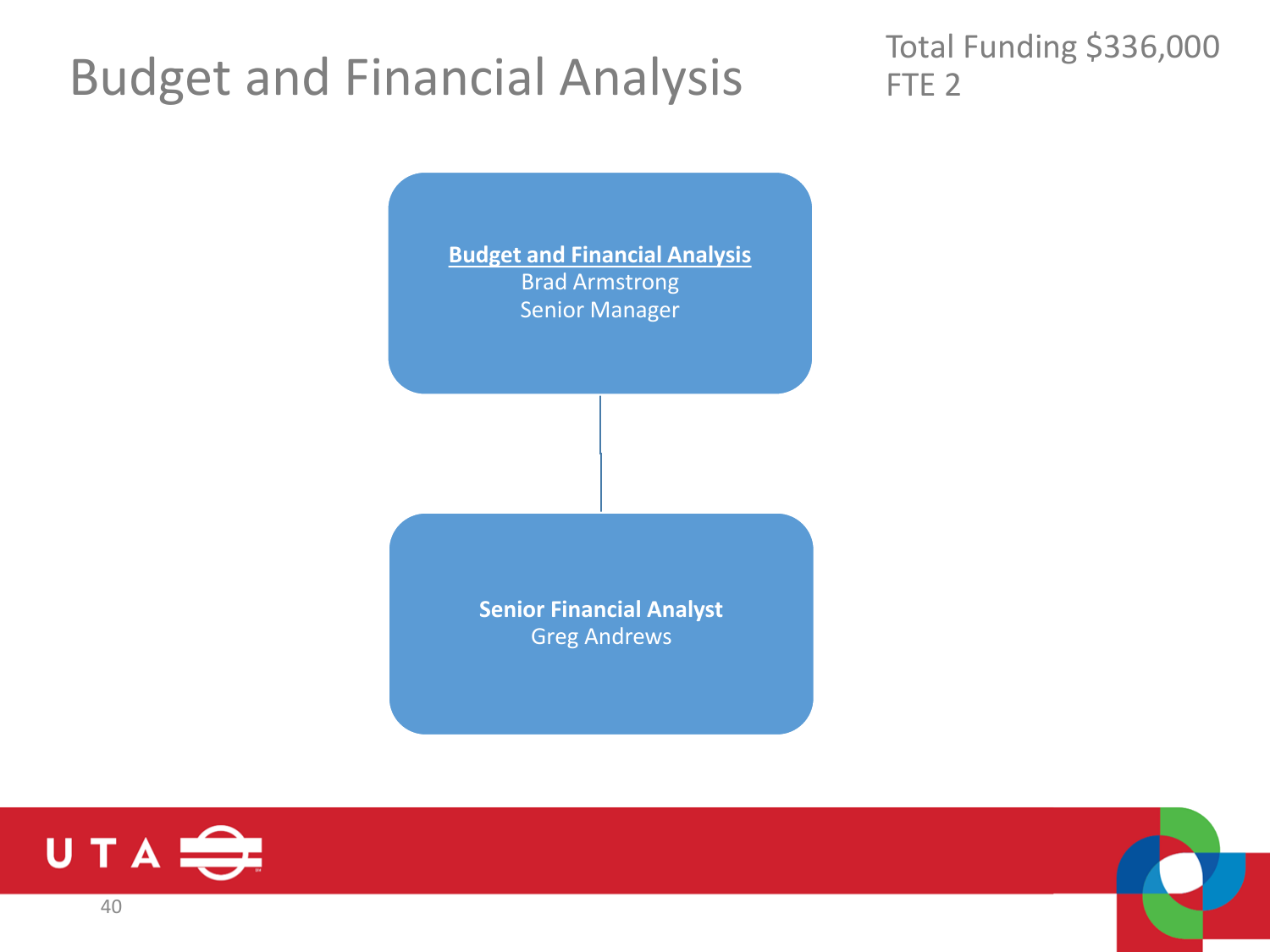### 2021 Proposed Budget & Financial Analysis Operating Budget Expenses by Category

|                 | 2020 Amended  | 2021 Proposed | Change        |
|-----------------|---------------|---------------|---------------|
| Category        | <b>Budget</b> | <b>Budget</b> | $FY20 - FY21$ |
| <b>Wages</b>    | \$221,568     | \$227,220     | 2.6%          |
| Fringe          | 79,620        | 81,594        | 2.5%          |
| <b>Services</b> | 10,000        | 10,000        | 0.0%          |
| Other O&M       | 19,115        | 17,675        | $(7.5)\%$     |
| Totals          | \$330,303     | \$336,489     | 1.9%          |
| <b>FTE</b>      | 2.0           | 2.0           | 0.0           |

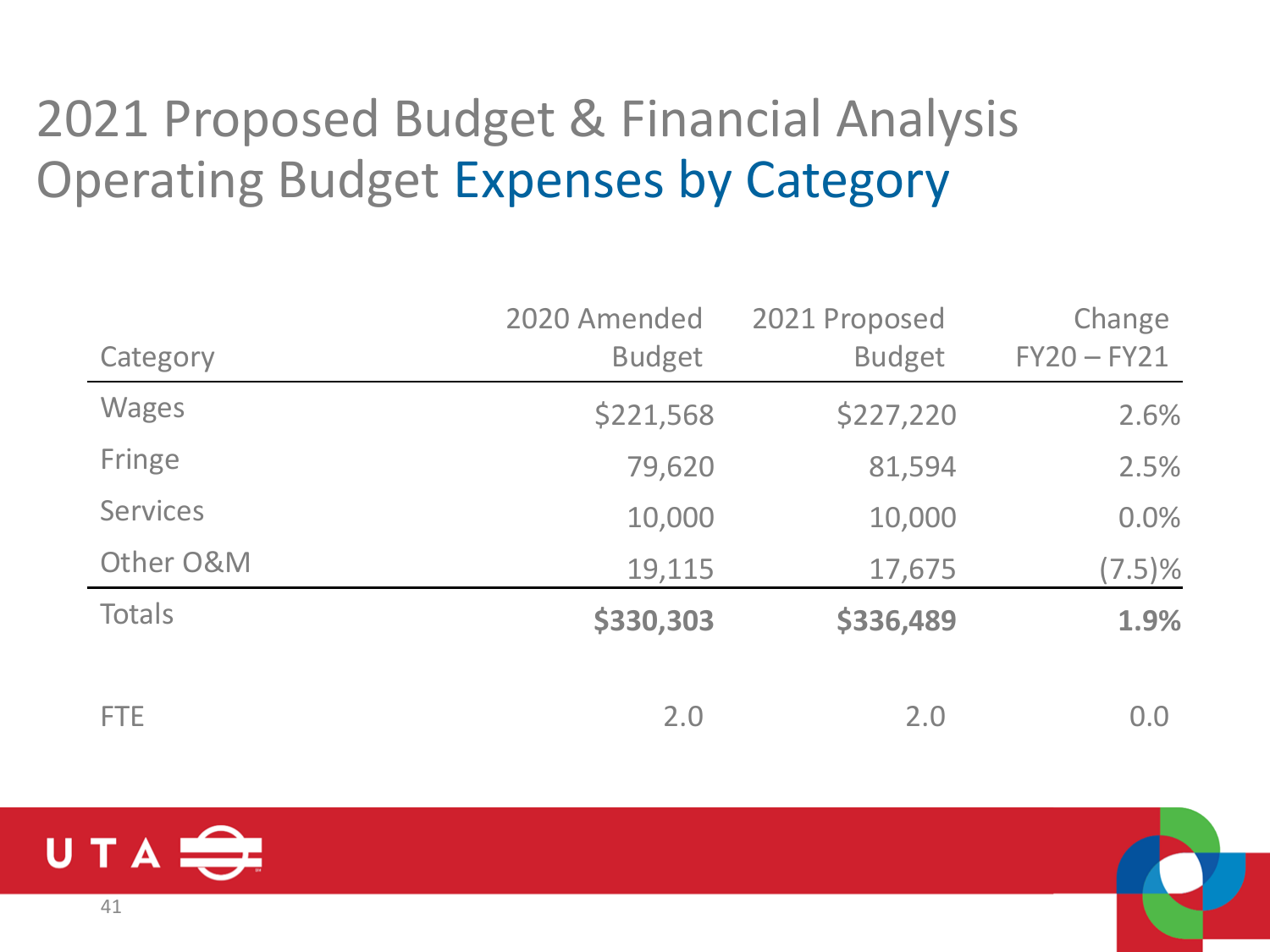### Budget and Financial Analysis 2021 Budget Changes

• No substantive changes from 2020



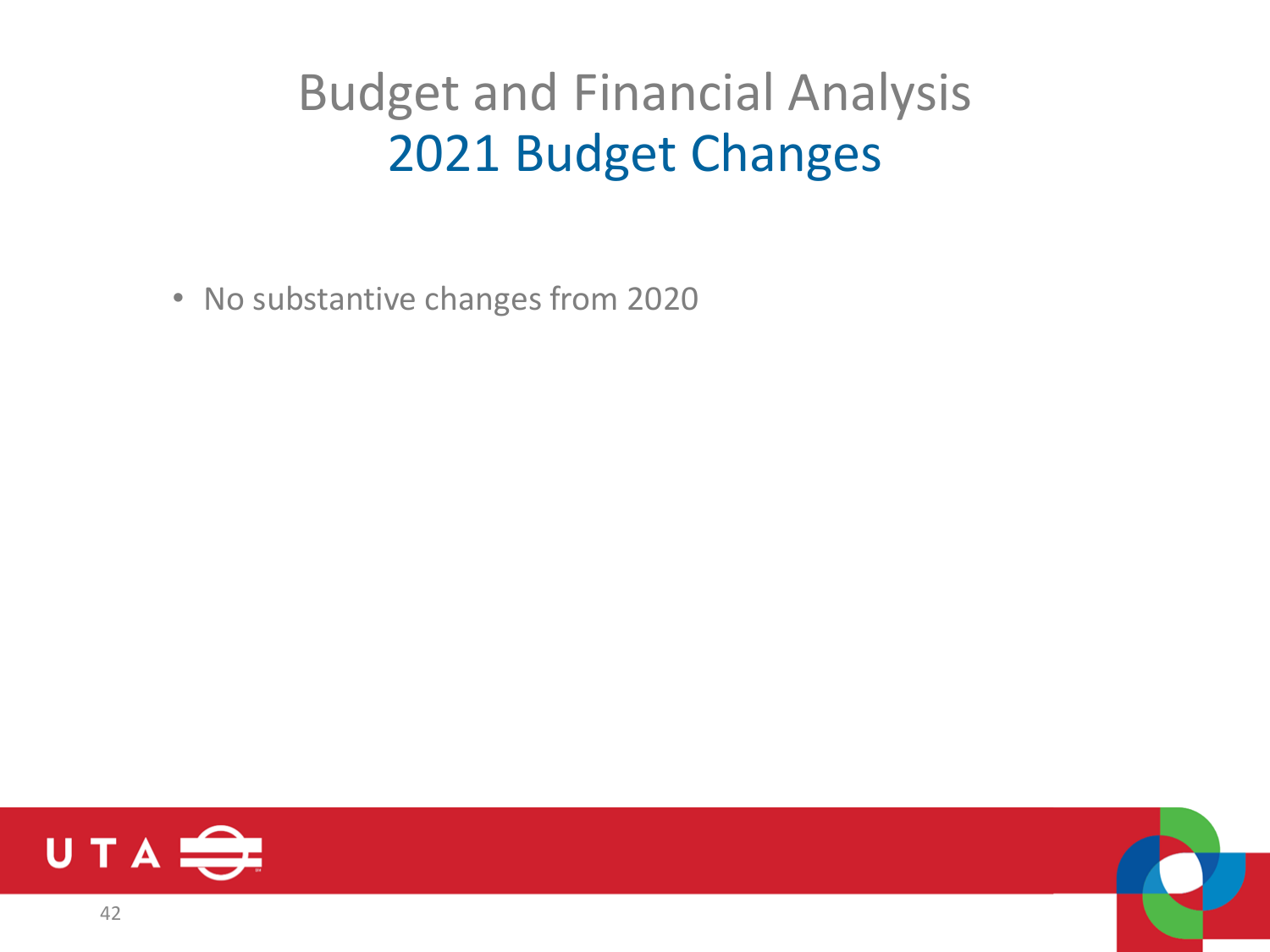### Budget and Financial Analysis 2021 Key Initiatives

- Update Transit Financial Plan Forecast
- Update Financial Equity Model



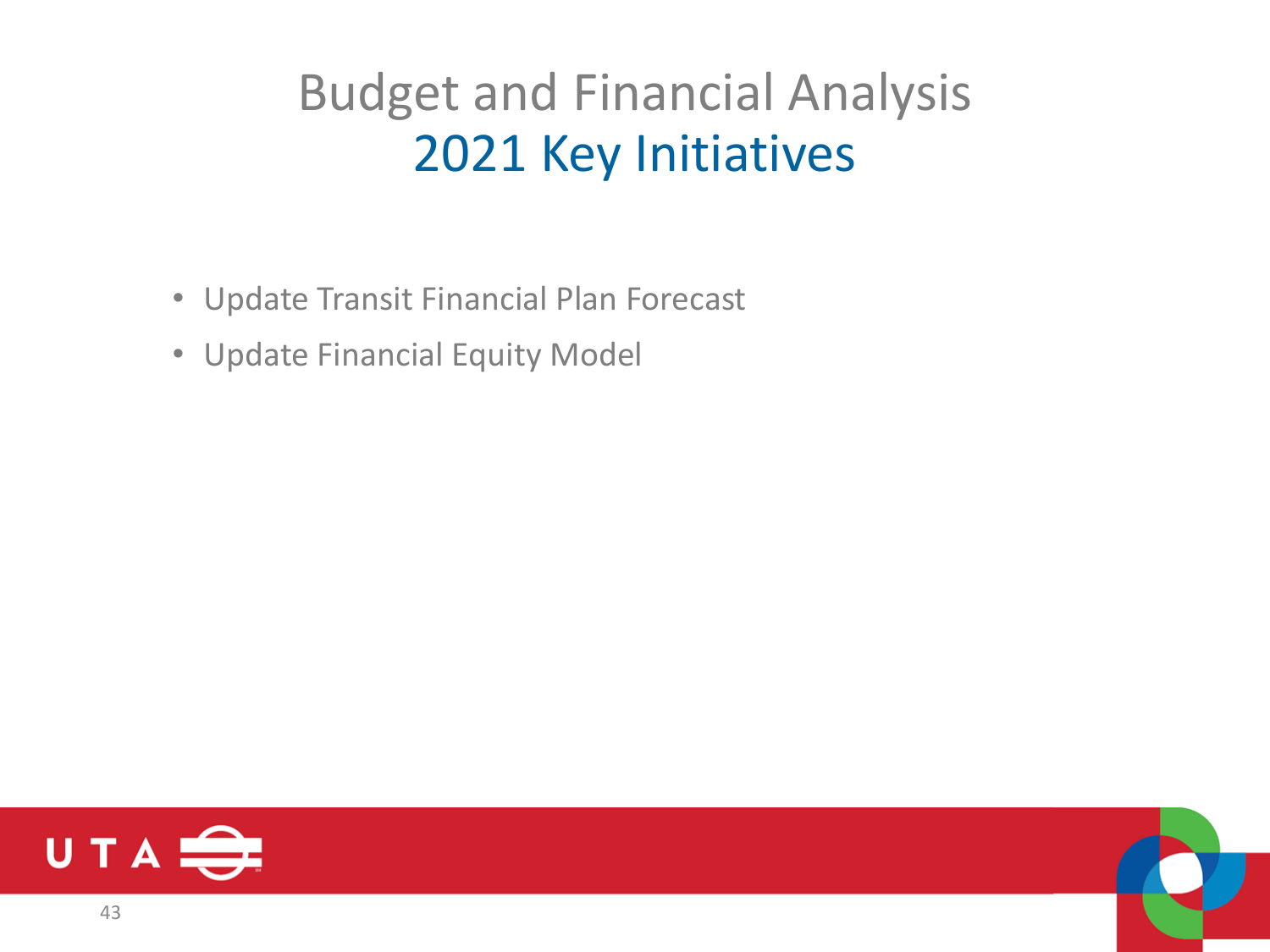# 2021 Budget Presentation *Service Development*

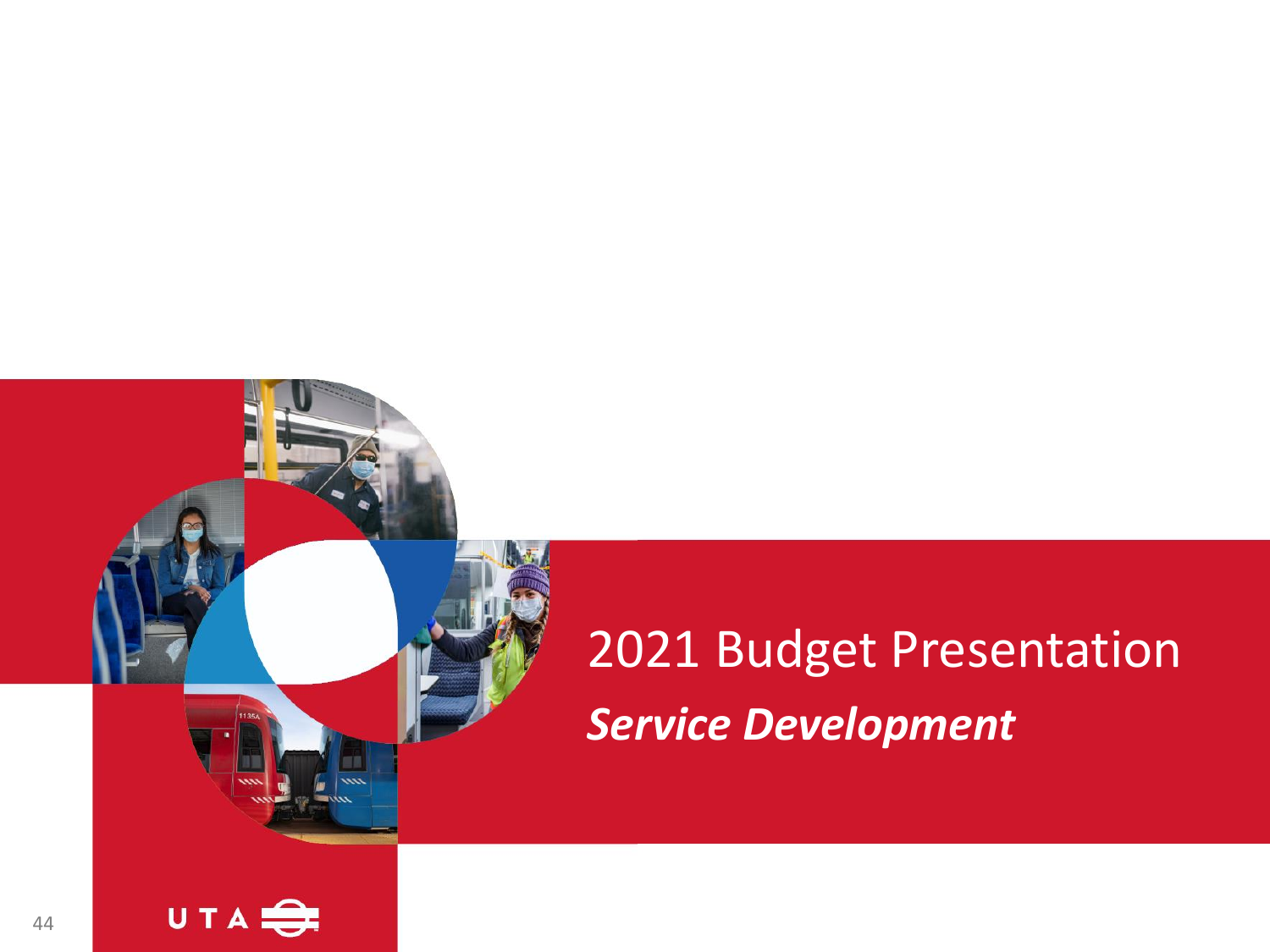### Office of Service Development

Total Funding \$7,460,000 FTE 46.5



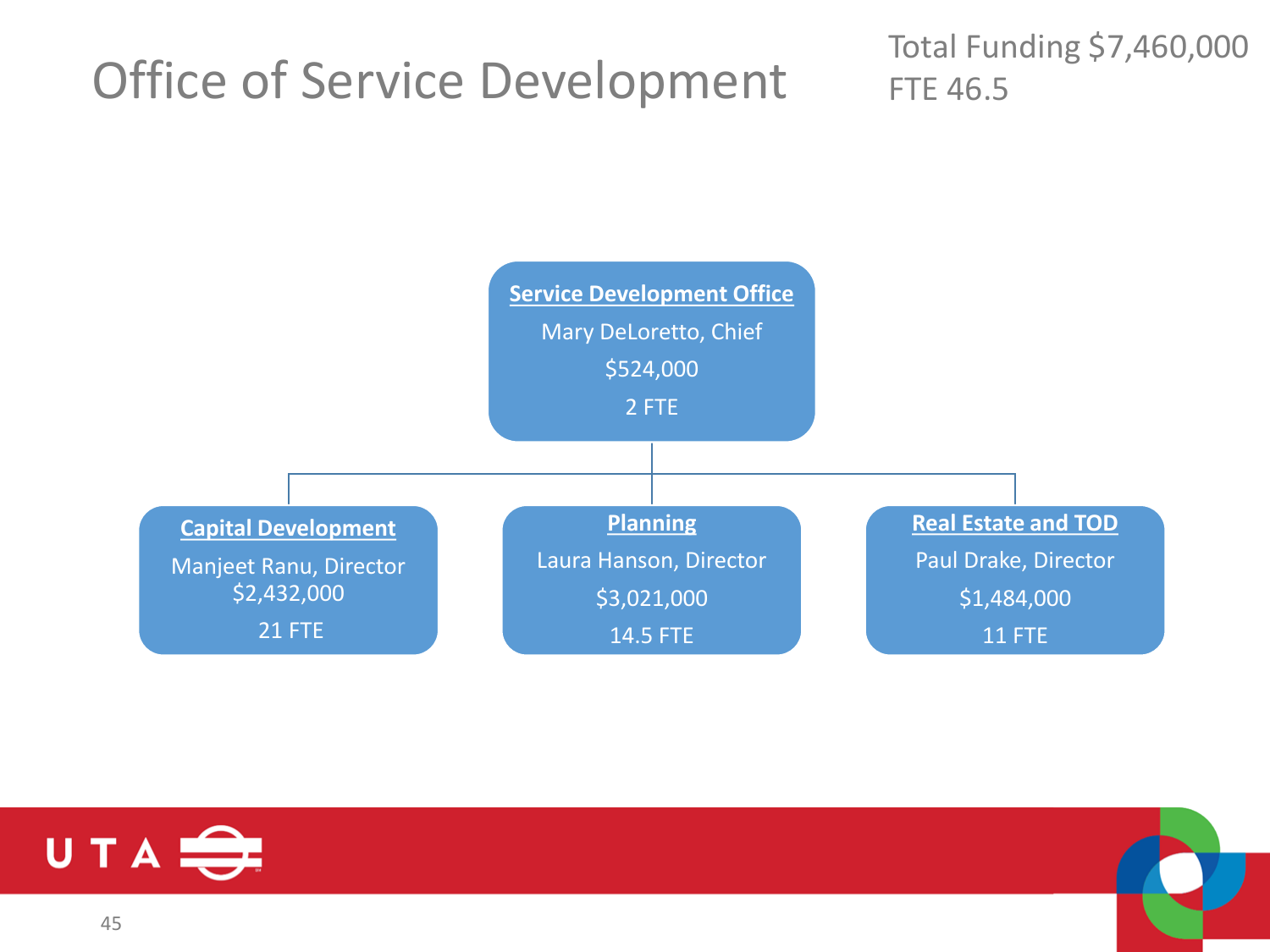2021 Proposed Service Development Operating Budget Expenses: \$7.5M





46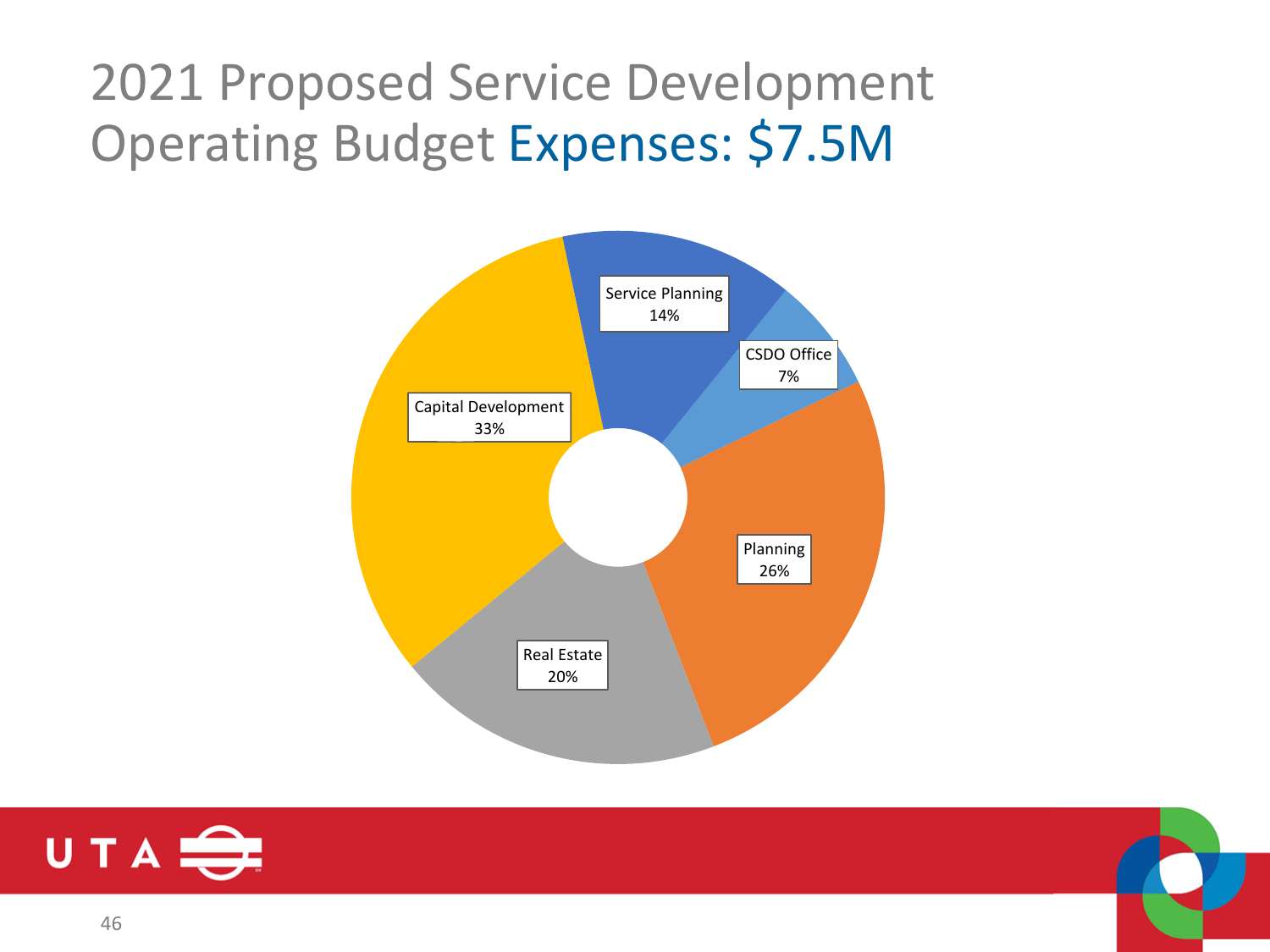### 2021 Proposed Service Development Operating Budget Expenses by Department

| Category                   | 2020 Amended<br><b>Budget</b> | 2021 Proposed<br><b>Budget</b> | Change<br>$FY20 - FY21$ |
|----------------------------|-------------------------------|--------------------------------|-------------------------|
| <b>CSDO Office</b>         | \$376,020                     | \$523,572                      | \$147,552               |
| <b>Capital Development</b> | 2,429,761                     | 2,432,312                      | 2,551                   |
| Planning                   | 2,133,333                     | 1,963,184                      | (170, 149)              |
| <b>Service Planning</b>    | 1,068,512                     | 1,058,247                      | (10, 265)               |
| <b>Real Estate</b>         | 1,504,762                     | 1,484,056                      | (20, 706)               |
| <b>Totals</b>              | \$7,512,388                   | \$7,461,371                    | \$ (51, 017)            |

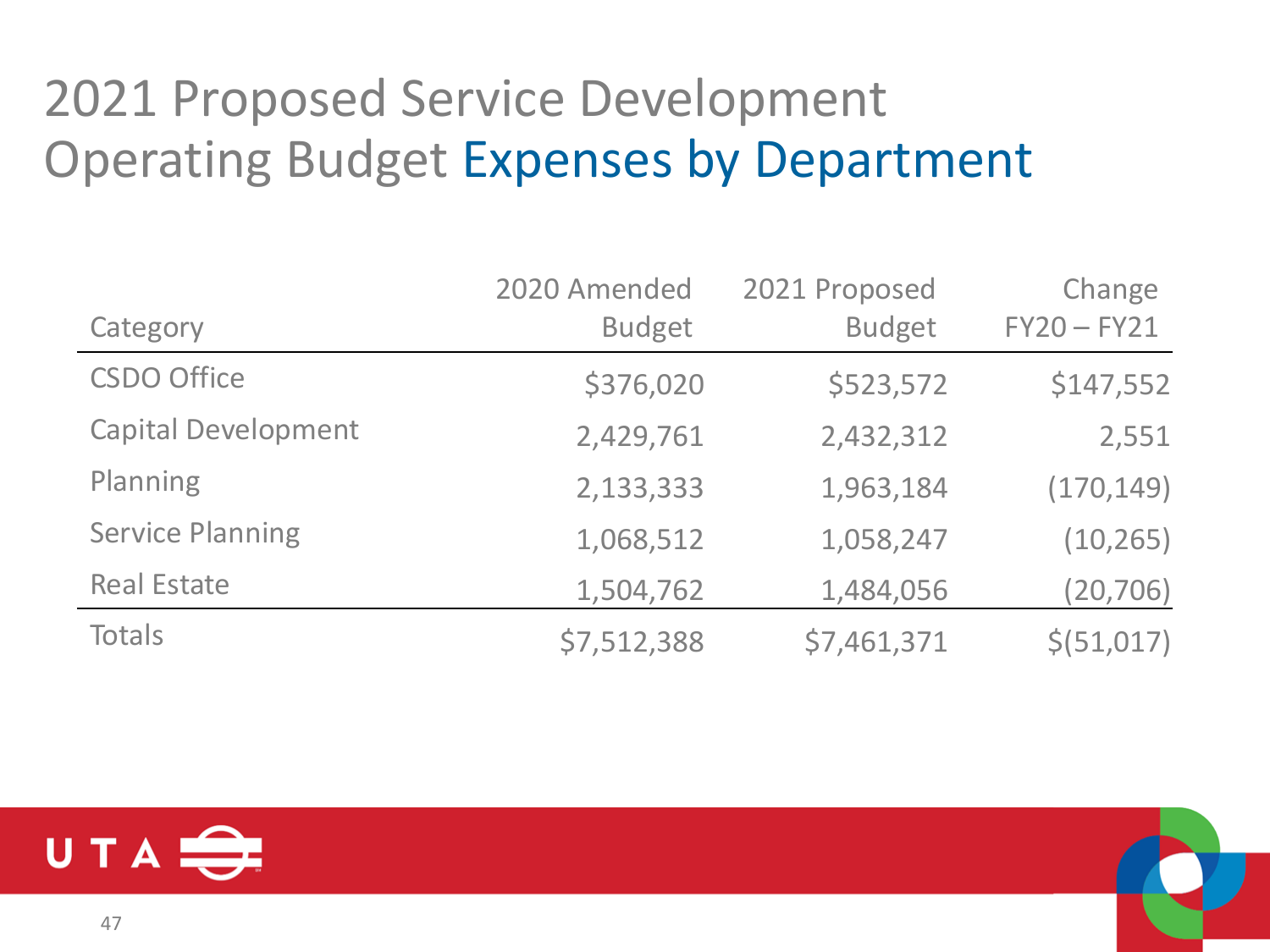### 2021 Proposed Service Development Operating Budget Expenses by Category

|                         | 2020 Amended  | 2021 Proposed | Change        |
|-------------------------|---------------|---------------|---------------|
| Category                | <b>Budget</b> | <b>Budget</b> | $FY20 - FY21$ |
| <b>Wages</b>            | \$3,800,820   | \$3,976,152   | 4.6%          |
| Fringe                  | 1,554,552     | 1,627,697     | 4.7%          |
| <b>Services</b>         | 2,138,811     | 2,137,051     | $(0.1)\%$     |
| Leases                  | 180,500       | 162,000       | $(10.2)\%$    |
| <b>Capitalized Cost</b> | (585, 293)    | (807, 024)    | 37.9%         |
| Other O&M               | 422,998       | 365,495       | $(13.6)\%$    |
| <b>Totals</b>           | \$7,512,388   | \$7,461,371   | (0.7)%        |

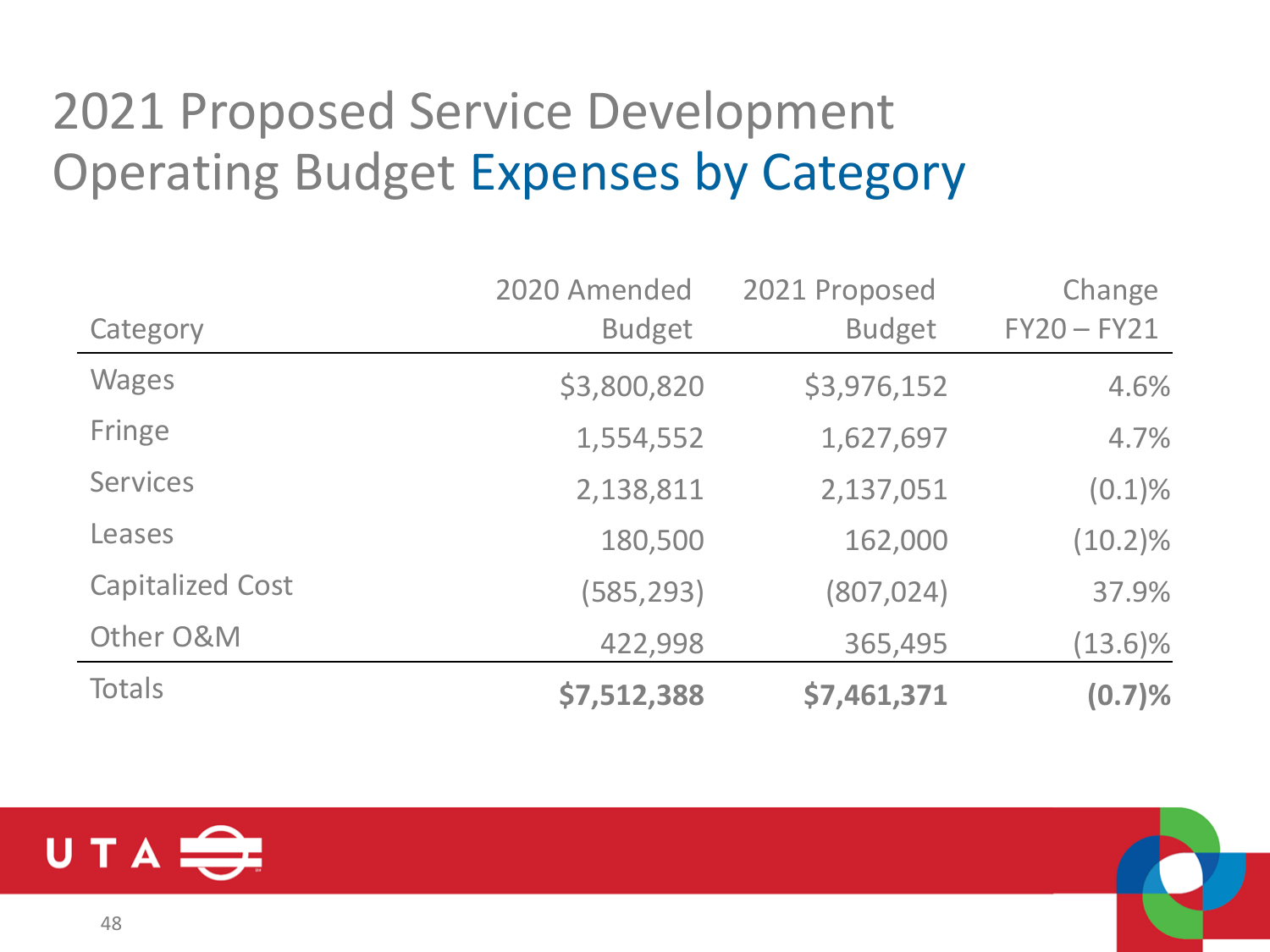### Service Development FTE Summary 2020 Budget and 2021 Proposed Budget

|                            | 2020          | 2021     |        |         |
|----------------------------|---------------|----------|--------|---------|
|                            | <b>Budget</b> | Proposed | Change | Reason  |
| <b>CSDO Office</b>         | 2.0           | 2.0      | 0.0    |         |
| <b>Capital Development</b> | 20.0          | 21.0     | 1.0    | Interns |
| Planning                   | 6.0           | 6.0      | 0.0    |         |
| <b>Service Planning</b>    | 8.5           | 8.5      | 0.0    |         |
| <b>Real Estate</b>         | 9.0           | 9.0      | 0.0    |         |
| <b>Totals</b>              | 45.5          | 46.5     | 1.0    |         |

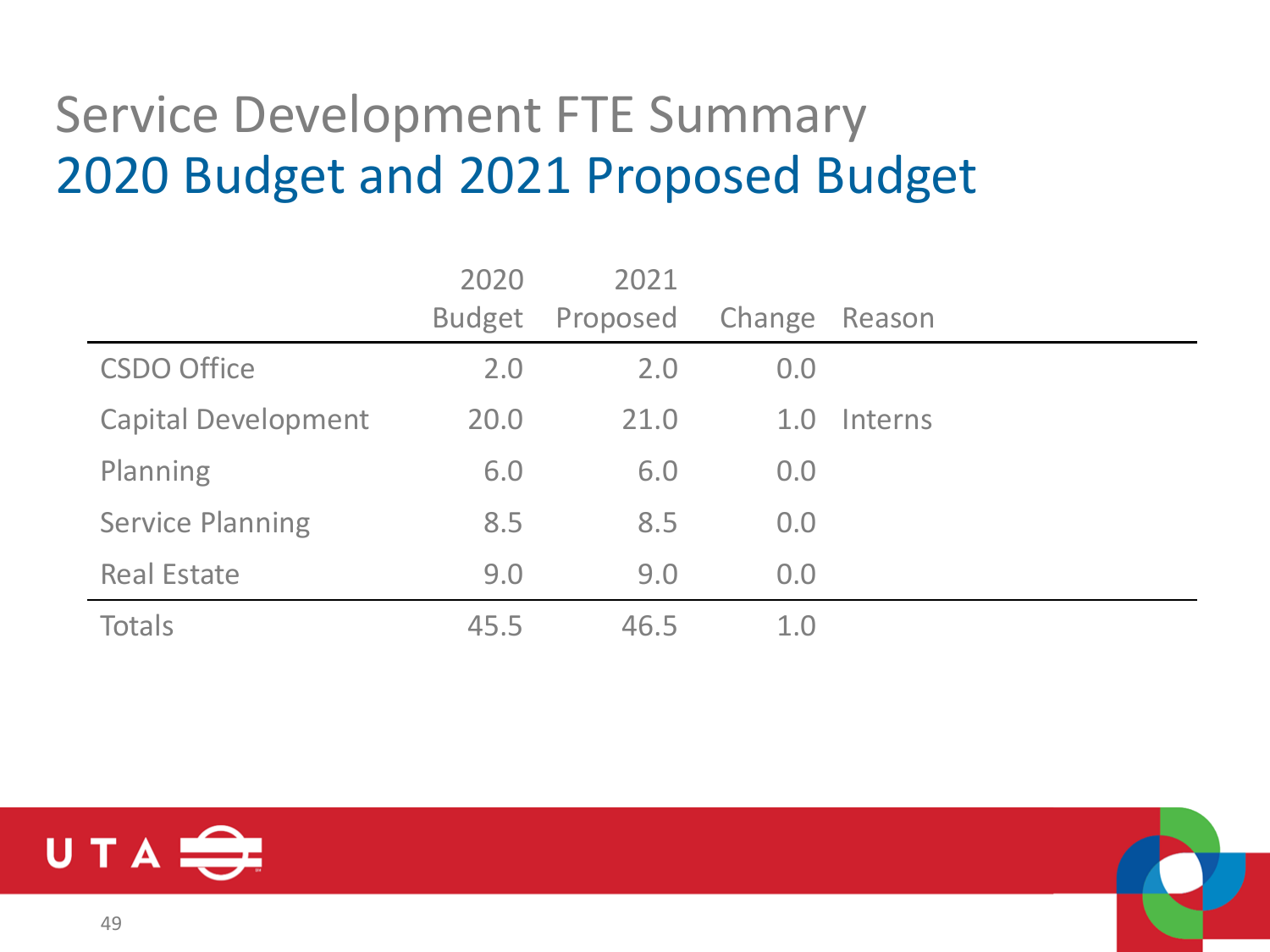## 2021 Chief Service Development Office Operating Budget Expenses by Category

|                 | 2020 Amended  | 2021 Proposed | Change        |
|-----------------|---------------|---------------|---------------|
| Category        | <b>Budget</b> | <b>Budget</b> | $FY20 - FY21$ |
| <b>Wages</b>    | \$220,008     | \$236,052     | 7.3%          |
| Fringe          | 66,312        | 101,220       | 52.6%         |
| <b>Services</b> | 70,200        | 170,000       | 142.2%        |
| Other O&M       | 19,500        | 16,300        | $(16.4)\%$    |
| Totals          | \$376,020     | \$523,572     | 39.2%         |
|                 |               |               |               |
| <b>FTE</b>      | 2.0           | 2.0           | 0.0           |

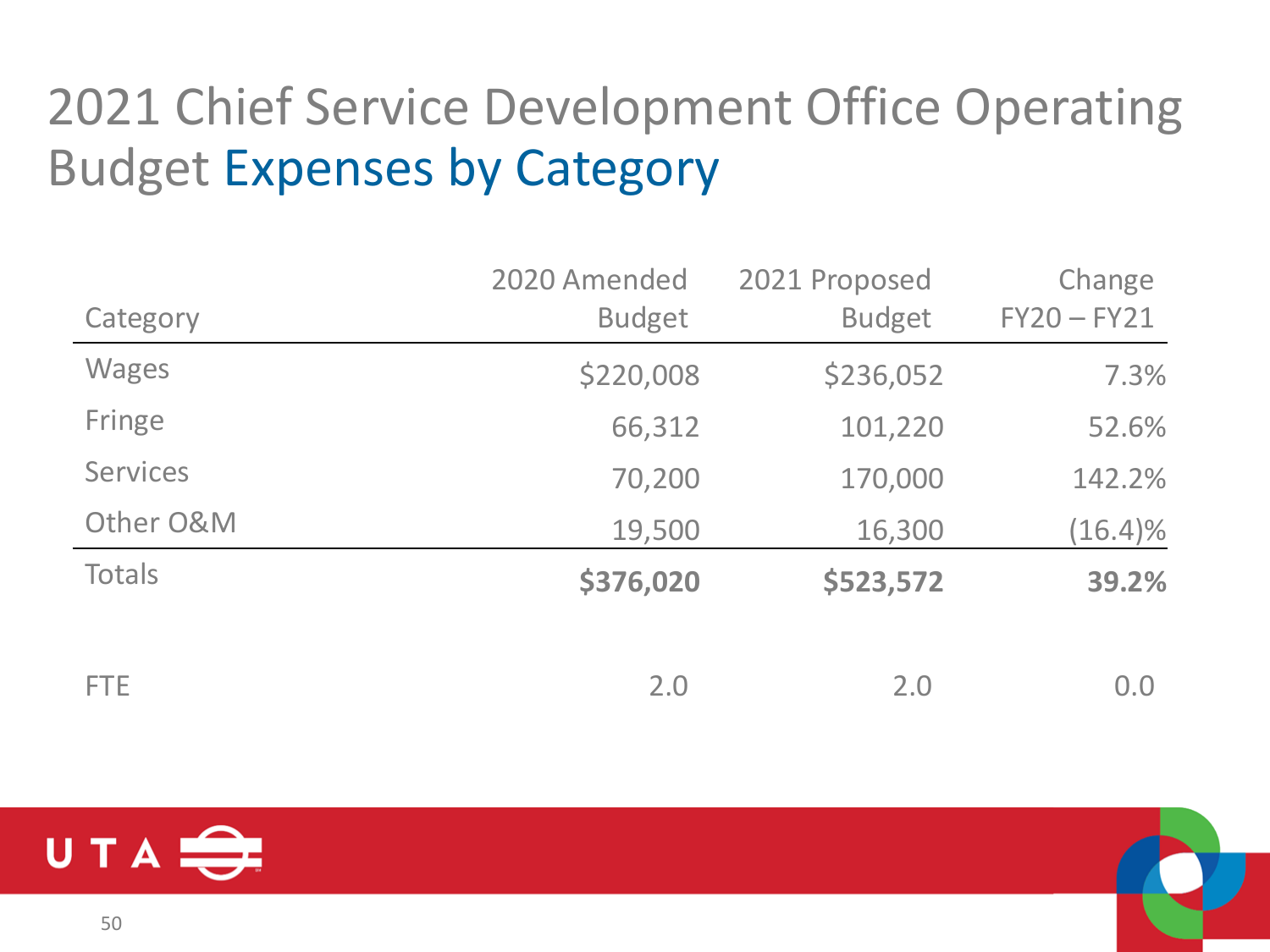## Chief Service Development Officer 2021 Budget Changes

- The overall CSDO budget has gone down slightly between 2020 and 2021
- The increase in the Chief budget is due to an increase in fringe benefit costs, and an increase in funding (\$100K) for professional and technical services



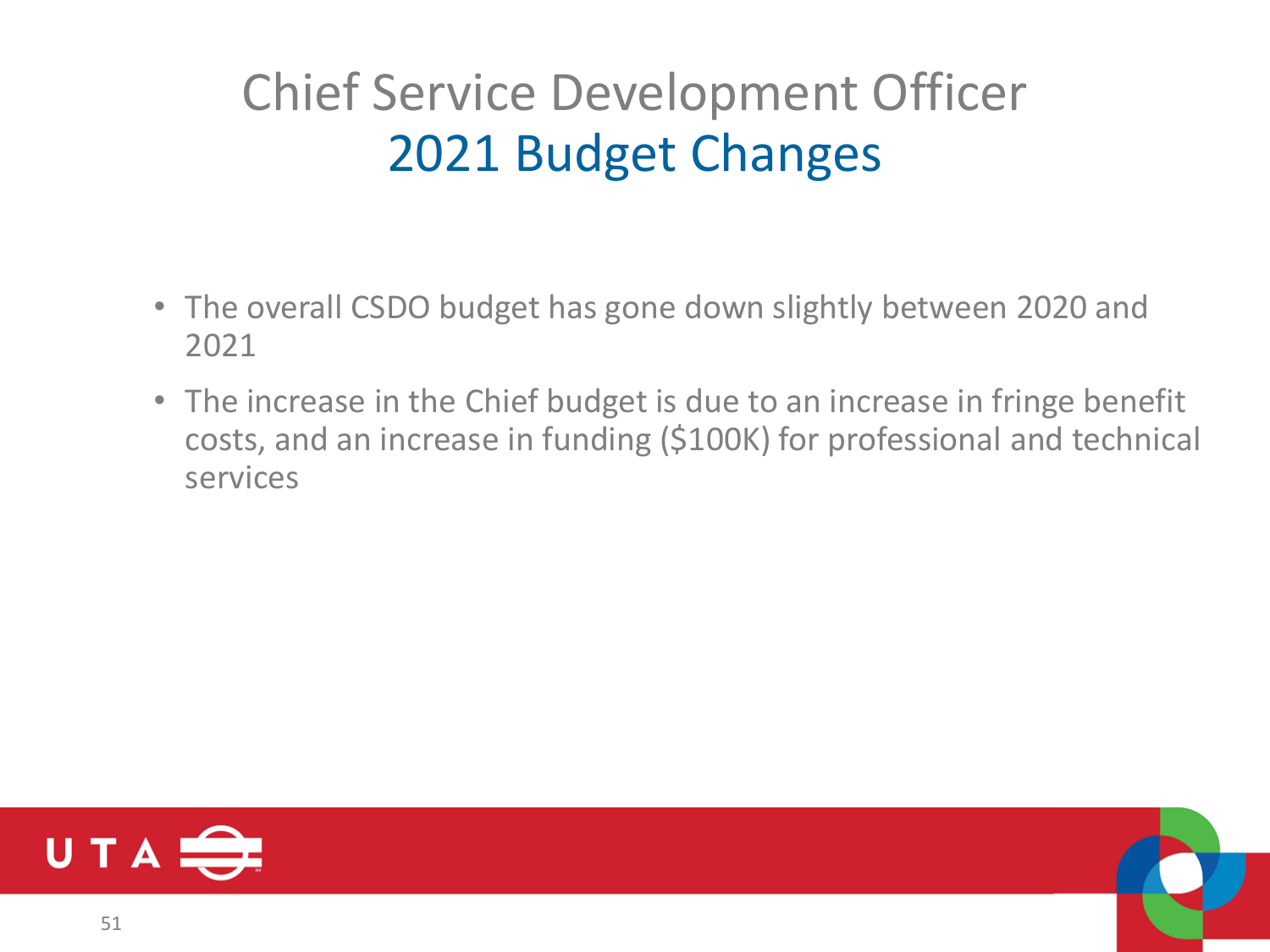### Office of Service Development 2021 Key Initiatives

- Maintain and enhance partnerships with local and state entities in order to help guide transit decision-making efforts and advance transit projects, including transit-oriented development
- Prepare a regional transit market analysis for the Point of the Mountain/Central Corridor project area
- Evaluate future bus fleet options, considering different propulsion modes (diesel, electric, CNG)
- Revisit capital program development process in partnership with Finance office
- Support Salt Lake County's project to place air quality monitors on our battery electric buses
- Develop new financial modeling tools to support development of short and long term Operating and Capital financial plans, financial forecasting and scenario development
- Develop a 10 year forecast of capital needs to improve safety and regulatory compliance, address SOGR, and implement system enhancements, expansion, and improvements

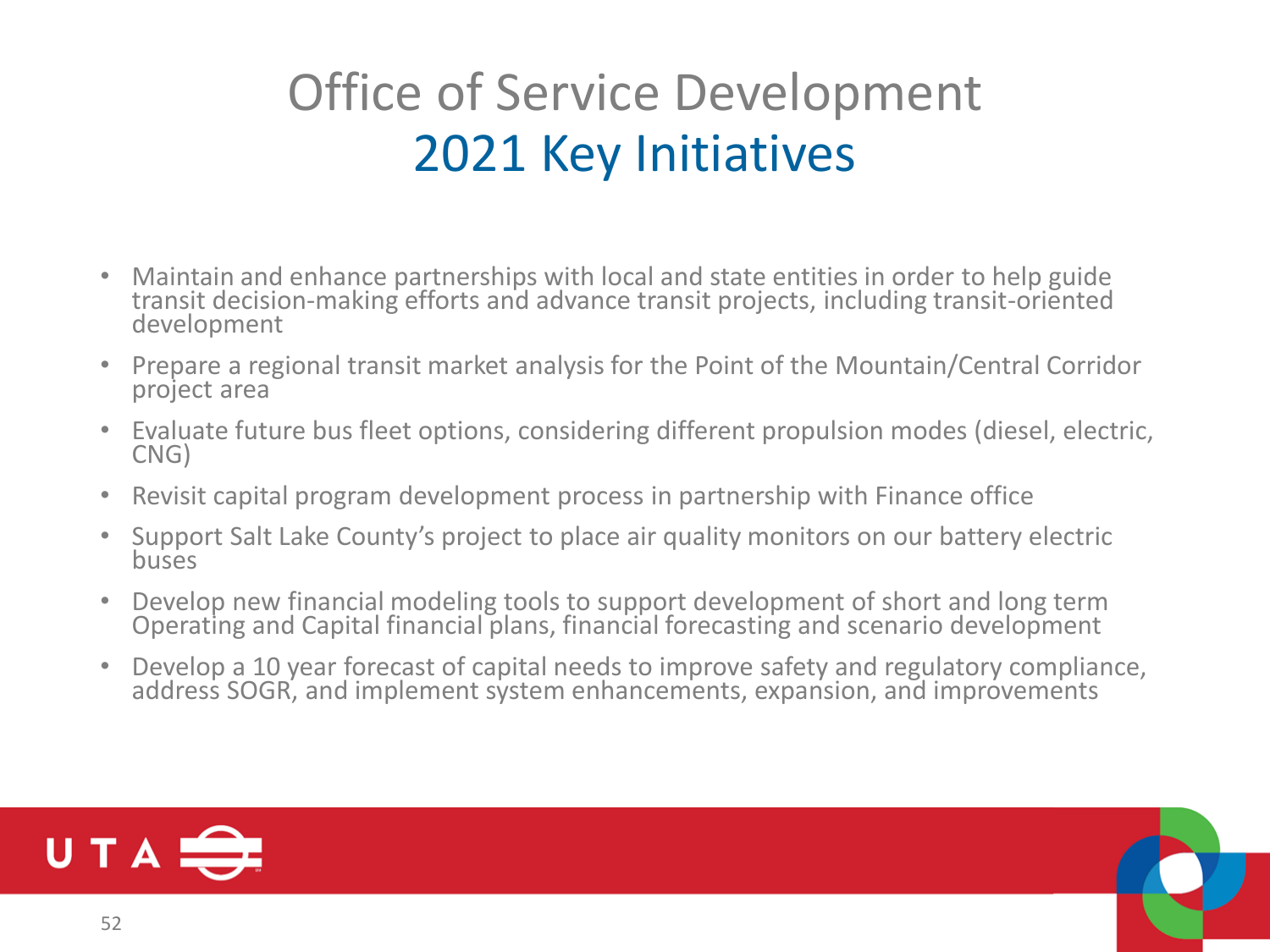#### Capital Development

#### Total Funding \$2,432,000 FTE 21



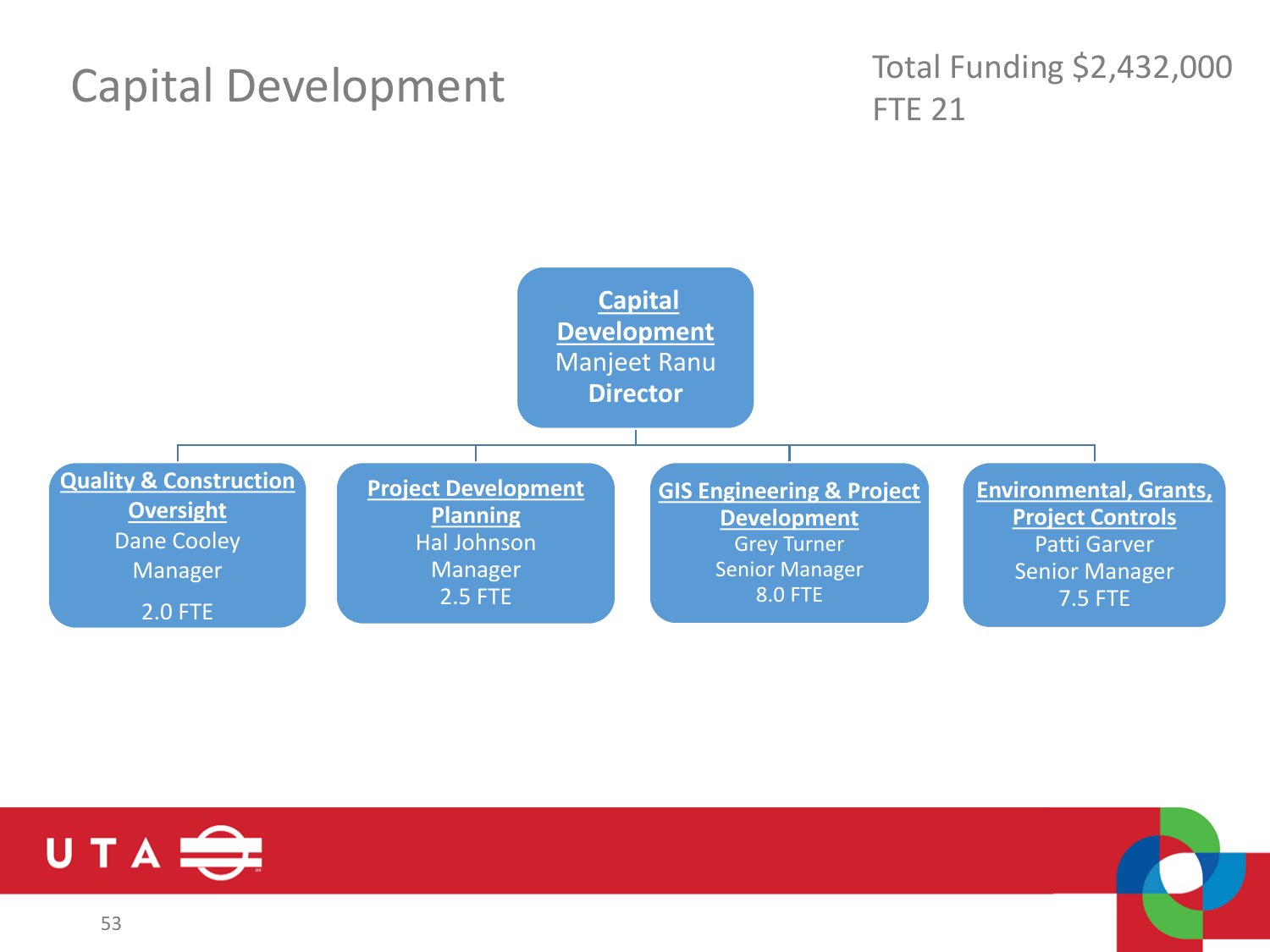## 2021 Proposed Capital Development Operating Budget Expenses by Category

| Category                 | 2020 Amended<br><b>Budget</b> | 2021 Proposed<br><b>Budget</b> | Change<br>$FY20 - FY21$ |
|--------------------------|-------------------------------|--------------------------------|-------------------------|
|                          |                               |                                |                         |
| <b>Wages</b>             | \$1,835,208                   | \$1,970,340                    | 7.4%                    |
| Fringe                   | 760,896                       | 806,728                        | 6.0%                    |
| <b>Services</b>          | 311,300                       | 339,000                        | 8.9%                    |
| <b>Capitalized Costs</b> | (585, 293)                    | (807, 024)                     | 37.9%                   |
| Other O&M                | 107,650                       | 123,268                        | 14.5%                   |
| Totals                   | \$2,429,761                   | \$2,432,312                    | 0.1%                    |
|                          |                               |                                |                         |
| <b>FTE</b>               | 20.0                          | 21.0                           | 1.0                     |

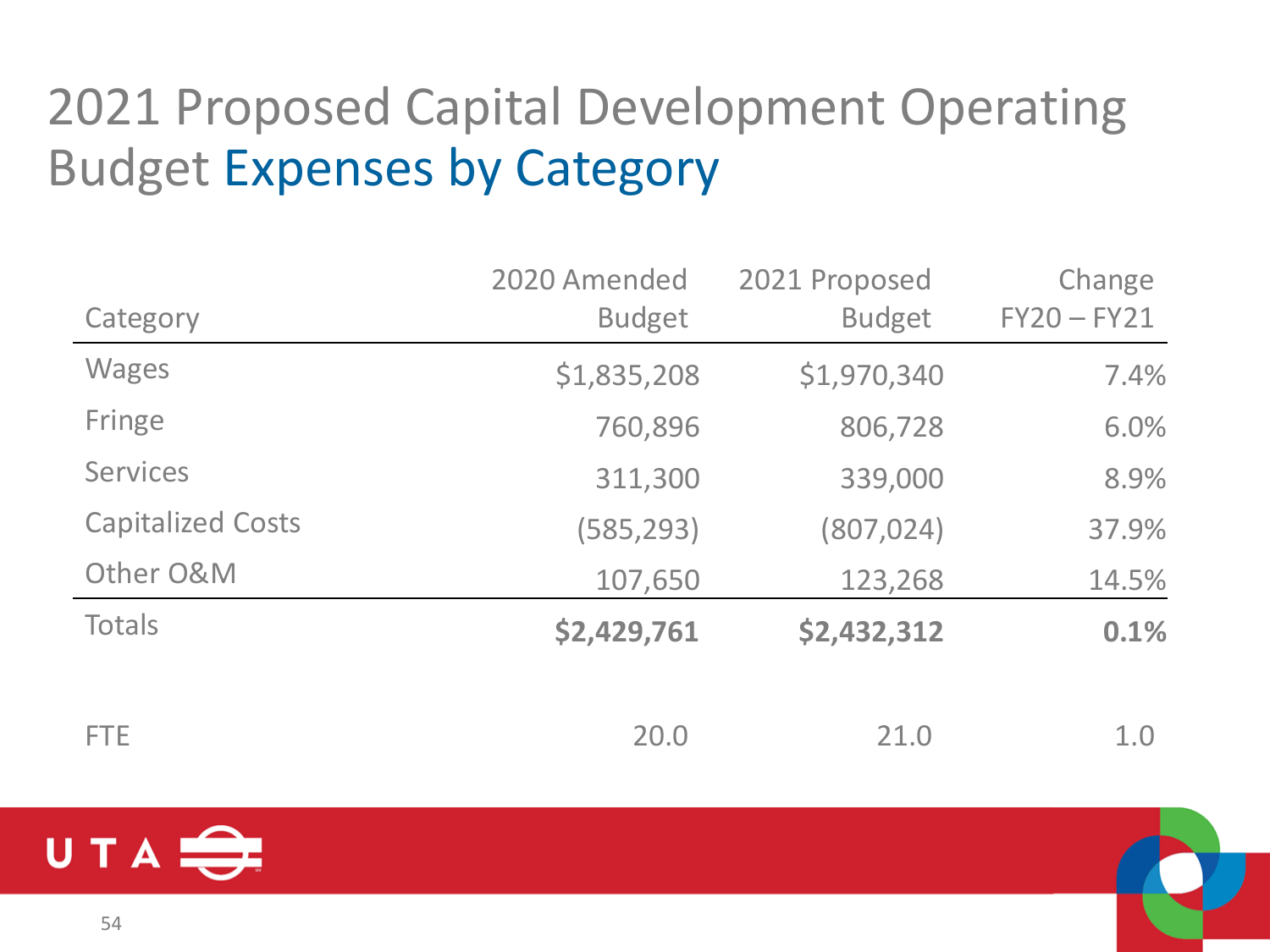### Capital Development 2021 Budget Changes

- Addition of 1.0 FTE for two part-time interns
- Funding for updates to commuter rail, light rail and bus rapid transit technical and design standards
- Warm Springs seismic study, second phase
- Additional allocation of staff project time charged to capital project budgets

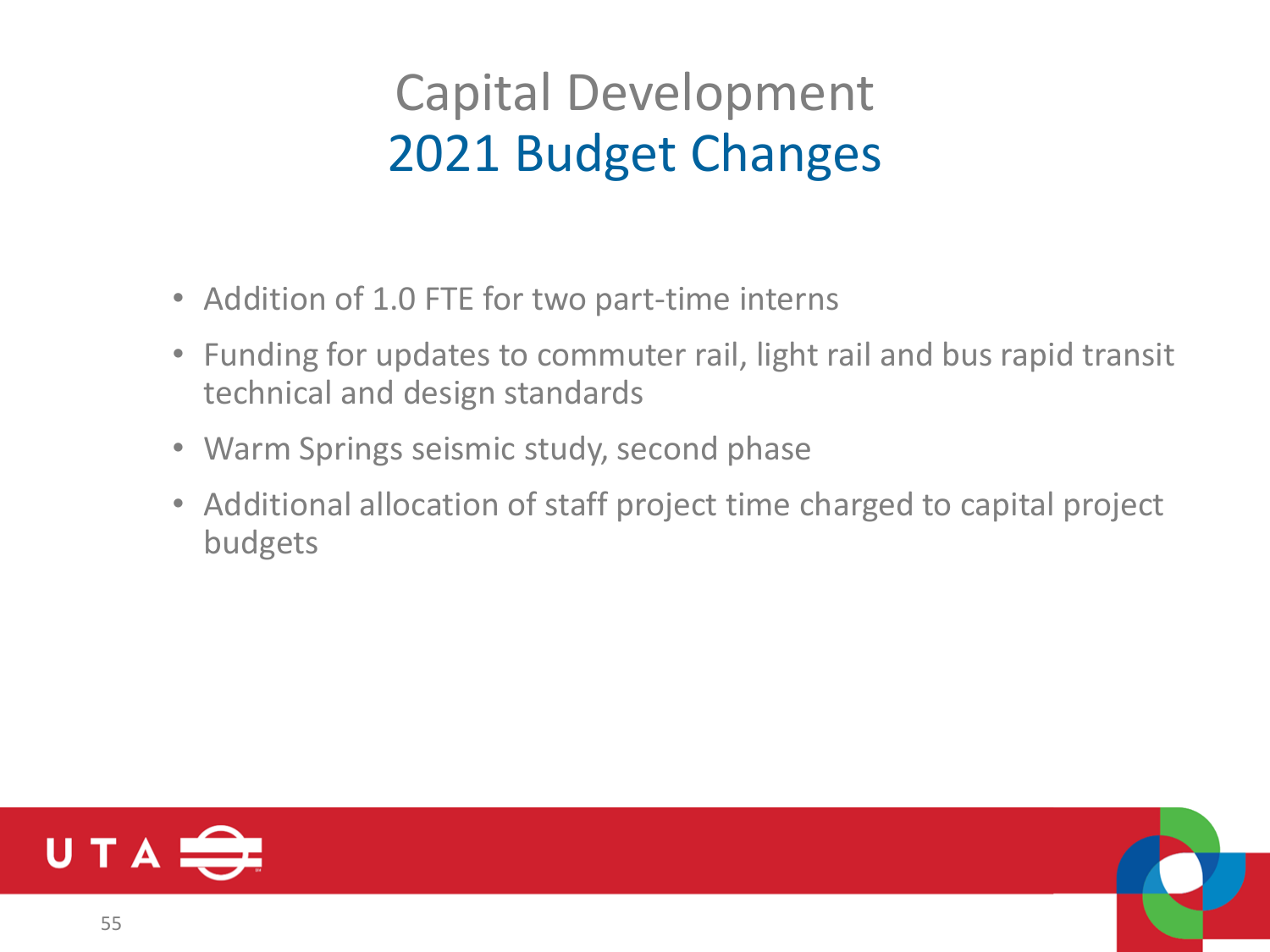### Capital Development 2021 Key Initiatives

- Initiate a multi-step program to identify and deliver a strategy to grow the capacity of FrontRunner
- Receive an interim authorization and Small Starts Grant Agreement for the Ogden-Weber BRT, allowing construction to commence
- Commence federal environmental review for the Point of the Mountain and Central Corridor transit corridors
- Complete a feasibility study for rail extensions within the western area of downtown Salt Lake City
- Articulate a comprehensive strategy for prioritizing pursuit of federal funding opportunities, based in part on strategic financial planning scenario modeling

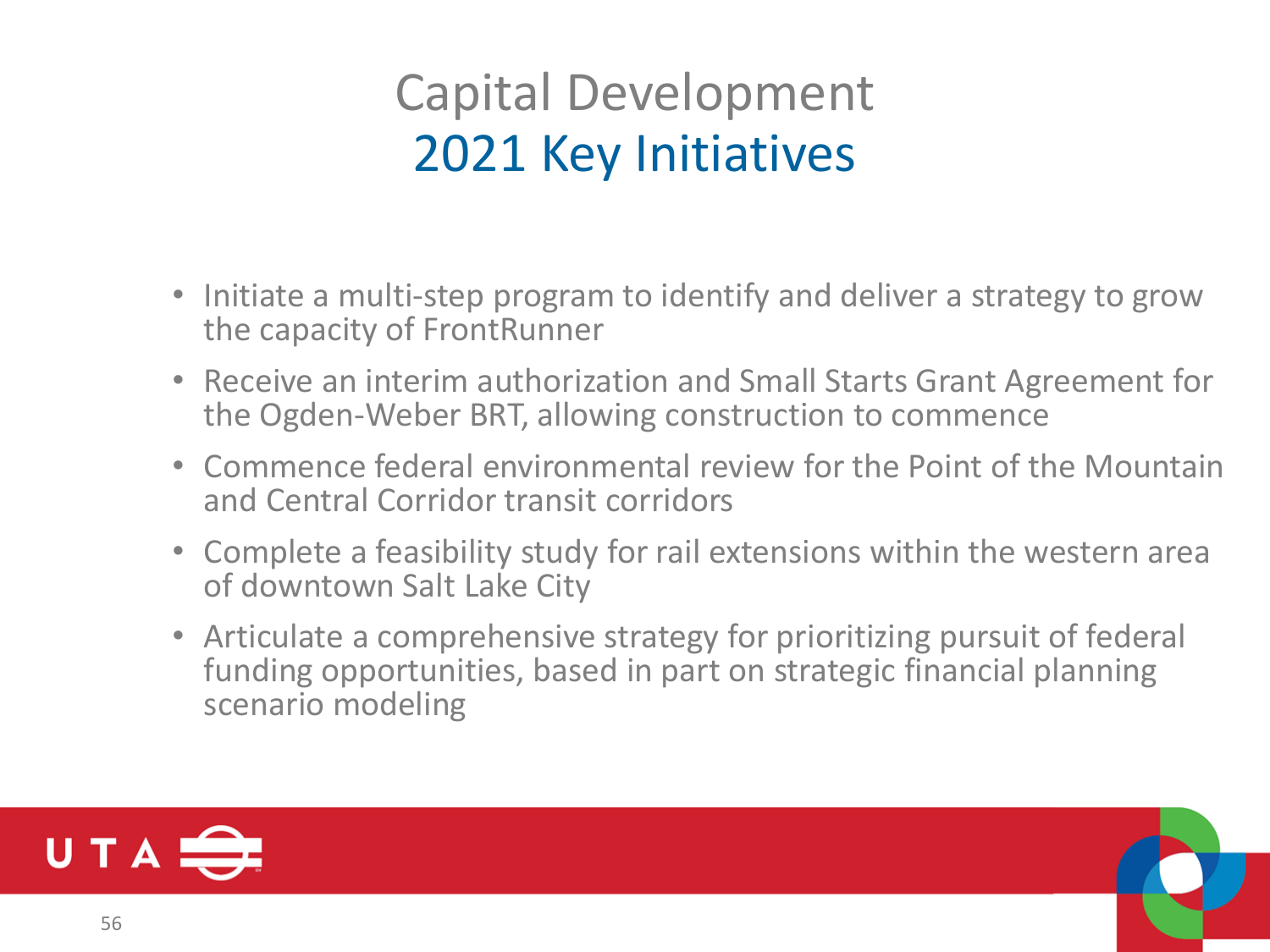### Real Estate & TOD

Total Funding \$1,484,000 FTE<sub>9</sub>





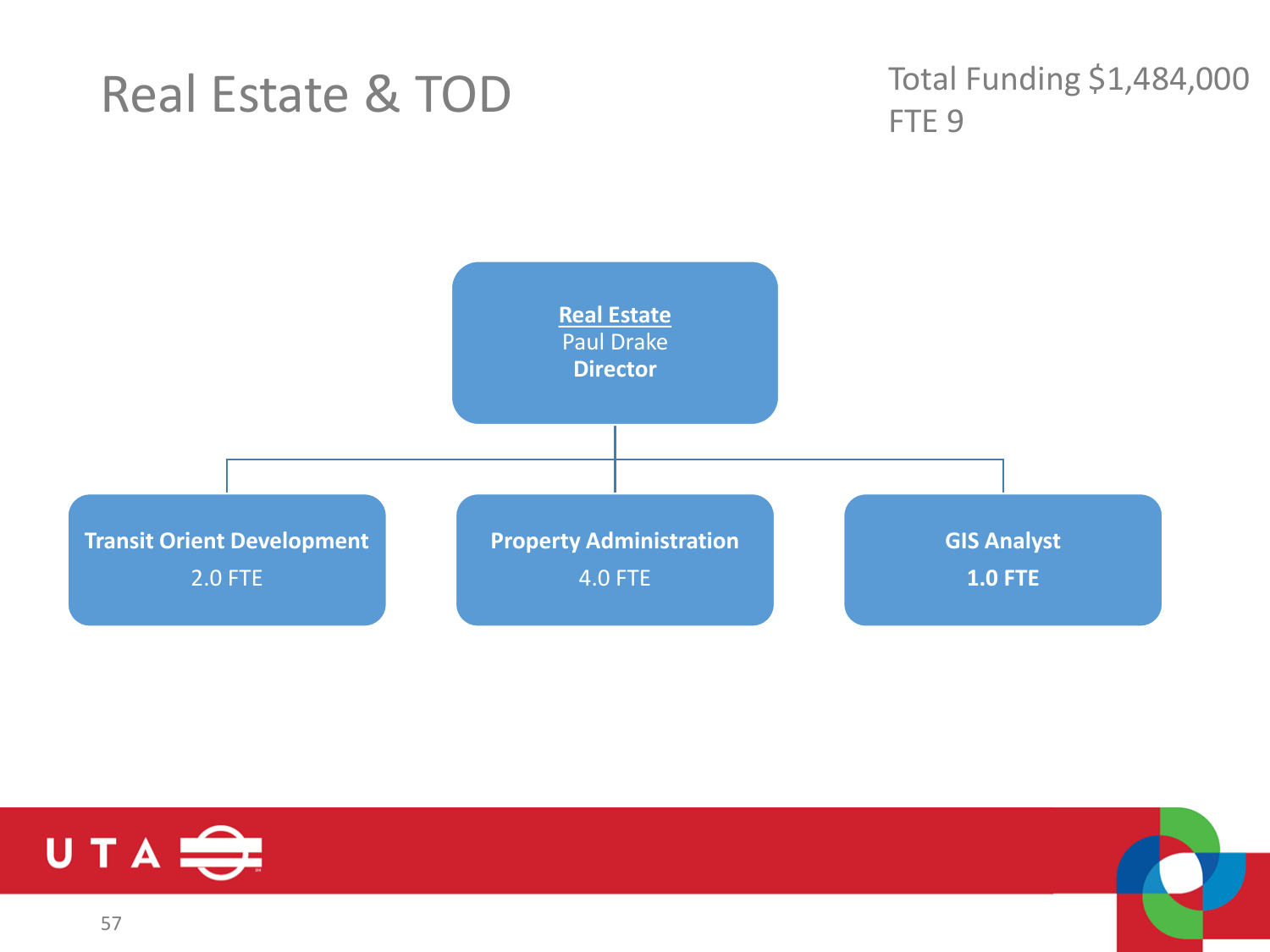## 2021 Proposed Real Estate Operating Budget Expenses by Category

|                 | 2020 Amended  | 2021 Proposed | Change        |
|-----------------|---------------|---------------|---------------|
| Category        | <b>Budget</b> | <b>Budget</b> | $FY20 - FY21$ |
| <b>Wages</b>    | \$667,452     | \$667,284     | 0.0%          |
| Fringe          | 282,912       | 271,845       | (3.9)%        |
| <b>Services</b> | 336,550       | 341,400       | 1.4%          |
| Leases          | 180,500       | 162,000       | $(10.2)\%$    |
| Other O&M       | 37,348        | 41,527        | 11.2%         |
| Totals          | \$1,504,762   | \$1,484,056   | $(1.4)\%$     |
| <b>FTE</b>      | 9.0           | 9.0           | 0.0           |

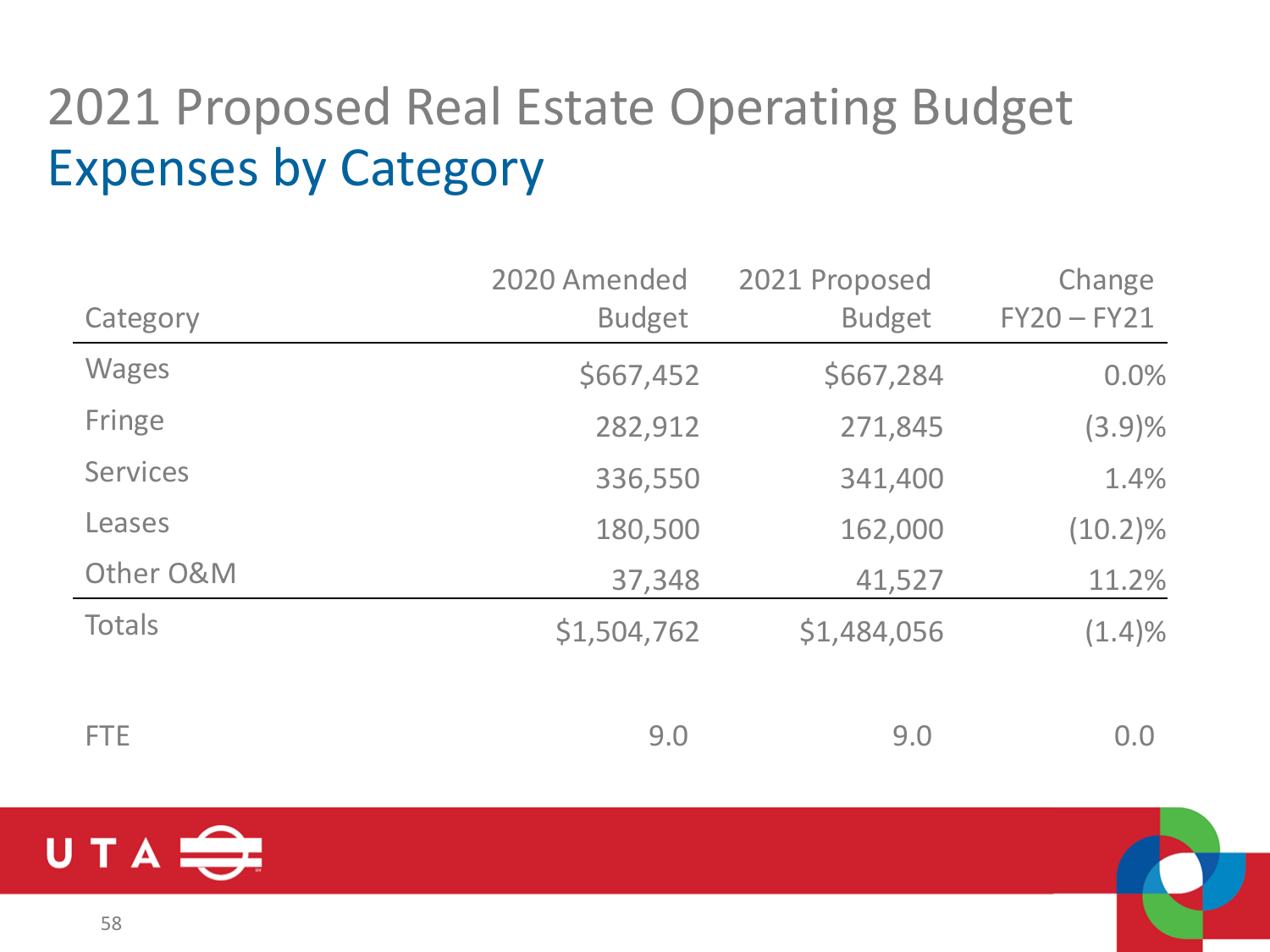### Real Estate and TOD 2021 Budget Changes

- (\$25K) reduction for Airport Welcome Center lease
- (\$30K) of maintenance for South Jordan garages moved to Facilities
- \$25K increase in maintenance obligations for Garfield Spur
- \$17K in additional professional services (appraisals, designs, financial reviews)

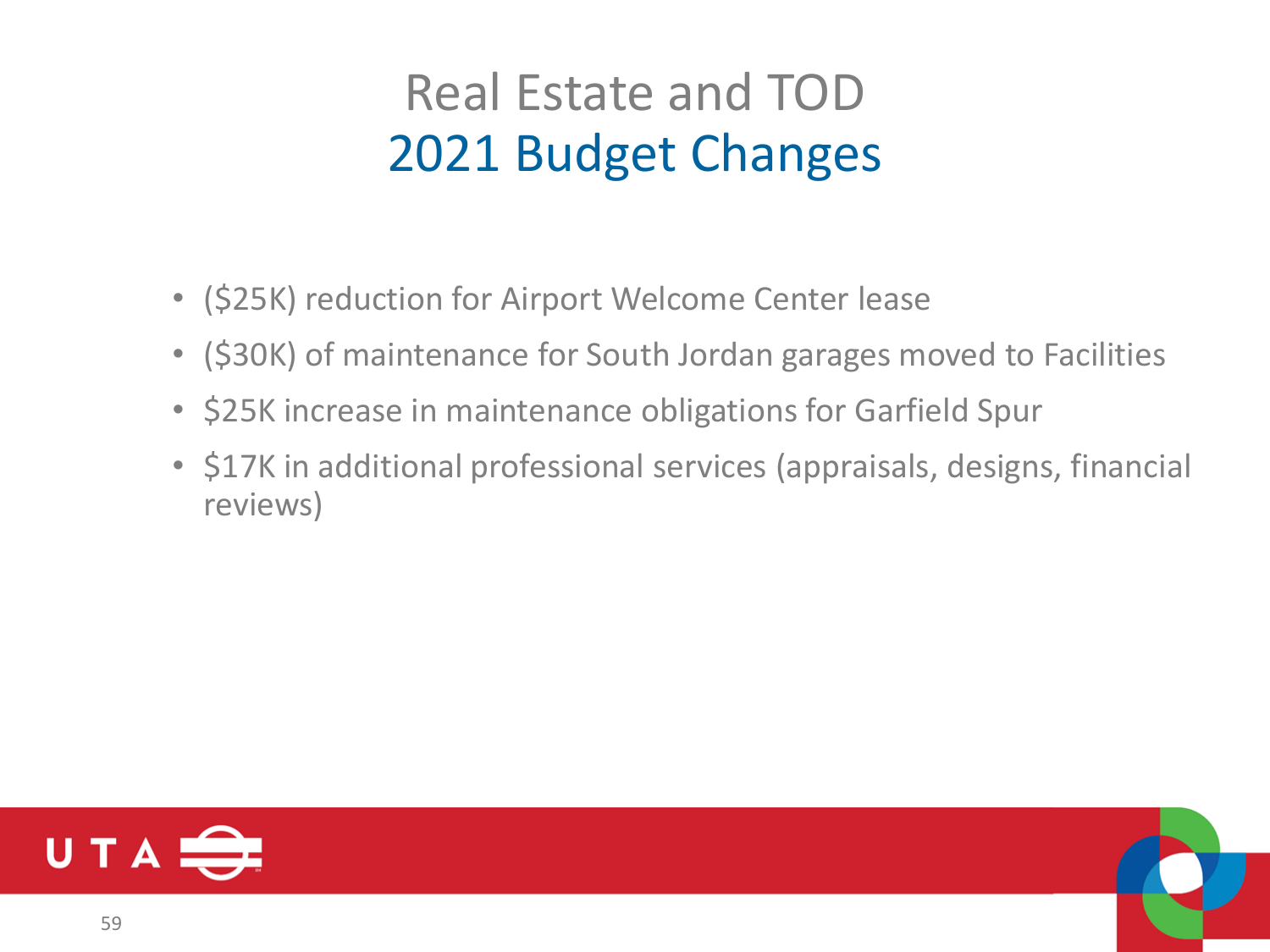### Real Estate and TOD 2021 Key Initiatives

- Collaborate with cities to complete Station Area Plans
- Further the implementation of board-selected TOD sites
- Continue design for new UTA administrative office
- Acquire corridor for upcoming capital projects
- Develop policy to improve access to transit network
- Establish 10-year strategy for TOD projects and revenue
- Refine tool to determine readiness of TOD sites

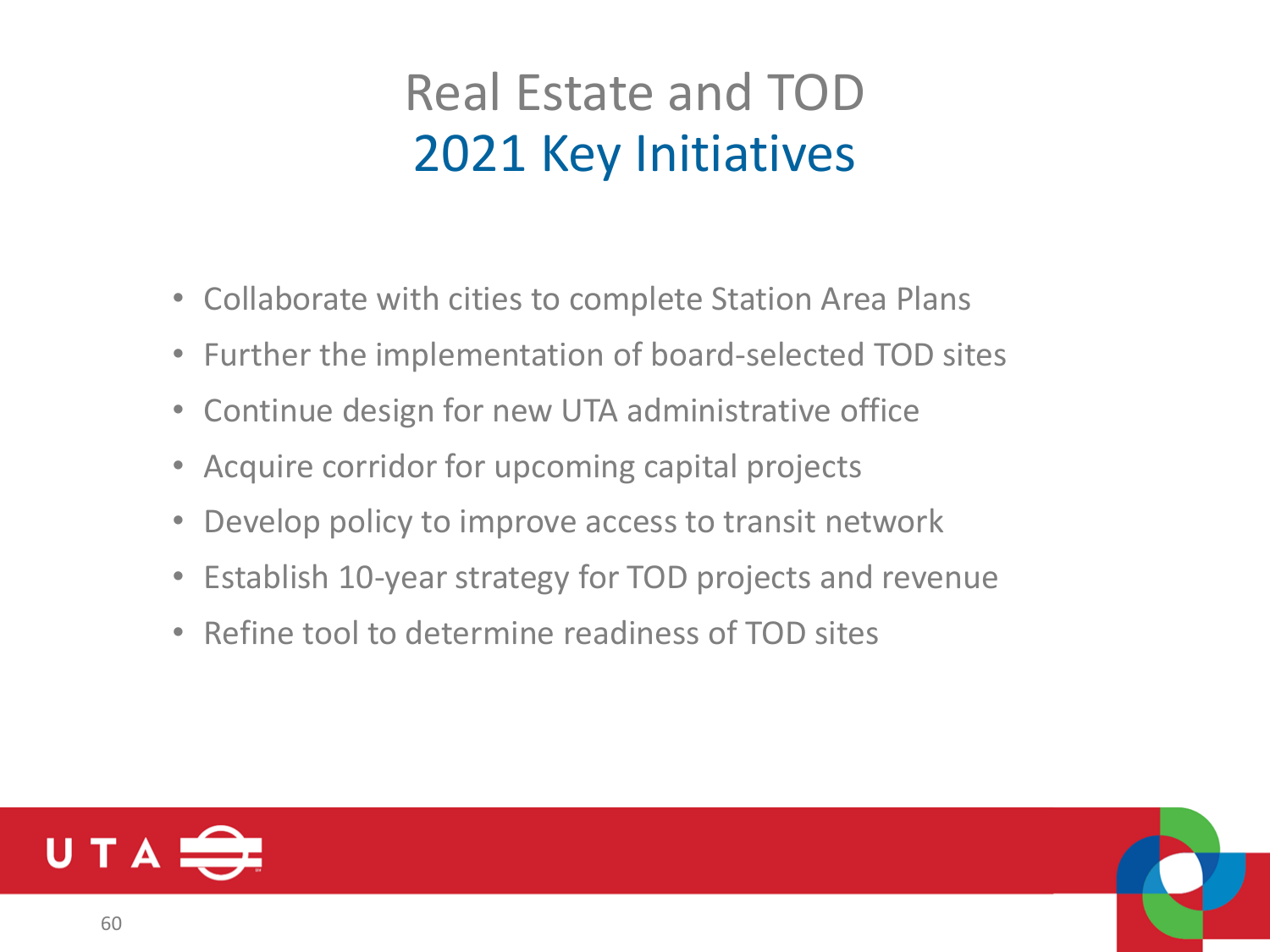### Planning

Total Funding \$3,021,000 FTE 14.5



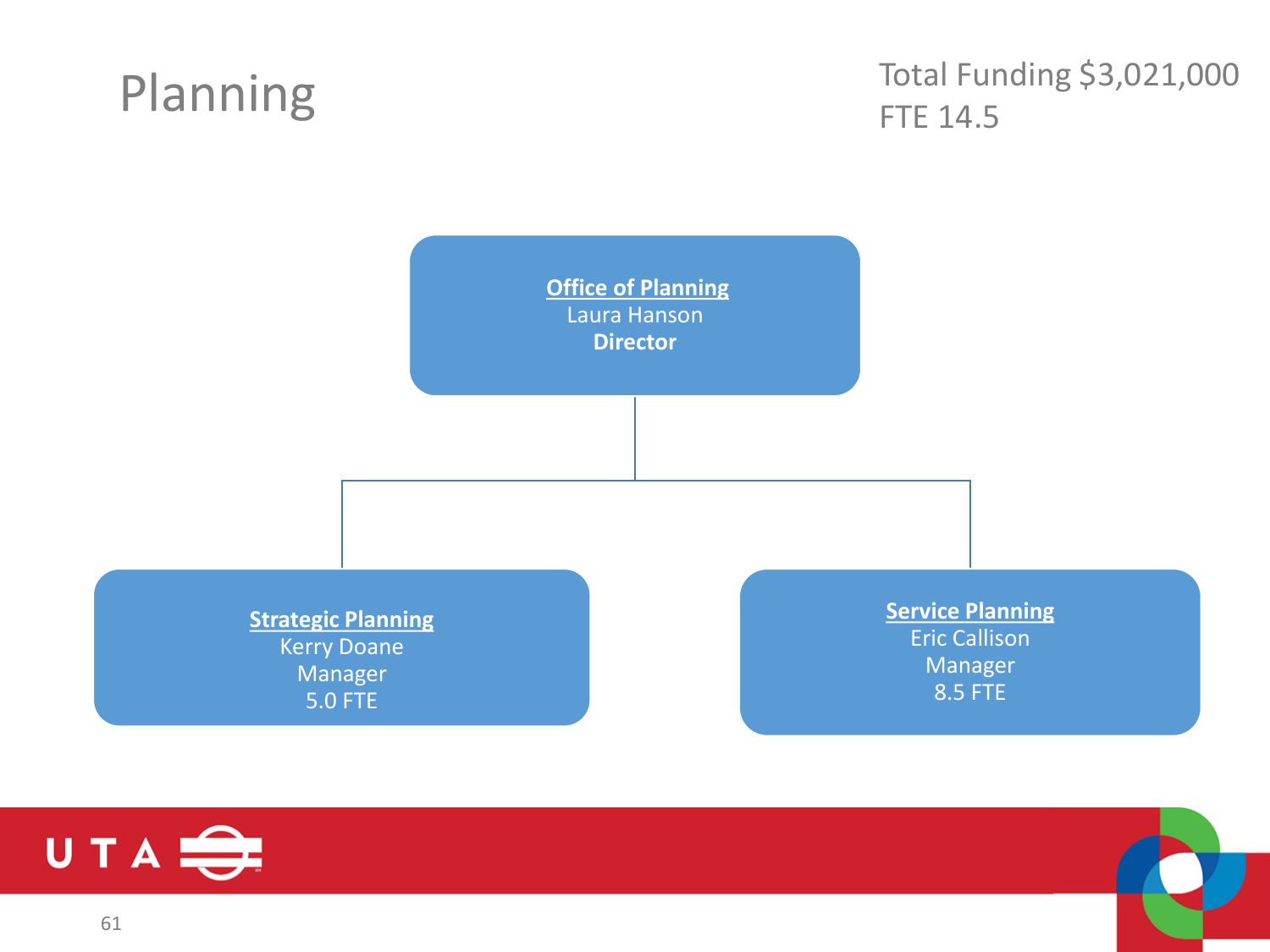## 2021 Proposed Planning Operating Budget Expenses by Category

|                 | 2020 Amended  | 2021 Proposed | Change        |
|-----------------|---------------|---------------|---------------|
| Category        | <b>Budget</b> | <b>Budget</b> | $FY20 - FY21$ |
| <b>Wages</b>    | \$1,078,152   | \$1,102,476   | 2.3%          |
| Fringe          | 444,432       | 447,904       | 0.8%          |
| <b>Services</b> | 1,420,761     | 1,286,651     | $(9.4)\%$     |
| <b>Supplies</b> | 223,300       | 150,000       | $(32.8)\%$    |
| Other O&M       | 35,200        | 34,400        | $(2.3)\%$     |
| Totals          | \$3,201,845   | \$3,021,431   | (5.6)%        |
|                 |               |               |               |
| FTE.            | 14.5          | 14.5          | 0.0           |

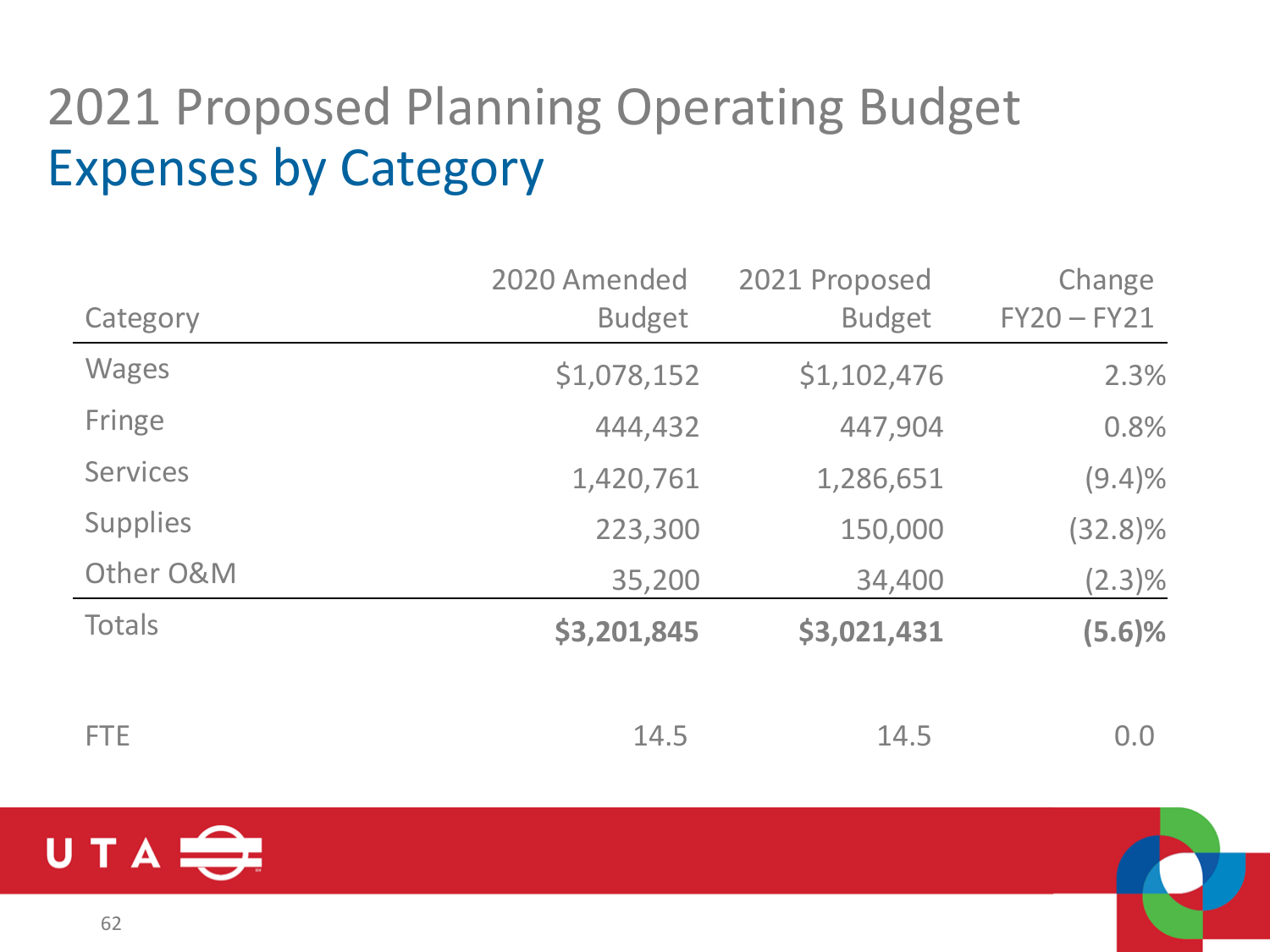### Planning 2021 Budget Changes

- The 2021 Planning Budget is approximately \$200K less than 2020
- This entire reduction falls in the Professional and Technical Services account and is the result of fewer and less-expensive consulting contracts being undertaken by the department in 2021



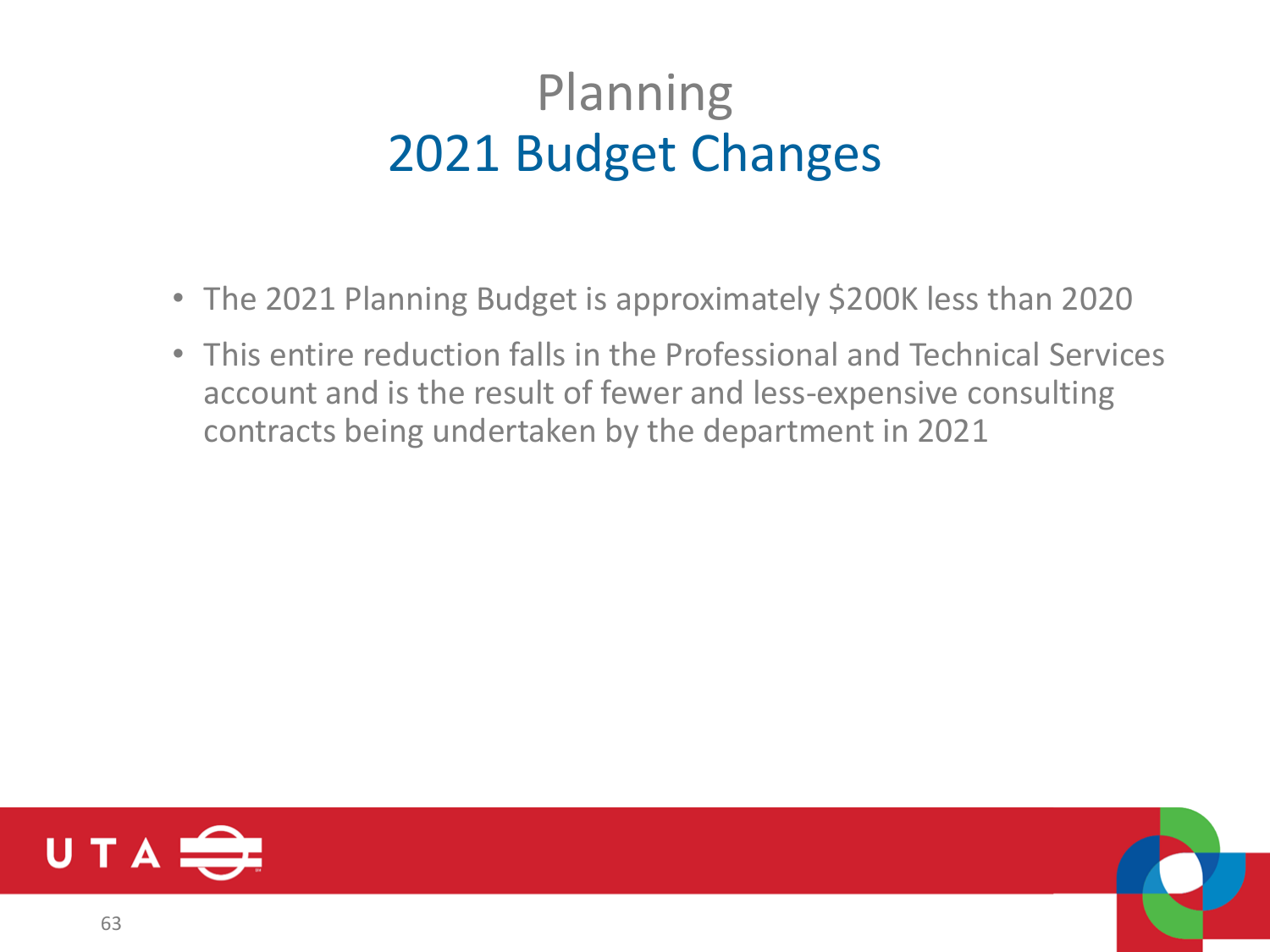### Planning 2021 Key Initiatives

- Begin implementation of the UTA Five-Year Service Plan
- Develop a UTA Long-Range Plan to increase agency alignment, inform regional planning efforts, and guide UTA decision-making
- Leverage UTA resources through the Joint Projects Committee with UDOT, MAG and WFRC to partner on joint initiatives slated for 2021
- Complete the South Utah County Transit Analysis
- Complete the Future of Light Rail Study
- Update the UTA Market Segmentation analysis
- Support UDOT, WFRC and MAG in conducting the Decennial Household Travel Survey (year 1 of 2)

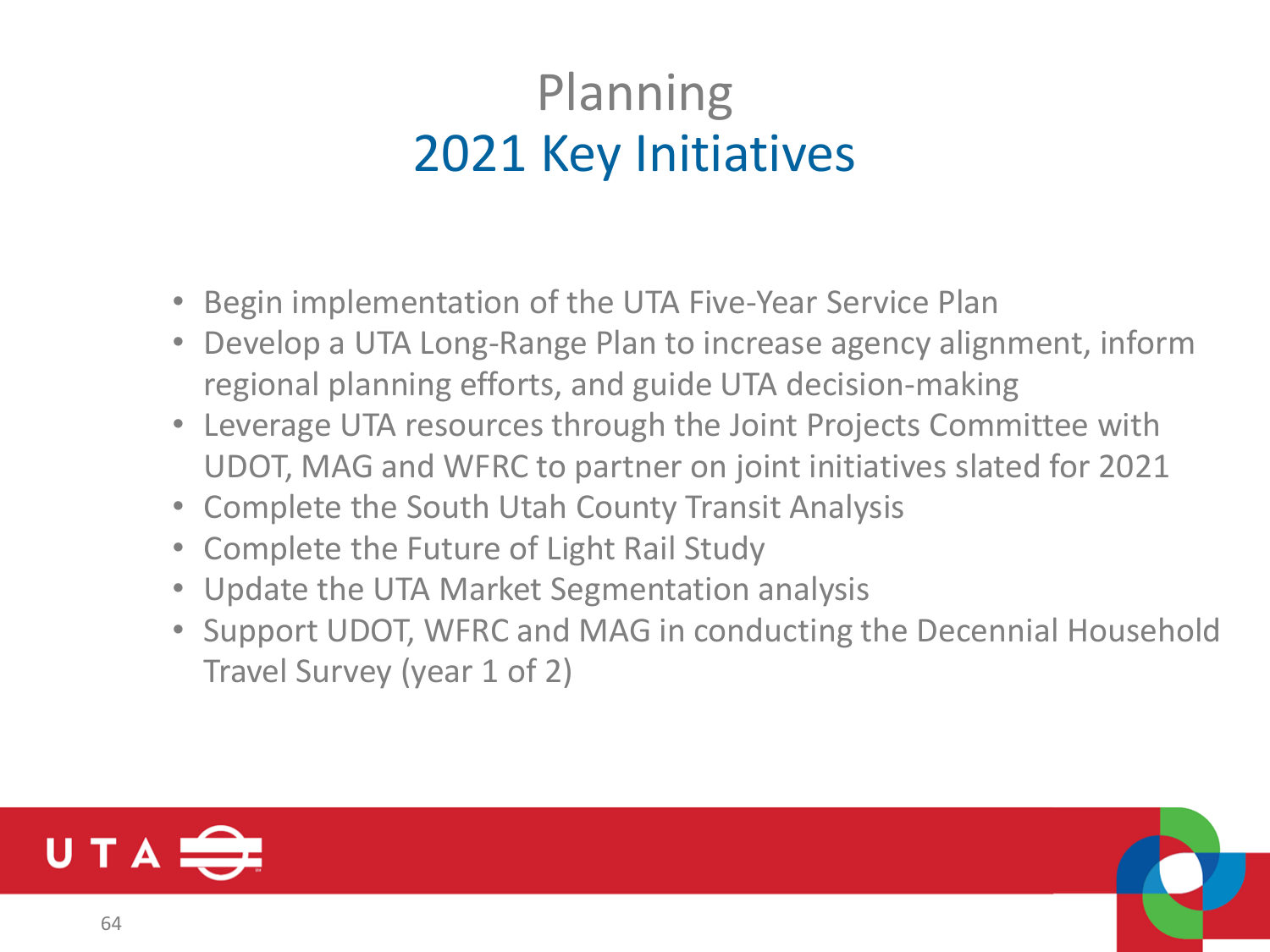# 2021 Budget Presentation *Board Office*

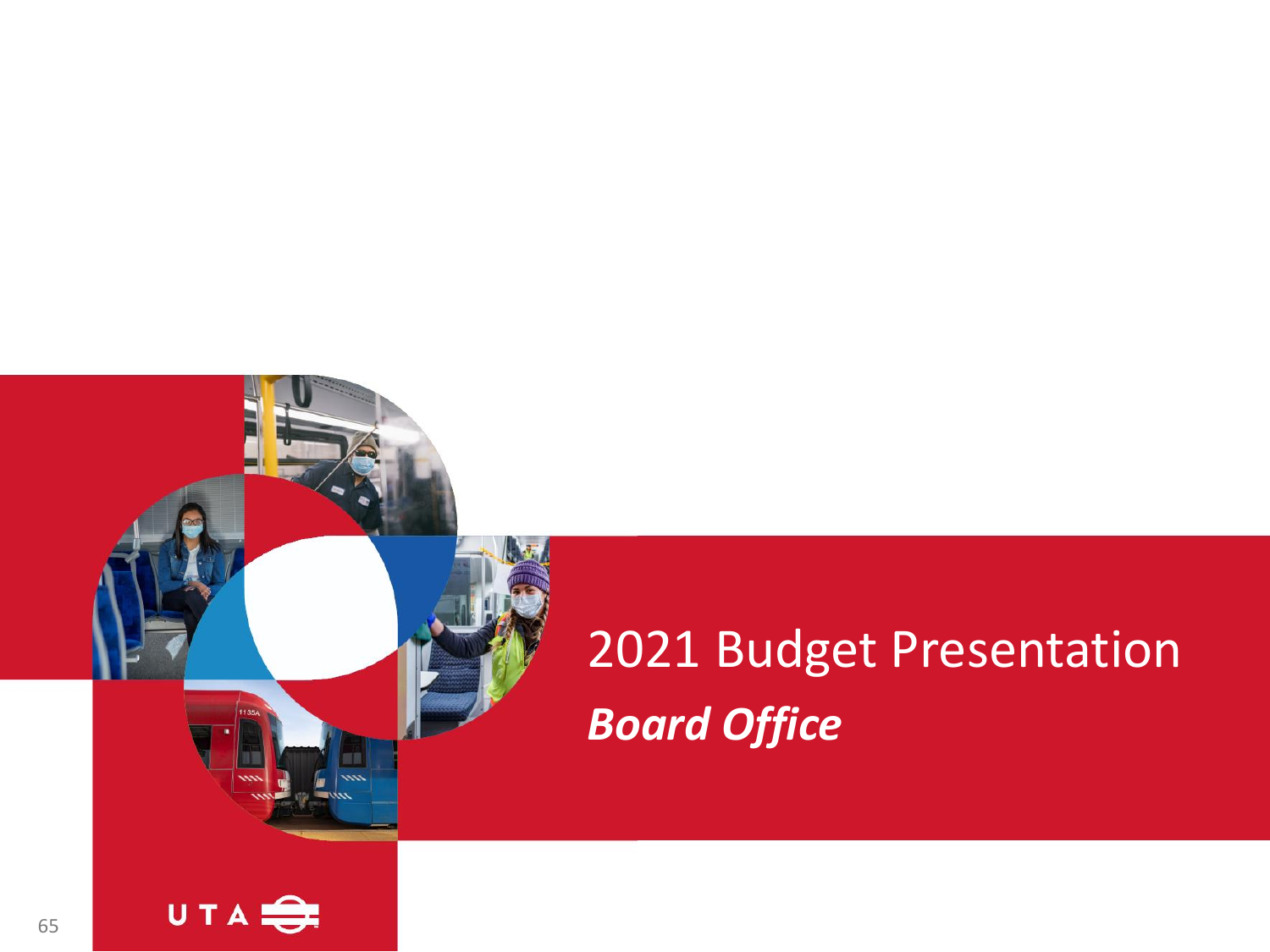### UTA Board of Trustees

Total Funding \$2,720,000 FTE 13.5





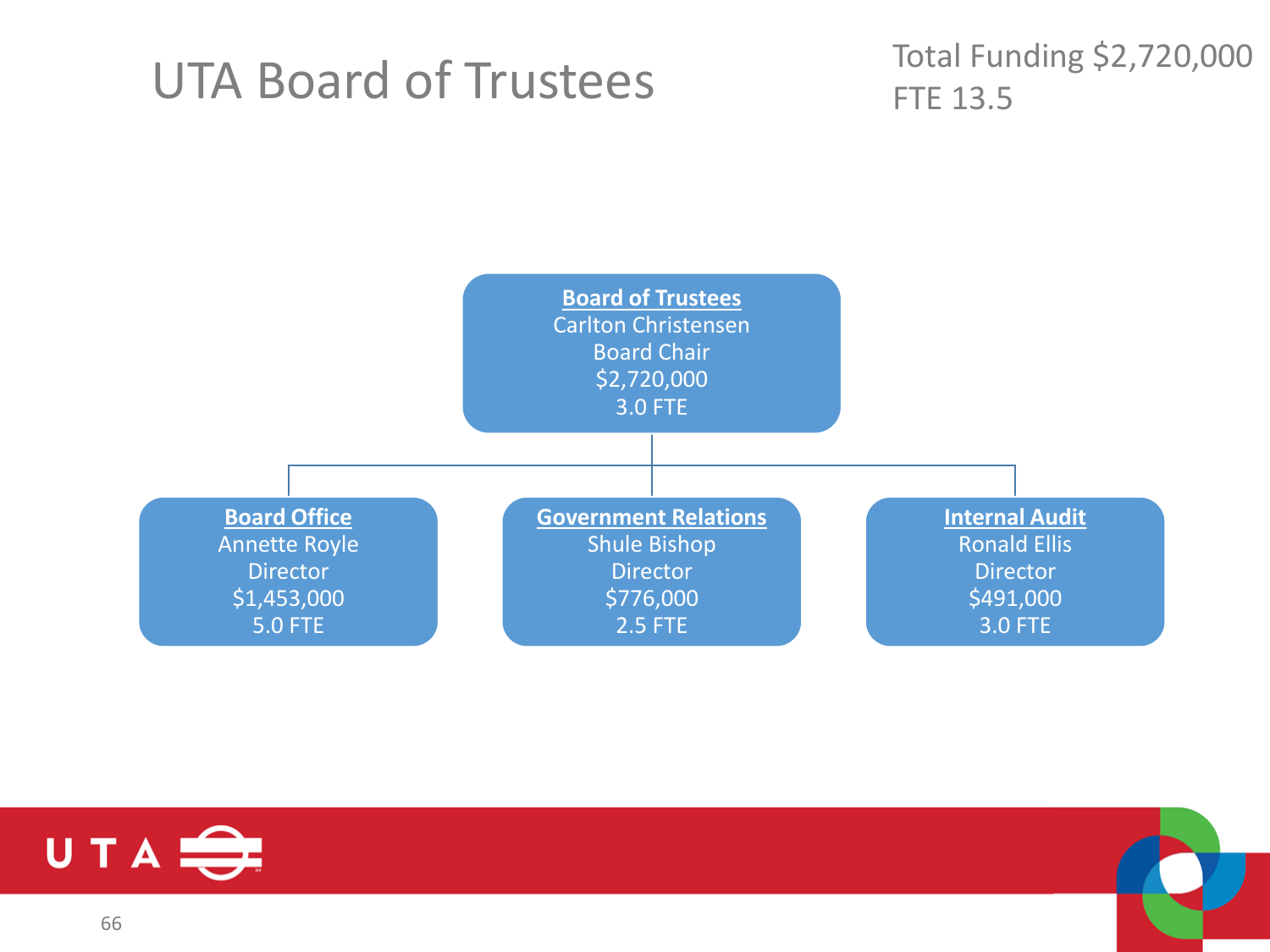### 2021 Proposed Board of Trustees Operating Budget Expenses: \$2.7M





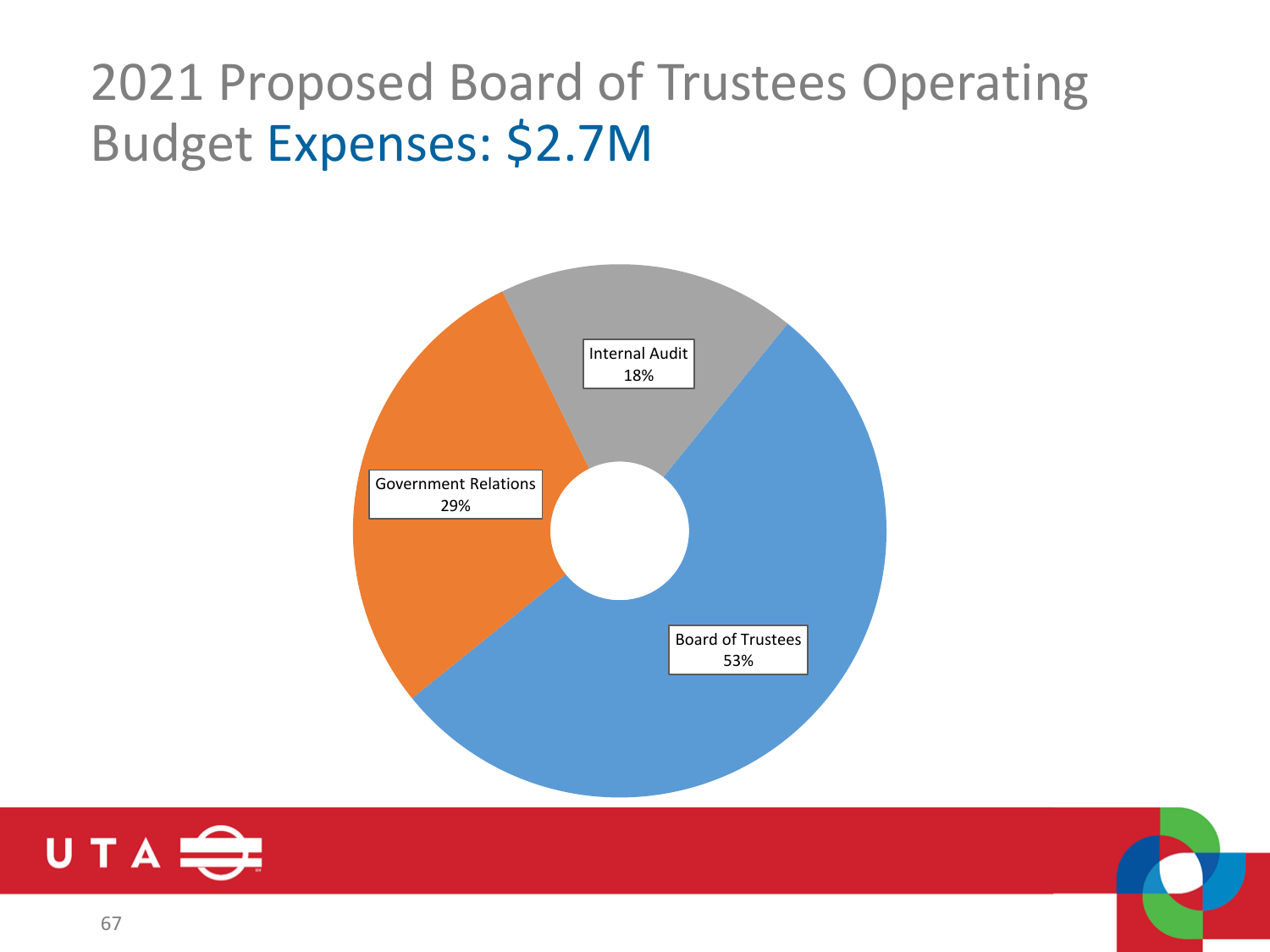### 2021 Proposed Board of Trustees Operating Budget Expenses by Department

| Category                    | 2020 Amended<br><b>Budget</b> | 2021 Proposed<br><b>Budget</b> | Change<br>$FY20 - FY21$ |
|-----------------------------|-------------------------------|--------------------------------|-------------------------|
| <b>Internal Audit</b>       | \$488,576                     | \$490,888                      | \$2,312                 |
| <b>Government Relations</b> | 770,448                       | 776,436                        | 5,988                   |
| <b>Board of Trustees</b>    | 1,527,756                     | 1,452,750                      | (75,006)                |
| Totals                      | \$2,786,780                   | \$2,720,074                    | \$(66,706)              |

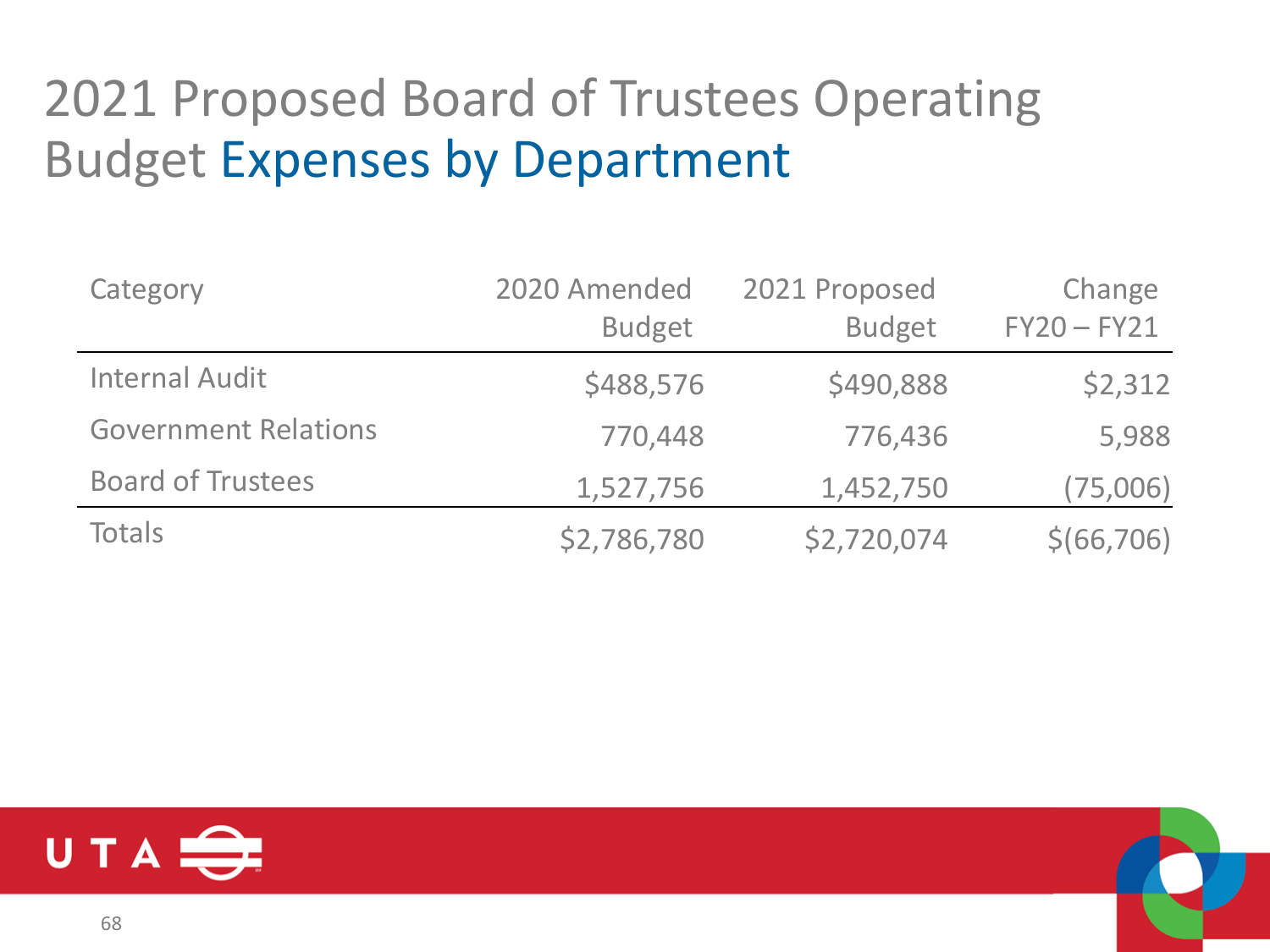## 2021 Proposed Board of Trustees Operating Budget Expenses by Category

| Category        | 2020 Amended<br><b>Budget</b> | 2021 Proposed<br><b>Budget</b> | Change<br>$FY20 - FY21$ |
|-----------------|-------------------------------|--------------------------------|-------------------------|
| <b>Wages</b>    | \$1,410,672                   | \$1,370,448                    | $(2.9)\%$               |
| Fringe          | 504,564                       | 500,834                        | $(0.7)\%$               |
| <b>Services</b> | 602,964                       | 570,000                        | $(5.5)\%$               |
| Other O&M       | 268,580                       | 278,792                        | 3.8%                    |
| <b>Totals</b>   | \$2,786,780                   | \$2,720,074                    | $(2.4)\%$               |

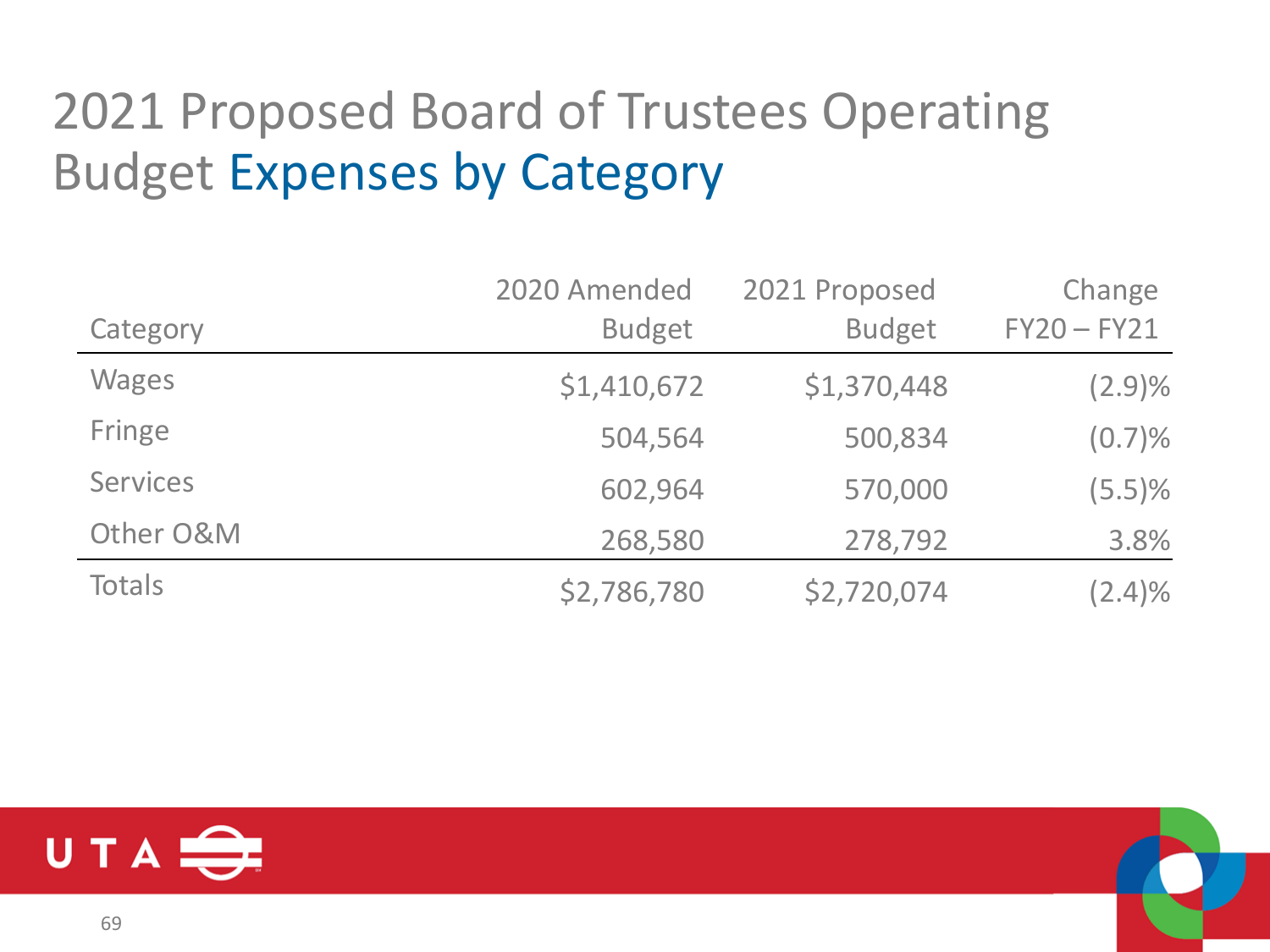### Board of Trustees FTE Summary 2020 Budget and 2021 Proposed Budget

|                                | 2020          | 2021                   |       |        |
|--------------------------------|---------------|------------------------|-------|--------|
|                                | <b>Budget</b> | Proposed Change Reason |       |        |
| <b>Board of Trustees</b>       | 8.0           | 8.0                    | 0.0   |        |
| Government<br><b>Relations</b> | 3.0           | 2.5                    | (0.5) | Intern |
| <b>Internal Audit</b>          | 3.0           | 3.0                    | 0.0   |        |
| <b>Totals</b>                  | 14.0          | 13.5                   | (0.5) |        |

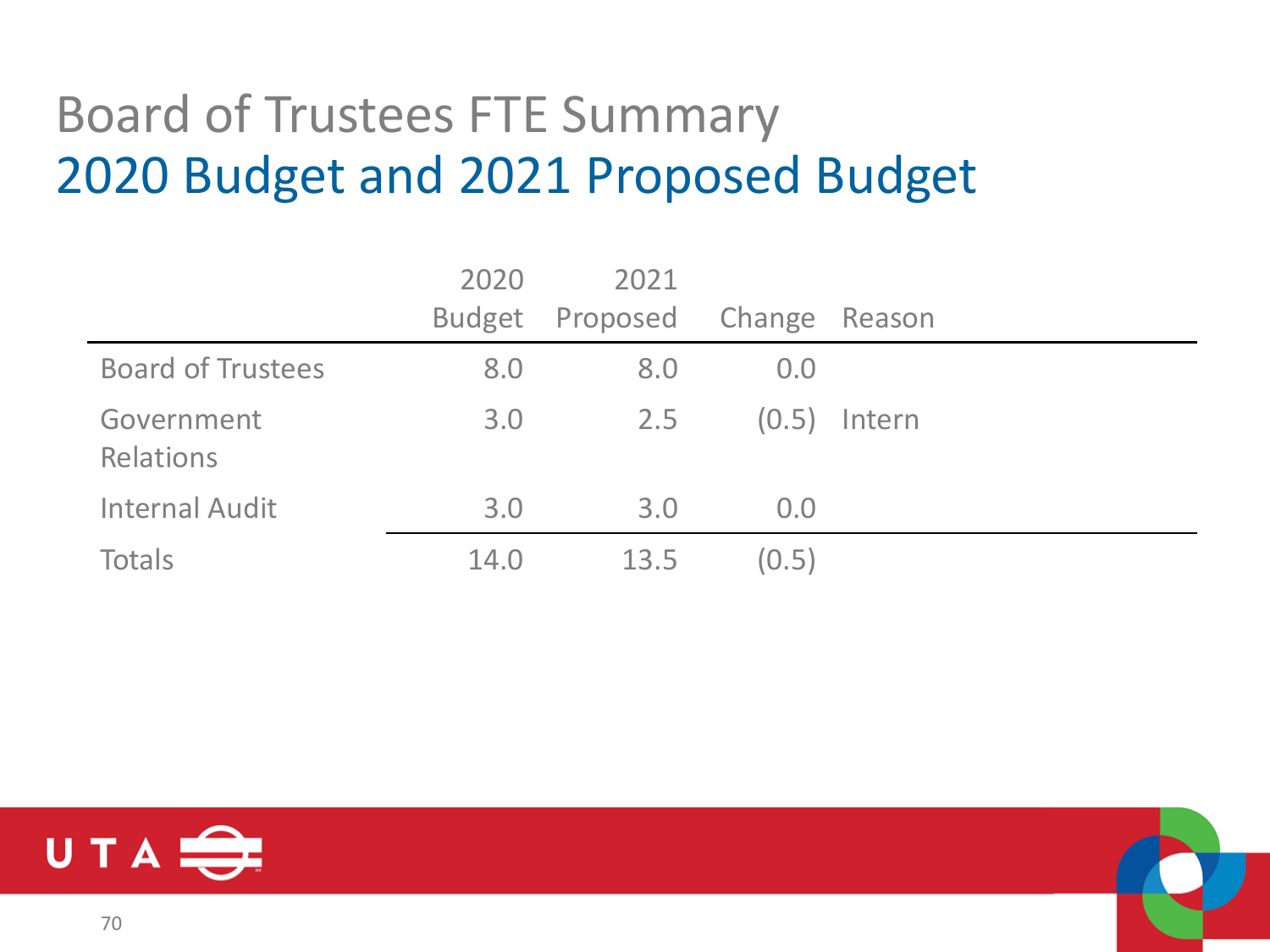### UTA Board Office

#### Total Funding \$1,453,000 FTE<sub>8</sub>



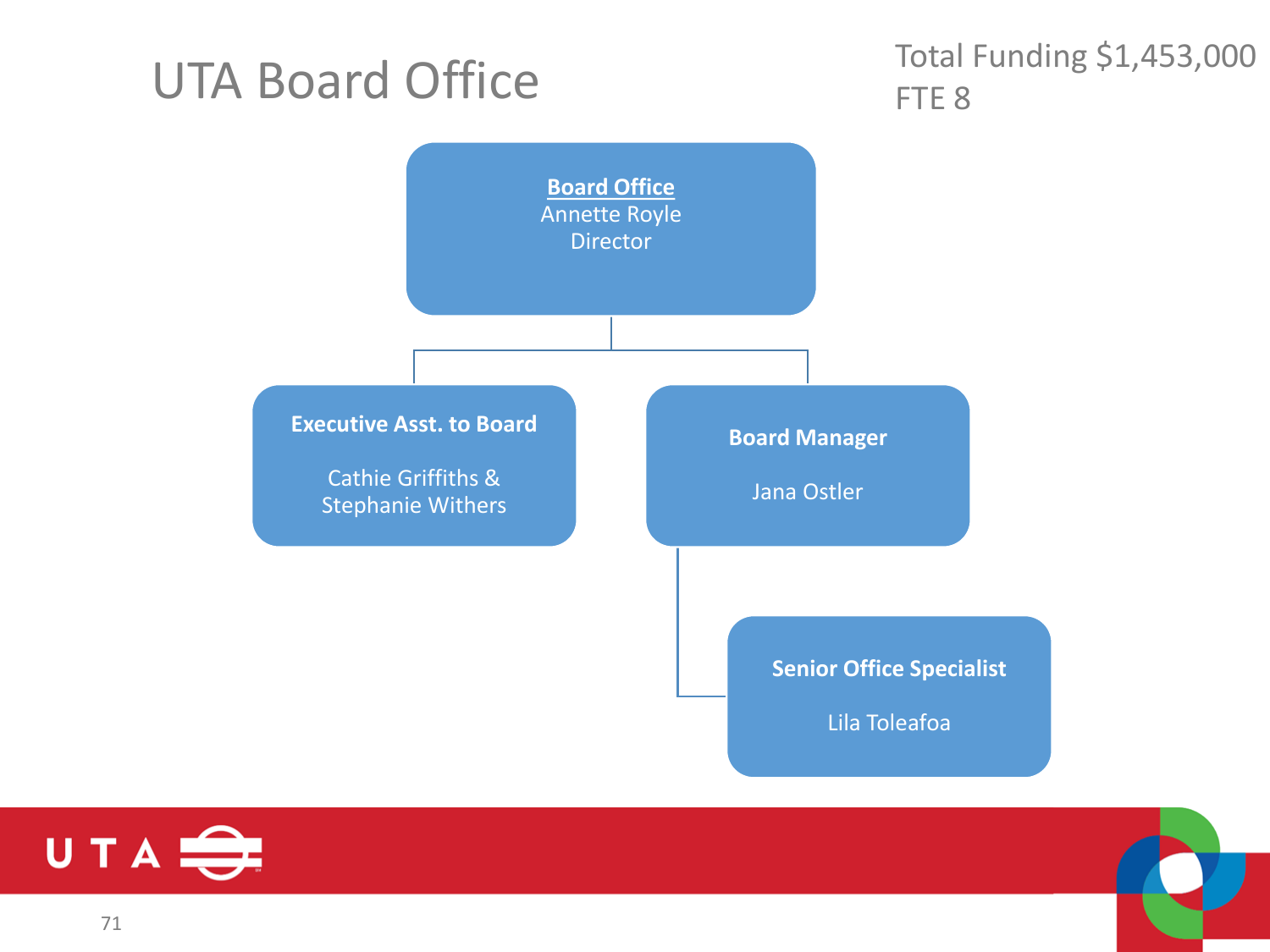## 2021 Proposed Board Office Operating Budget Expenses by Category

|                 | 2020 Amended  | 2021 Proposed | Change        |
|-----------------|---------------|---------------|---------------|
| Category        | <b>Budget</b> | <b>Budget</b> | $FY20 - FY21$ |
| <b>Wages</b>    | \$858,888     | \$838,764     | $(2.3)\%$     |
| Fringe          | 326,544       | 324,020       | $(0.8)\%$     |
| <b>Services</b> | 207,964       | 145,000       | $(30.3)\%$    |
| Other O&M       | 134,360       | 144,966       | 7.9%          |
| <b>Totals</b>   | \$1,527,756   | \$1,452,750   | (4.9)%        |
|                 |               |               |               |
| <b>FTE</b>      | 8.0           | 8.0           | 0.0           |

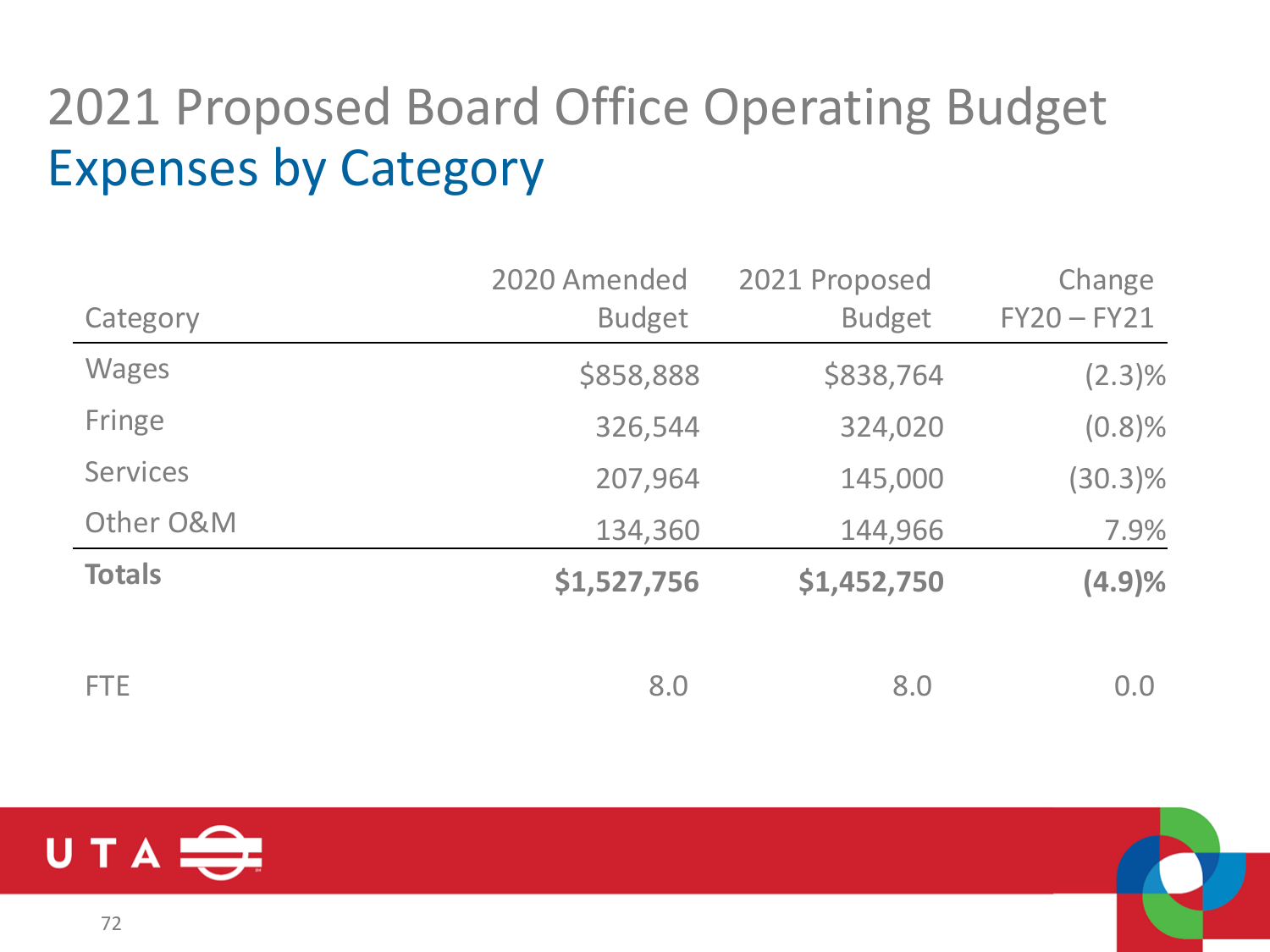### Board Office 2021 Budget Changes

• Salesforce CRM moved to IT Budget (\$78K)



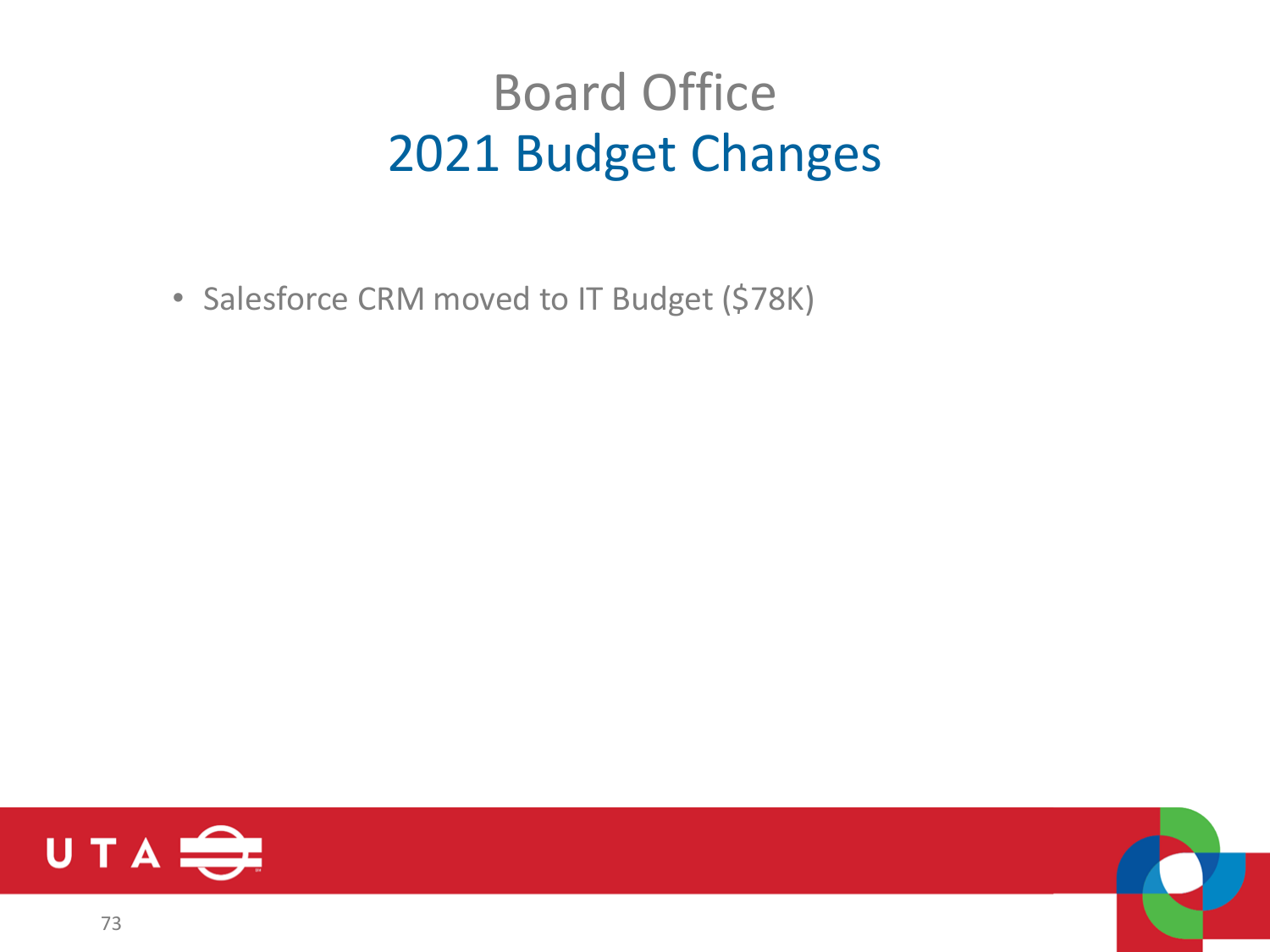## Board Office 2021 Key Initiatives

- Strategic Plan
- Board Management Software
- Transparent, accountable and accessible governance
- Stakeholder relationships and collaboration for shared transit solutions
- Agency leadership that engages employees and continues to build customer confidence

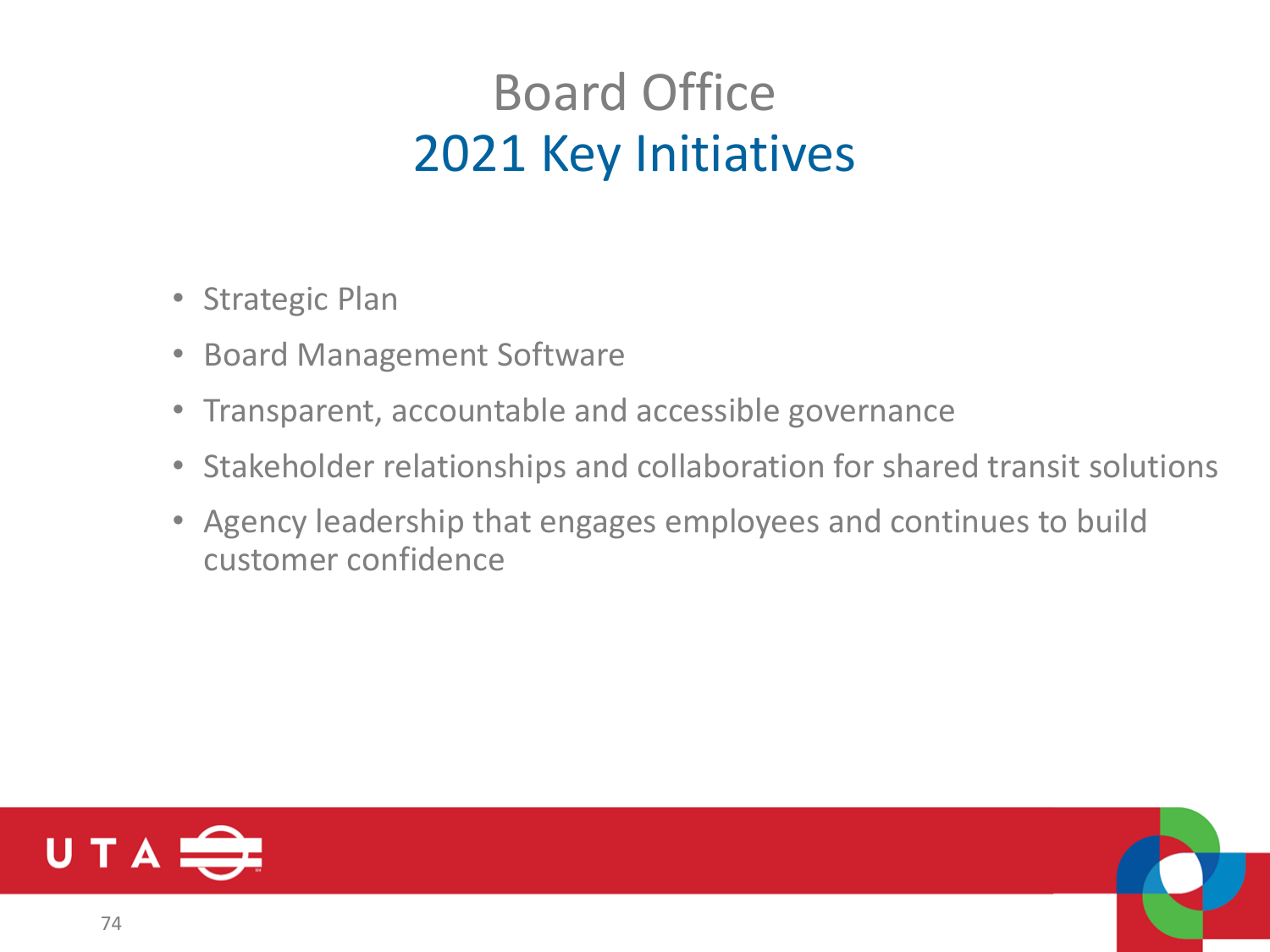#### Internal Audit

Total Funding \$491,000 FTE 3



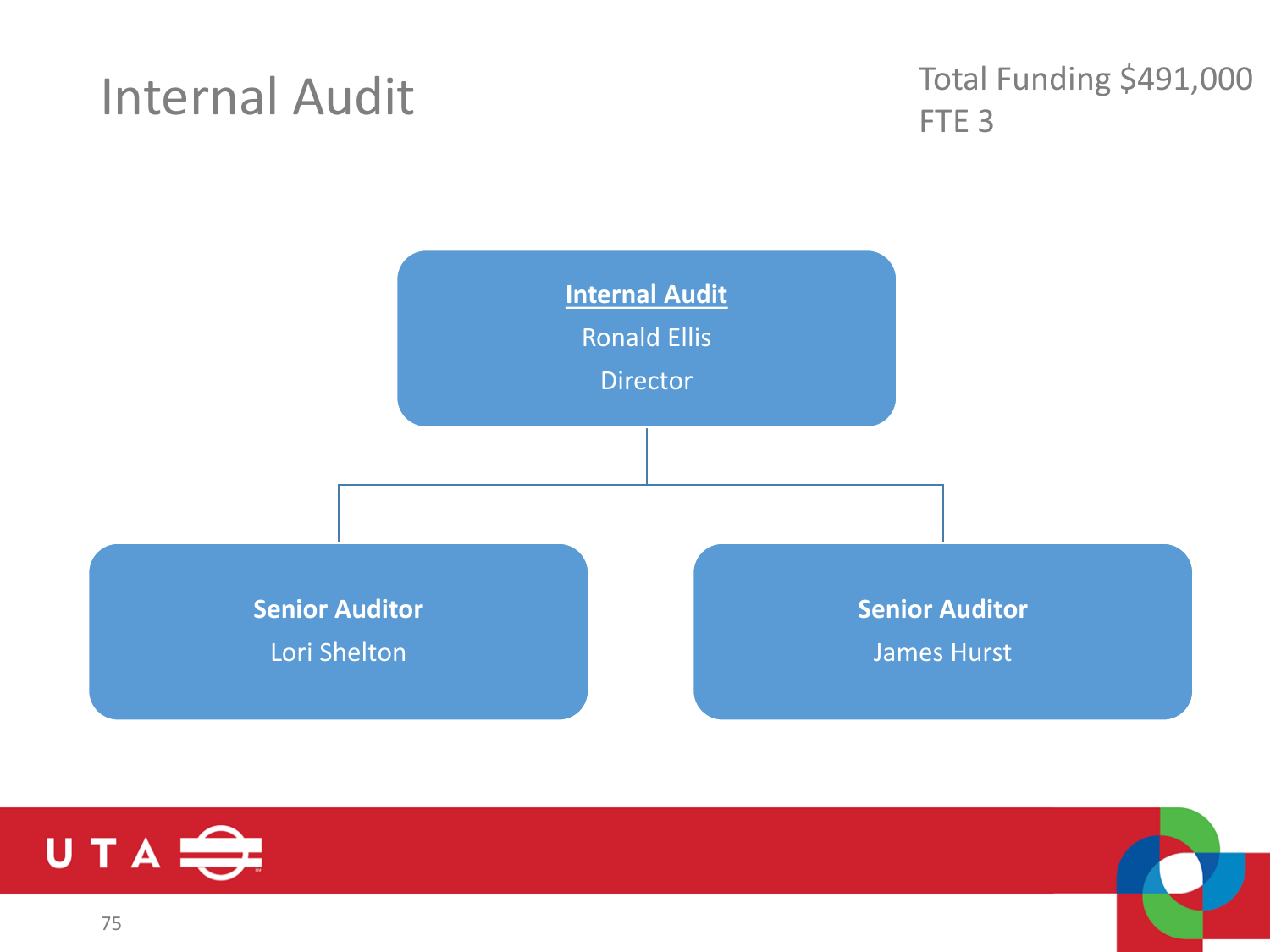# 2021 Proposed Internal Audit Operating Budget Expenses by Category

|                 | 2020 Amended  | 2021 Proposed | Change        |
|-----------------|---------------|---------------|---------------|
| Category        | <b>Budget</b> | <b>Budget</b> | $FY20 - FY21$ |
| <b>Wages</b>    | 314,928       | 296,328       | (5.9)%        |
| Fringe          | 95,928        | 94,734        | $(1.2)\%$     |
| <b>Services</b> | 55,000        | 75,000        | 36.4%         |
| Other O&M       | 22,720        | 24,826        | 9.3%          |
| <b>Totals</b>   | 488,576       | 490,888       | 0.5%          |
| <b>FTE</b>      | 3.0           | 3.0           | 0.0           |

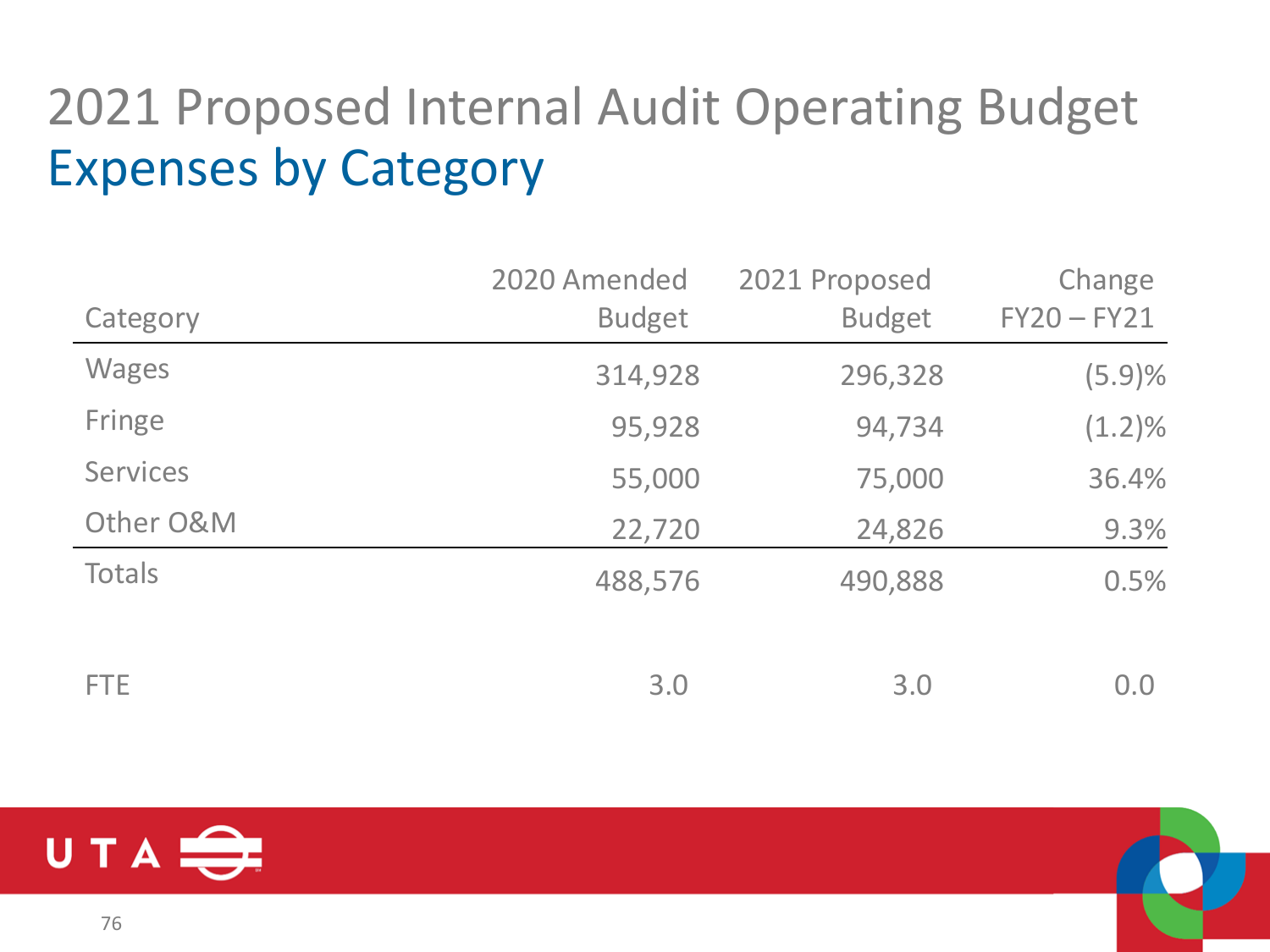## Internal Audit 2021 Budget Changes

- Technology Contract Services moved to IT (\$6K)
- IDEA Software Analytics acquisition moved to IT (\$14K)
- Contingency for unexpected investigations



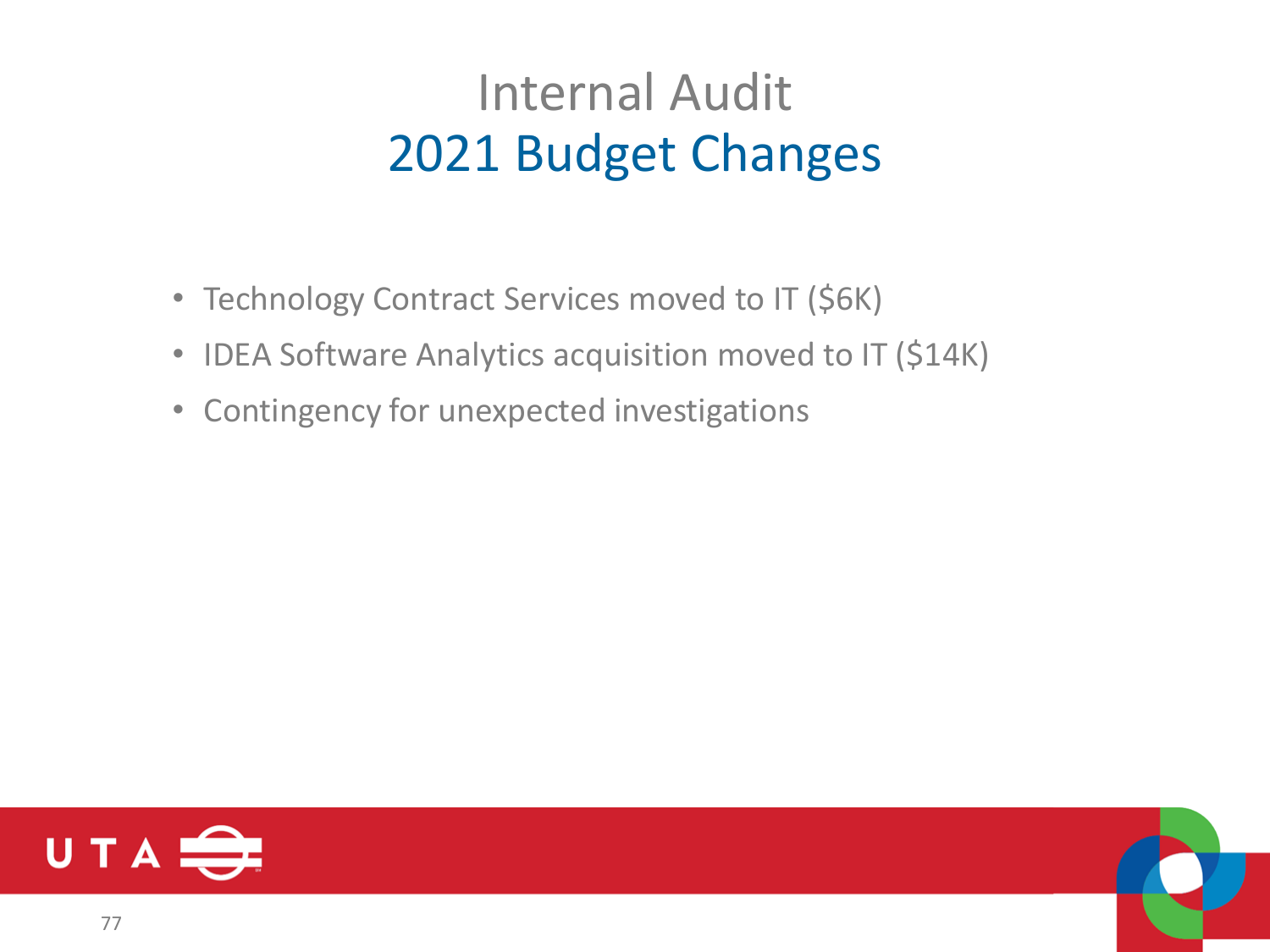### Internal Audit 2021 Key Initiatives

- Update Risk Analysis with Key Management Personnel
- Ongoing Ethics Program
- Focus on Technology Assisted Risk Based Auditing with acquisition of IDEA
- Co-Sourcing to supplement in-house talent

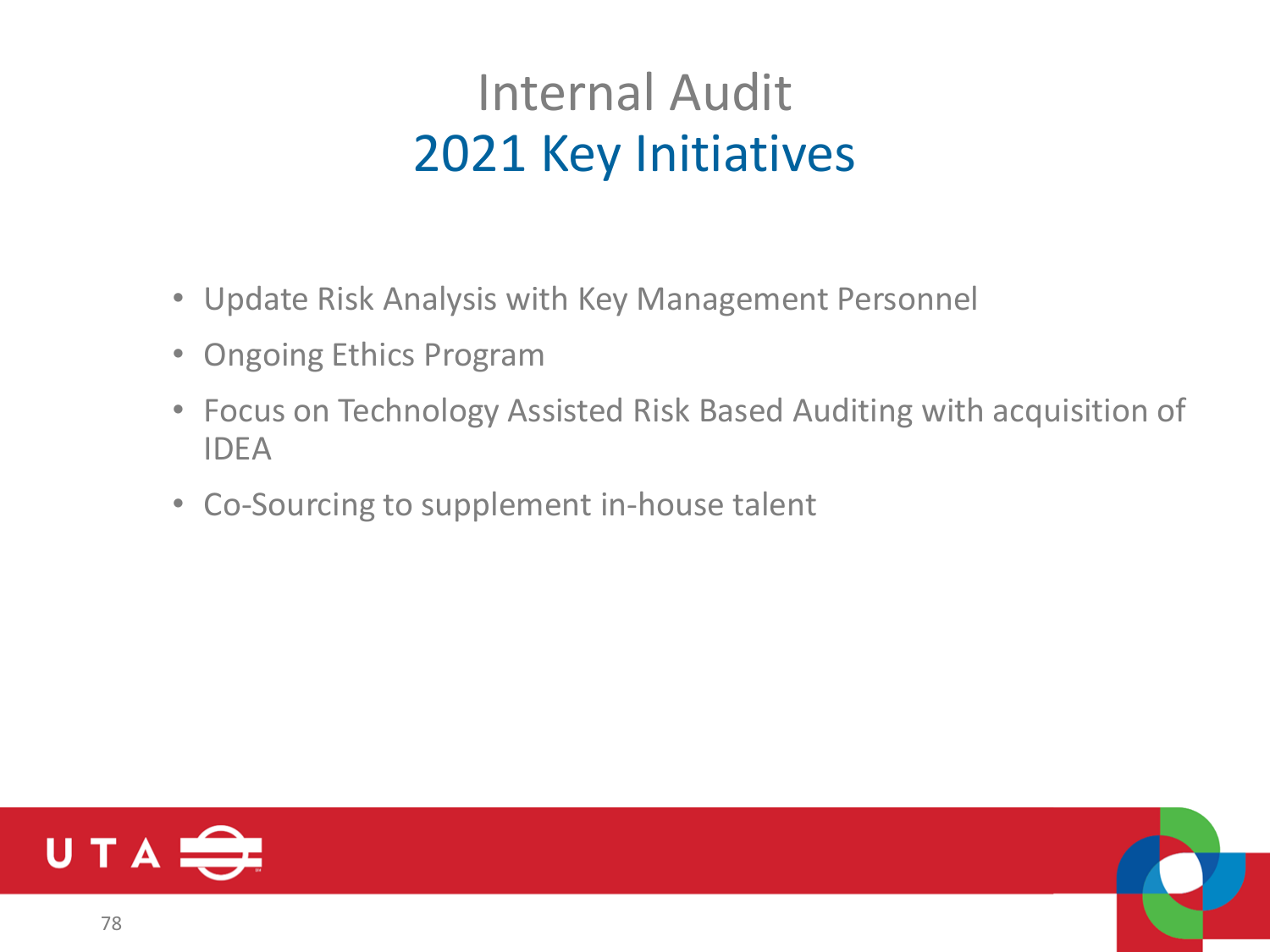#### Government Relations

Total Funding \$776,000 FTE 2.5





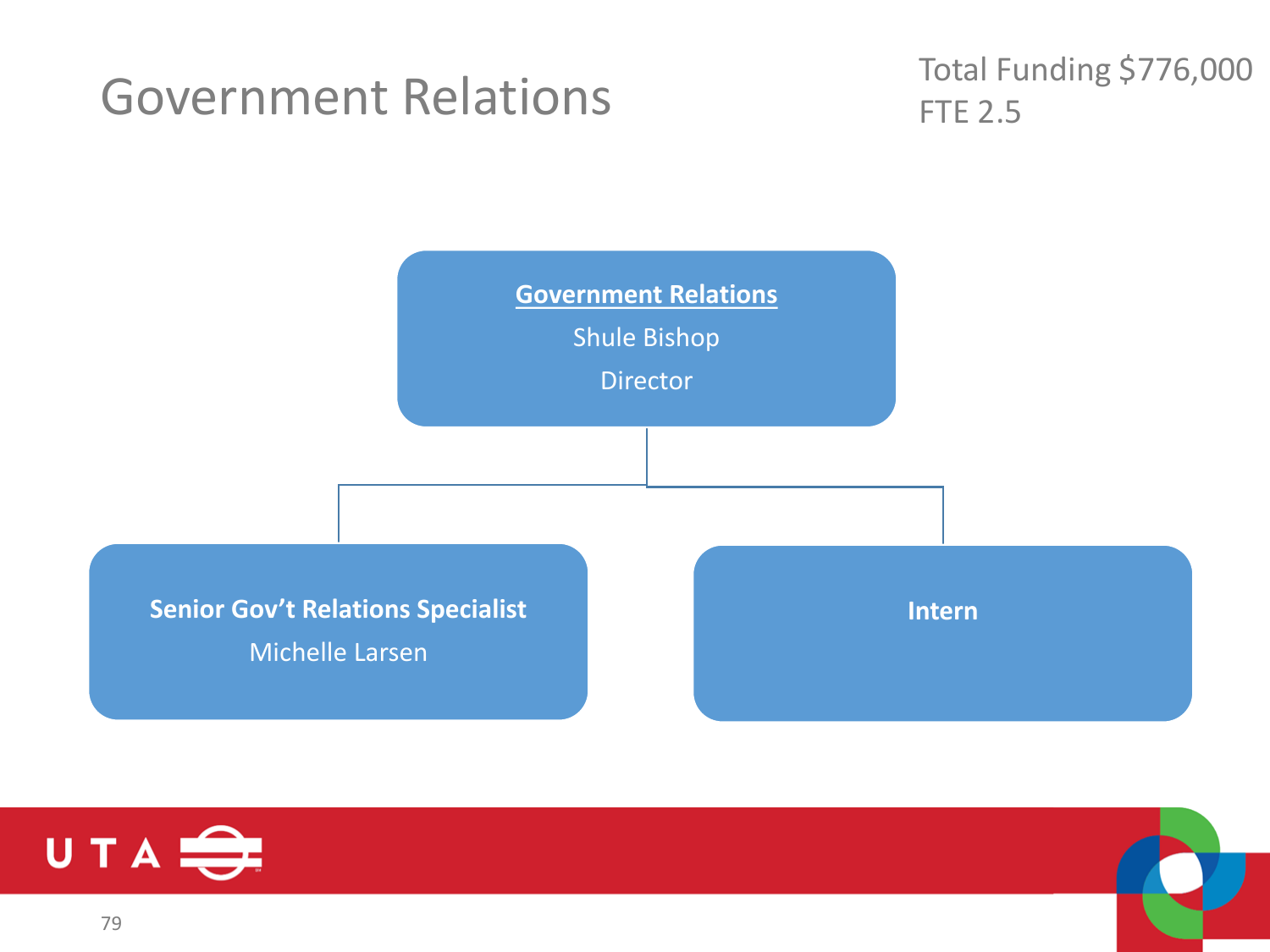# 2021 Proposed Government Relations Operating Budget Expenses by Category

|                 | 2020 Amended  | 2021 Proposed | Change        |
|-----------------|---------------|---------------|---------------|
| Category        | <b>Budget</b> | <b>Budget</b> | $FY20 - FY21$ |
| <b>Wages</b>    | \$236,856     | \$235,356     | $(0.6)\%$     |
| Fringe          | 82,092        | 82,080        | 0.0%          |
| <b>Services</b> | 340,000       | 350,000       | 2.9%          |
| Other O&M       | 111,500       | 109,000       | $(2.2)\%$     |
| Totals          | \$770,448     | \$776,436     | 0.8%          |
| <b>FTE</b>      | 3.0           | 2.5           | (0.5)         |

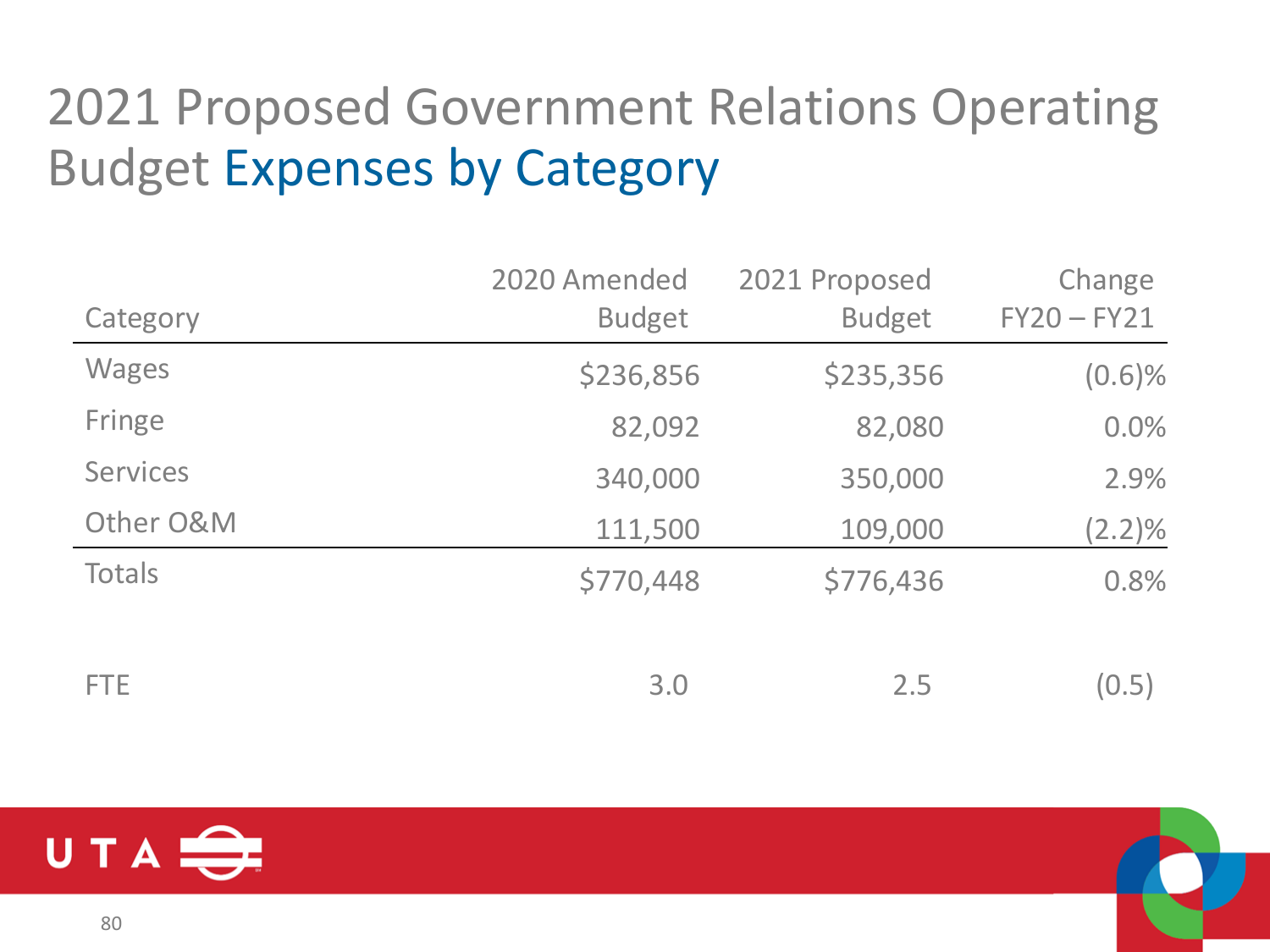### Government Relations 2021 Budget Changes

- Services Prof & Tech increased \$10K
- Computer Supplies decreased (\$2.5K)